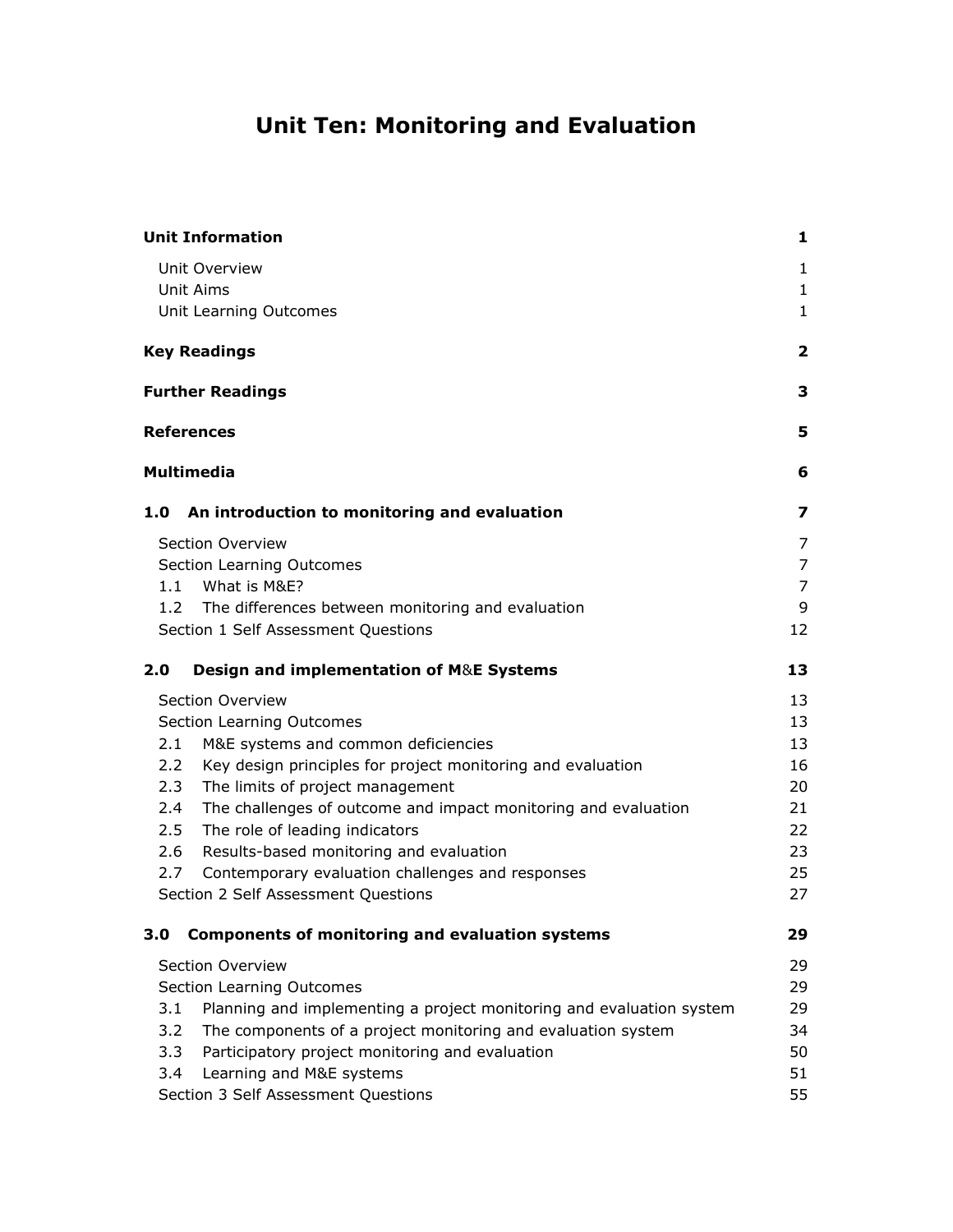| <b>Unit Summary</b>                   | 58 |
|---------------------------------------|----|
| <b>Unit Self Assessment Questions</b> | 59 |
| <b>Key Terms and Concepts</b>         | 60 |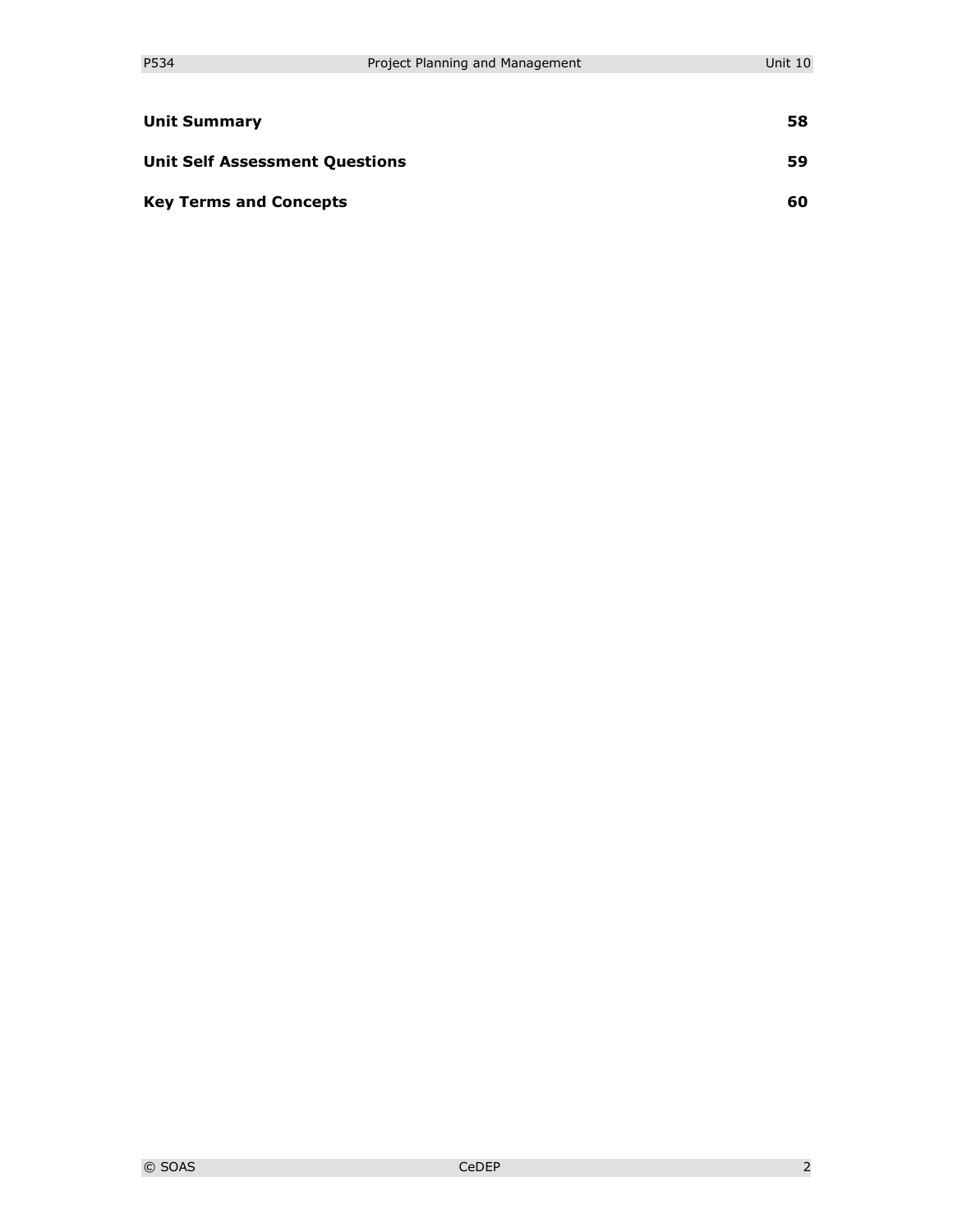# **UNIT INFORMATION**

### **Unit Overview**

This unit explains the nature and purposes of project monitoring and evaluation (M&E), and the differences between these two complementary but distinct activities. It discusses what can go wrong with project M&E systems and sets out a framework of concepts and principles that can aid the design and implementation of effective project M&E. In doing so it provides the core of a 'guidance manual' or 'handbook' for professional work in this field. How to plan and implement a project M&E system is explained in some detail through a review of the main steps and approaches required. The role of participation in M&E design and implementation is considered, and the unit concludes with a discussion of how to create a learning environment for project managers and for project implementation.

### **Unit Aims**

- To explain the principles, objectives and processes of project monitoring and evaluation.
- To provide guidelines on the principal requirements of a successful project monitoring and evaluation system.
- To present approaches to project monitoring and evaluation using the Logframe.
- To highlight results-based monitoring and evaluation and the key steps for implementation.
- To set out the key principles for developing indicators.
- To provide sufficient understanding of the role of monitoring and evaluation in rural development, to be able to judge the effectiveness of existing project M&E systems, and the appropriateness of proposed project M&E designs.

# **Unit Learning Outcomes**

By the end of this unit, students should be able to:

- understand conceptual frameworks, principles, and guidelines necessary for the effective design and operation of project monitoring and evaluation systems
- understand what elements are essential to successful M&E, and what must be avoided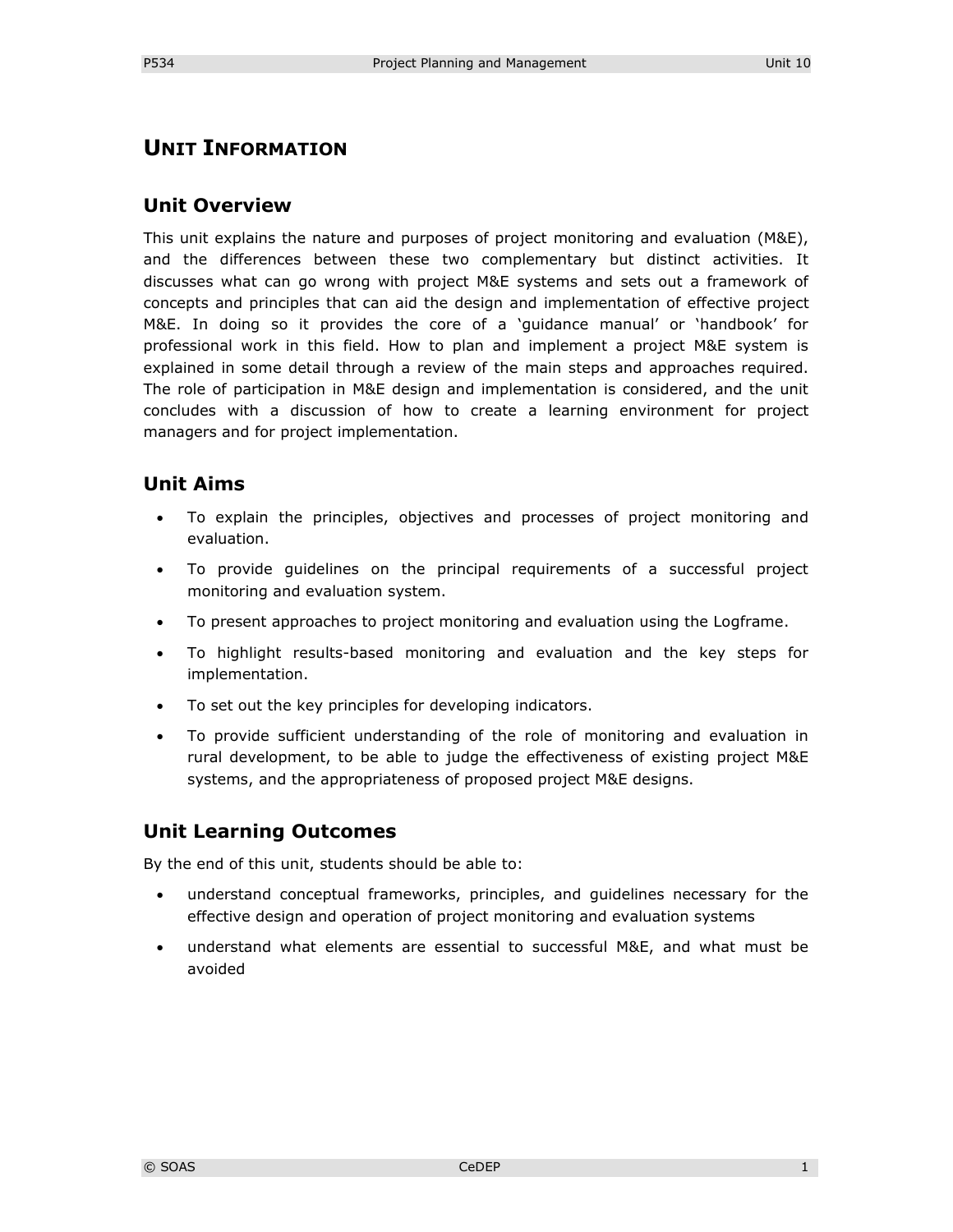# **KEY READINGS**

 IFAD (2002) *Managing for Impact in Rural Development: A Guide for Project M&E*. International Fund for Agricultural Development (IFAD), Rome, pp. 1–32.

Available from: <http://www.ifad.org/evaluation/guide/index.htm>

This extract from a very useful and practical guide to M&E provides an overview of key concepts and a guide to managing for impact using an adaptive management and learning approach. It is more project focused than some recent guidelines for M&E which focus on sectoral management in the public sector. It is thus more closely oriented to the needs of project managers in the field.

 Rogers P (2009) Matching impact evaluation design to the nature of the intervention and the purpose of the evaluation In: Chambers R, Karlan D, Ravallion M, Rogers P (2009) *Designing Impact Evaluations: Different Perspectives.* Working Paper 4 of the International Initiative for Impact Evaluation (3ie), New Delhi, pp. 24–31.

Available from: [http://www.3ieimpact.org/en/evaluation/working-papers/working](http://www.3ieimpact.org/en/evaluation/working-papers/working-paper-4/)[paper-4/](http://www.3ieimpact.org/en/evaluation/working-papers/working-paper-4/)

This reading is the concluding part of a paper that considers how best to evaluate the impact of three different development interventions. (The complete paper is listed in the Further Readings section). The reading highlights the importance of selecting appropriate methods in the design of impact evaluation. It argues that no single method for evaluating impact (whether randomized control trials, participatory approaches, or some other method) will be appropriate in all circumstances. Which method, or combination of methods, will be most suitable will depend upon the answer to two important questions: 'What is the nature of the intervention?' and 'Why is an impact evaluation being done'. As you read, make notes on how answers to these questions are likely to influence the method of impact evaluation. Make a note of the difference between 'simple', 'complicated' and 'complex' projects and how each type will require a different approach to impact evaluation.

 Winters P, Maffioli A, Salazar L (2011) Introduction to the special feature: evaluating the impact of agricultural projects in developing countries. *Journal of Agricultural Economics* **62**(2) 393–402.

This paper takes a look at the growing demand within the development profession for more rigorous evaluation of development interventions (especially through 'randomized control trials' and other experimental and quasi-experimental methods) and considers the implications for evaluating the impact agricultural projects. It relates, in particular, to item (4) in Section 3.2 of this unit. Don't worry too much about trying to understand the methods described in Section 4 of the reading itself as these are beyond the scope of this unit. Concentrate instead on the particular difficulties that are faced when trying to link cause and effect in agricultural projects.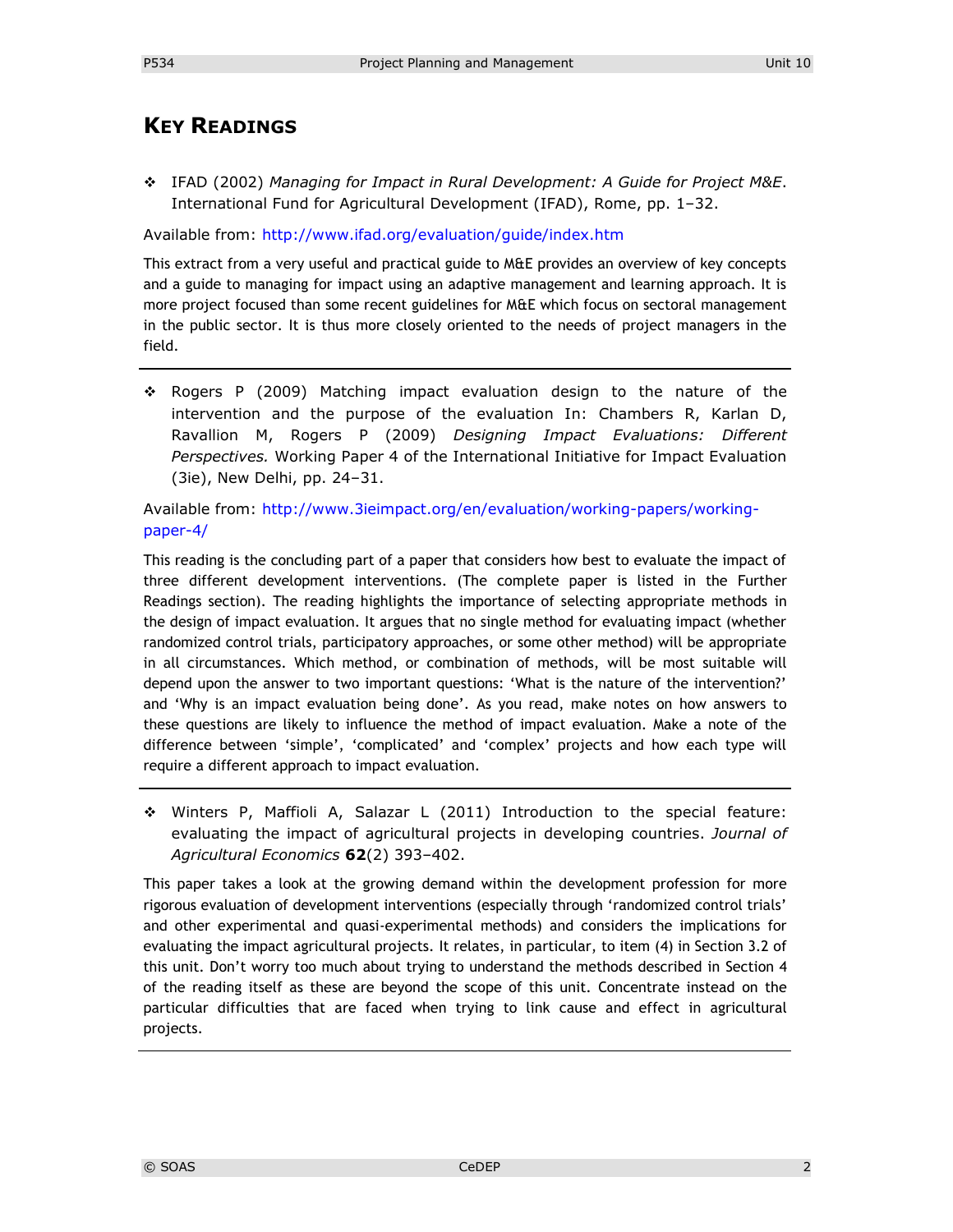# **FURTHER READINGS**

Bravo-Ureta BE, Almeida AN, Solís D, Inestroza A (2011) The economic impact of Marena's investments on sustainable agricultural systems in Honduras. *Journal of Agricultural Economics* **62**(2) 429–448.

Cavatassi R, Salazar L, González-Flores M, Winters P (2011) How do agricultural programmes alter crop production? Evidence from Ecuador. *Journal of Agricultural Economics* **62**(2) 403–428.

Deaton A (2010) Instruments, randomization, and learning about development*. Journal of Economic Literature* **48**(2) 424–455.

Available from:

[http://www.princeton.edu/~deaton/downloads/deaton%20instruments%20randomiza](http://www.princeton.edu/~deaton/downloads/deaton%20instruments%20randomization%20learning%20about%20development%20jel%202010.pdf) [tion%20learning%20about%20development%20jel%202010.pdf](http://www.princeton.edu/~deaton/downloads/deaton%20instruments%20randomization%20learning%20about%20development%20jel%202010.pdf)

Del Carpio XV, Loayza N, Datar G (2011) Is irrigation rehabilitation good for poor farmers? An impact evaluation of a non-experimental irrigation project in Peru. *Journal of Agricultural Economics* **62**(2) 449–473.

Dillon A (2011) do differences in the scale of irrigation projects generate different impacts on poverty and production? *Journal of Agricultural Economics* **62** (2) 474– 492.

IFAD (2002) *Managing for Impact in Rural Development: A Guide for Project M&E*. International Fund for Agricultural Development (IFAD), Rome.

Available from:<http://www.ifad.org/evaluation/guide/index.htm>

Kusek JZ, Rist RC (2004) *A Handbook for Development Practitioners. Ten Steps to a Results-based Monitoring and Evaluation System.* The World Bank, Washington DC.

Available from:

<http://portals.wi.wur.nl/files/docs/ppme/10steps2resultbasedMonitoring.pdf>

This handbook provides a 'how to' guide for results-based monitoring and evaluation in the context of public sector management.

OECD (2002) *Glossary of Key Terms in Evaluating and Results-based Management*. OECD/DAC, Paris.

Available from:<http://www.oecd.org/development/peer-reviews/2754804.pdf>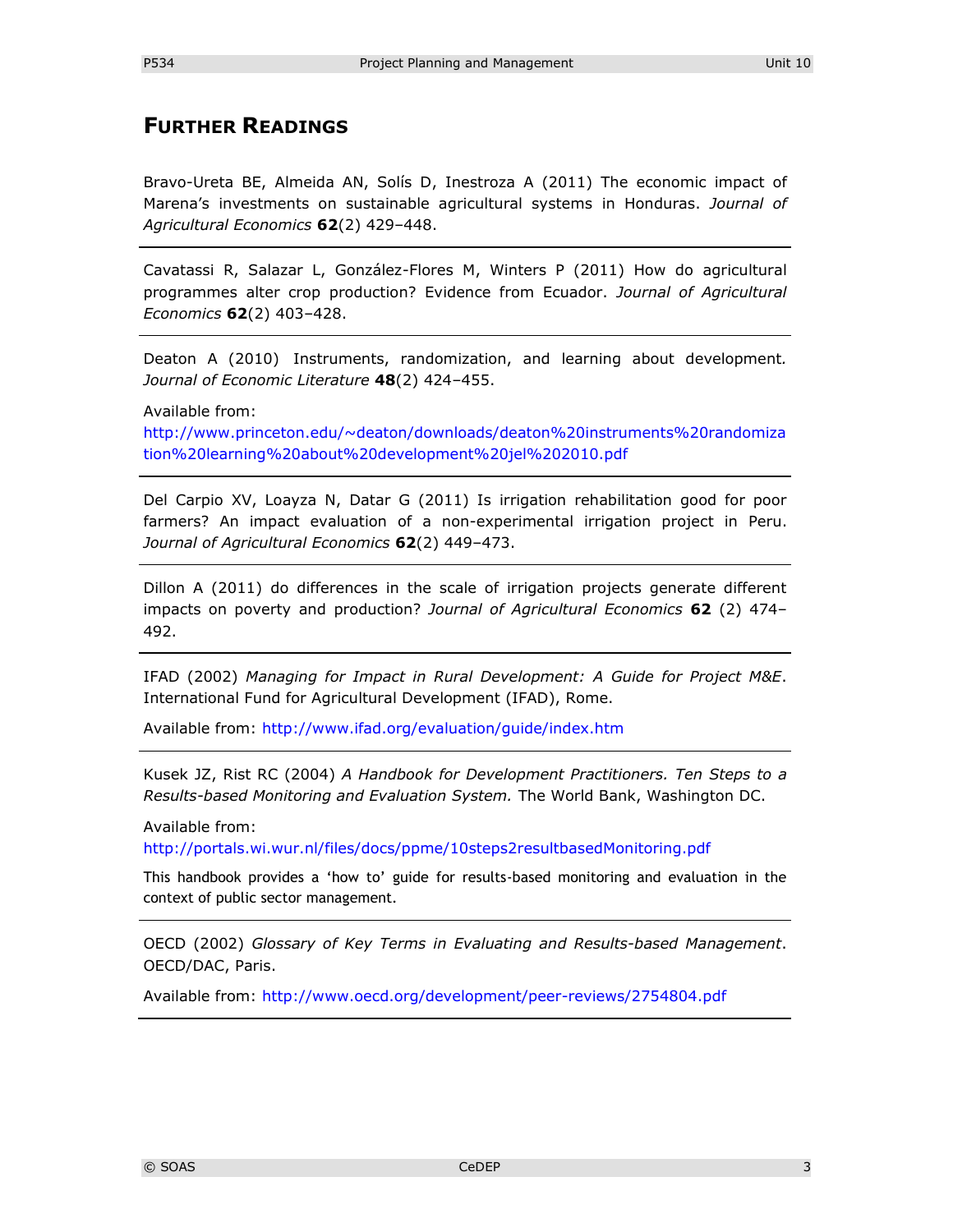Smutylo T (2005) *Outcome Mapping: A Method for Tracking Behavioural Changes in Development Programs*. ILAC Brief 7, Institutional Learning and Change (ILAC), International Plant Genetic Resources Institute (IPGRI), Rome.

Available from:<http://www.idrc.ca/uploads/user-S/11235064481Brief-FINAL.pdf>

This short briefing paper provides a summary of contemporary thinking about evaluation of development projects and programmes that complements conventional use of logical framework analysis and results-based management. Greater emphasis is placed on monitoring and evaluation of the processes by which development interventions are expected to achieve results, and on the anticipated changes in attitudes, behaviour and relationships of the actors and partners with which the intervention interacts.

UNDP (2002) *Handbook on Monitoring and Evaluating for Results*. United Nations Development Programme (UNDP) Evaluation Office, New York.

Available from:

<http://web.undp.org/evaluation/documents/HandBook/ME-Handbook.pdf>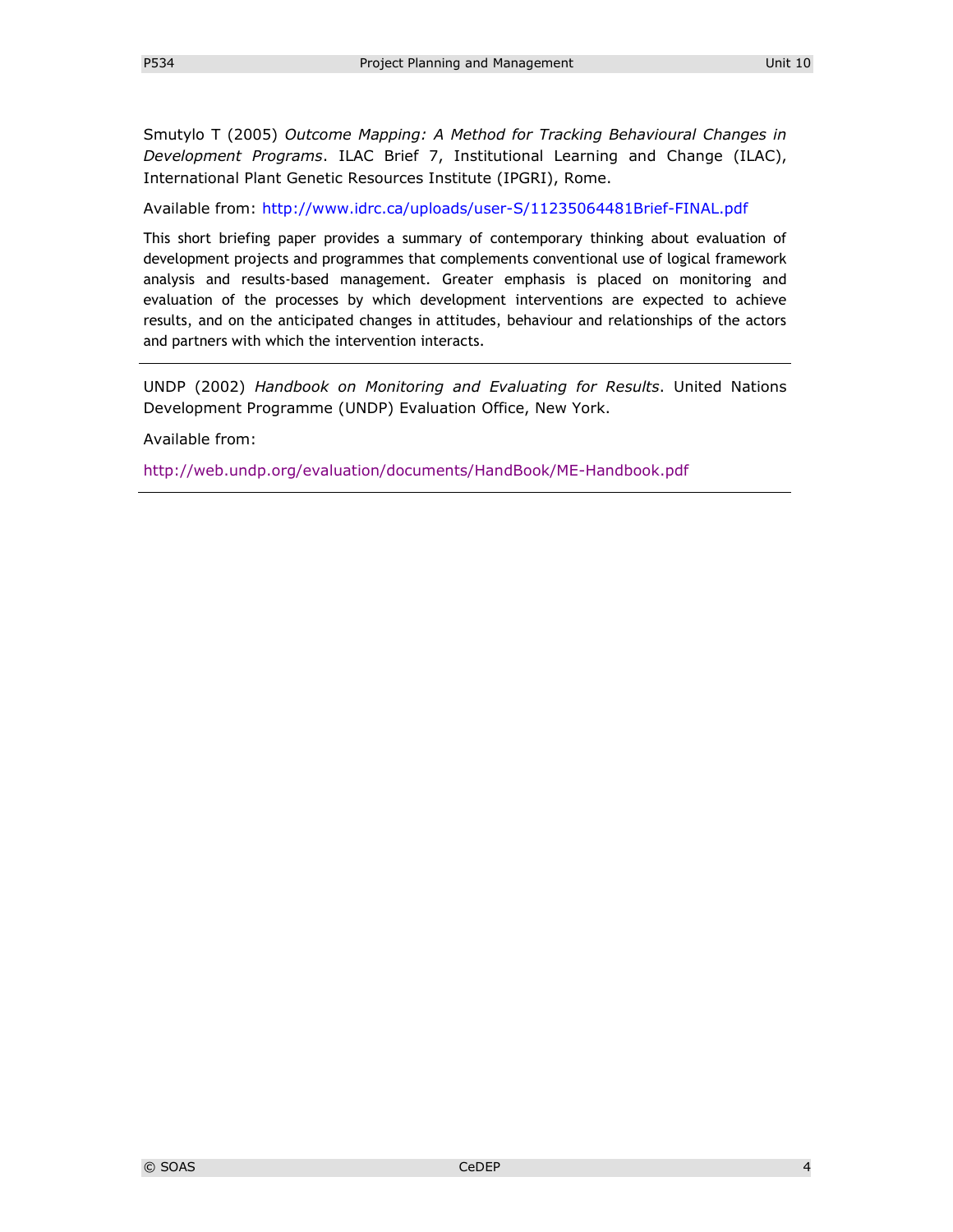# **REFERENCES**

Caldwell R (2002) *Project Design Handbook*. CARE.

Available from:

[http://portals.wi.wur.nl/files/docs/ppme/Project\\_Design\\_Handbook\\_CARE.pdf](http://portals.wi.wur.nl/files/docs/ppme/Project_Design_Handbook_CARE.pdf) [Accessed 22 May 2013]

Casley DJ, Kumar K (1987) *Project Monitoring and Evaluation in Agriculture*. The World Bank, Washington DC.

Deaton A (2010) Instruments, randomization, and learning about development*. Journal of Economic Literature* **48**(2) 424–455.

Available from:

[http://www.princeton.edu/~deaton/downloads/deaton%20instruments%20randomiza](http://www.princeton.edu/~deaton/downloads/deaton%20instruments%20randomization%20learning%20about%20development%20jel%202010.pdf) [tion%20learning%20about%20development%20jel%202010.pdf](http://www.princeton.edu/~deaton/downloads/deaton%20instruments%20randomization%20learning%20about%20development%20jel%202010.pdf) [Accessed 22 May 2013]

IFAD (2002) *Managing for Impact in Rural Development: A Guide for Project M&E*. International Fund for Agricultural Development (IFAD), Rome.

Available from:<http://www.ifad.org/evaluation/guide/index.htm> [Accessed 22 May 2013]

Kusek JZ, Rist RC (2004) *A Handbook for Development Practitioners. Ten Steps to a Results-based Monitoring and Evaluation System.* The World Bank, Washington DC.

OECD (2002) *Glossary of Key Terms in Evaluating and Results-based Management*. OECD/DAC, Paris.

Available from:<http://www.oecd.org/development/peer-reviews/2754804.pdf> [Accessed 11 December 2013]

Rogers P (2009) Matching impact evaluation design to the nature of the intervention and the purpose of the evaluation In: Chambers R, Karlan D, Ravallion M, Rogers P (2009) *Designing Impact Evaluations: Different Perspectives.* Working Paper 4 of the International Initiative for Impact Evaluation (3ie), New Delhi, pp. 24–31.

Available from: [http://www.3ieimpact.org/en/evaluation/working-papers/working](http://www.3ieimpact.org/en/evaluation/working-papers/working-paper-4/)[paper-4/](http://www.3ieimpact.org/en/evaluation/working-papers/working-paper-4/) [Accessed 22 May 2013]

Smutylo T (2005) *Outcome Mapping: A Method for Tracking Behavioural Changes in Development Programs*. ILAC Brief 7, Institutional Learning and Change (ILAC), International Plant Genetic Resources Institute (IPGRI), Rome.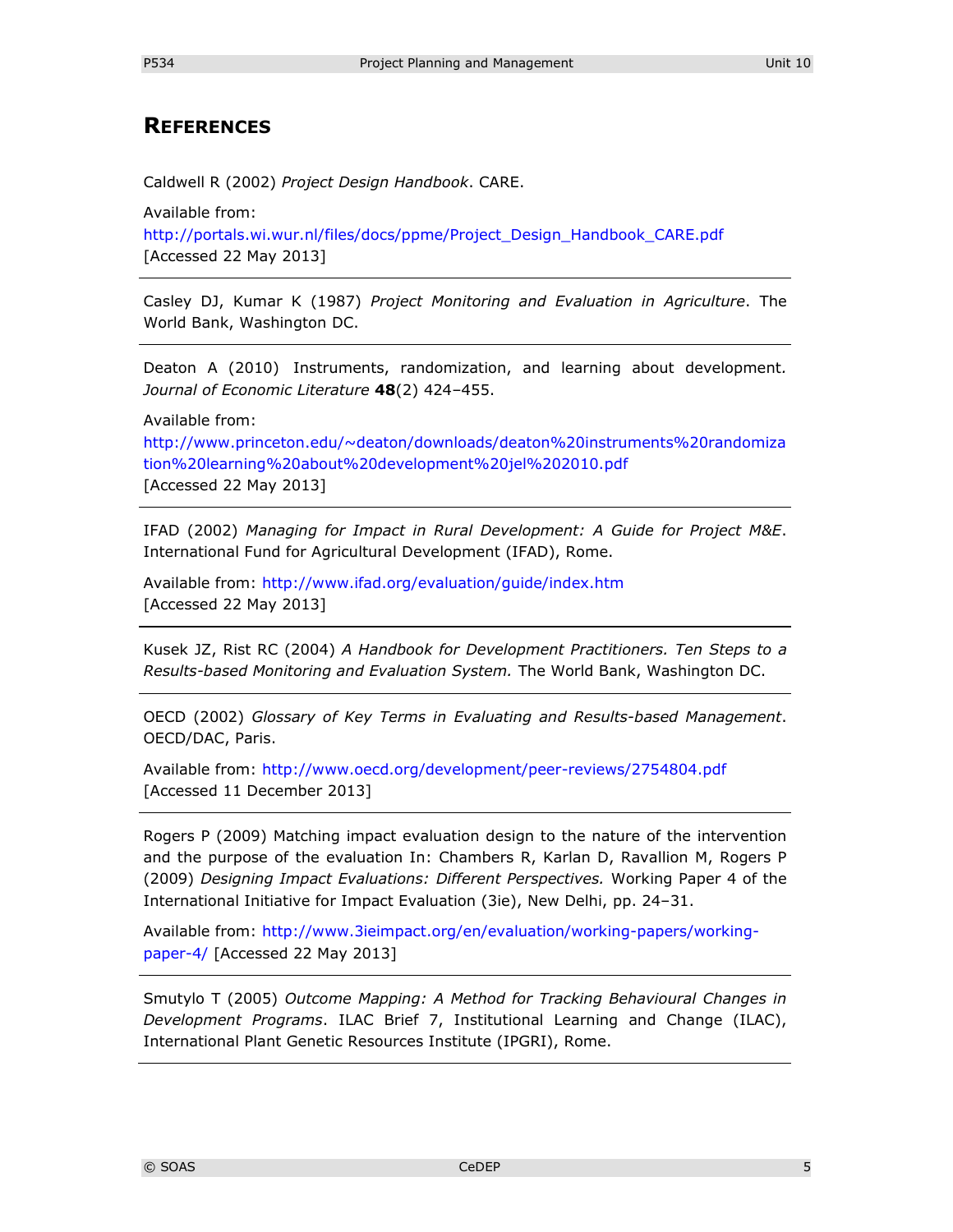Turrall S, Pasteur K (2006) *Pathways for Change: Monitoring and Evaluation. Learning from the Renewable Natural Resources Research Strategy.* DFID.

Available from:

[http://www.research4development.info/pdf/ThematicSummaries/Brief3\\_Pathways\\_fo](http://www.research4development.info/pdf/ThematicSummaries/Brief3_Pathways_for_change_monitoring%20and%20evaluation.pdf) [r\\_change\\_monitoring%20and%20evaluation.pdf](http://www.research4development.info/pdf/ThematicSummaries/Brief3_Pathways_for_change_monitoring%20and%20evaluation.pdf) [Accessed 22 May 2013]

UNDP (2002) *Handbook on Monitoring and Evaluating for Results*. United Nations Development Programme (UNDP) Evaluation Office, New York.

<http://web.undp.org/evaluation/documents/HandBook/ME-Handbook.pdf> [Accessed 20 December 2013]

Woodhill J (2006) Monitoring & evaluation as learning: rethinking the dominant paradigm. *Sustaining livelihoods in Sub-Saharan Africa Newsletter*, Issue 21, African Institute for Community Driven Development.

Available from: [http://led.co.za/document/monitoring-evaluation-learning-rethinking](http://led.co.za/document/monitoring-evaluation-learning-rethinking-dominant-paradigm)[dominant-paradigm](http://led.co.za/document/monitoring-evaluation-learning-rethinking-dominant-paradigm) [Accessed 22 May 2013]

World Bank IEG (2007) *Water Management in Agriculture: Ten Years of World Bank Assistance, 1994–2004*. The World Bank Independent Evaluation Group (IEG), Washington DC.

Available from:

[http://lnweb90.worldbank.org/oed/oeddoclib.nsf/InterLandingPagesByUNID/116A7B2](http://lnweb90.worldbank.org/oed/oeddoclib.nsf/InterLandingPagesByUNID/116A7B237B9C05C285257280006133D7) [37B9C05C285257280006133D7](http://lnweb90.worldbank.org/oed/oeddoclib.nsf/InterLandingPagesByUNID/116A7B237B9C05C285257280006133D7) [Accessed 22 May 2013]

# **MULTIMEDIA**

CGD (2011) *Impact Evaluations and the 3ie: William Saveoff.* Global Prosperity Wonkast Center for Global Development. Duration: 22 minutes.

Audio file available from:

[http://blogs.cgdev.org/global\\_prosperity\\_wonkcast/2011/05/02/impact-evaluations](http://blogs.cgdev.org/global_prosperity_wonkcast/2011/05/02/impact-evaluations-and-the-3ie-william-savedoff/)[and-the-3ie-william-savedoff/](http://blogs.cgdev.org/global_prosperity_wonkcast/2011/05/02/impact-evaluations-and-the-3ie-william-savedoff/)

Podcast on the growing interest in rigorous impact evaluations of development interventions.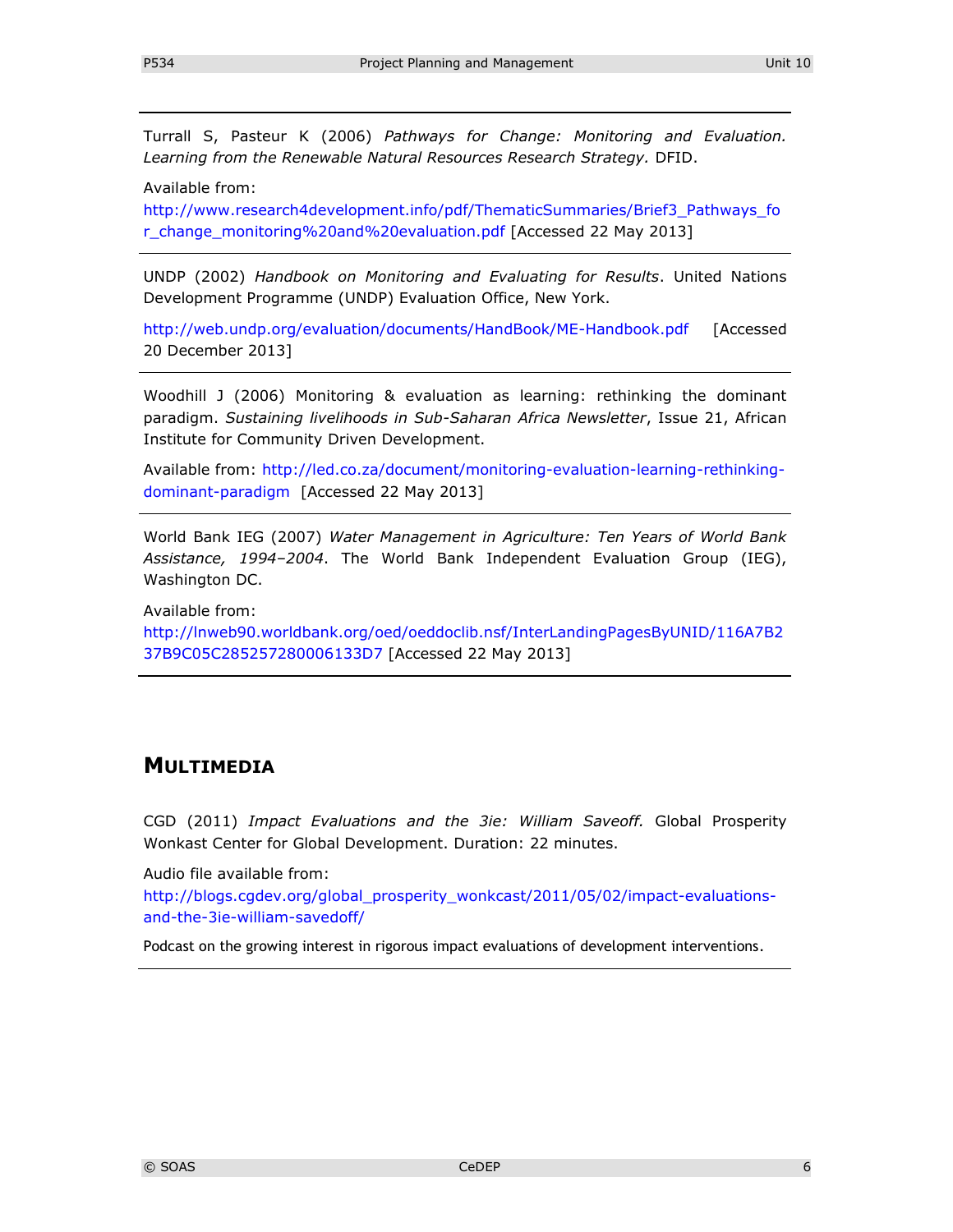# **1.0 AN INTRODUCTION TO MONITORING AND EVALUATION**

### **Section Overview**

This section introduces this unit by explaining the nature and purposes of project monitoring and evaluation, and the differences between these two complementary but distinct activities.

# **Section Learning Outcomes**

By the end of this section, students should be able to:

- understand what M&E is, and the difference between monitoring, and evaluation
- have an awareness of why M&E is important

### **1.1 What is M&E?**

M&E is a process of continual gathering of information and assessment of it in order to determine whether progress is being made towards pre-specified goals and objectives, and to highlight whether there are any unintended (positive or negative) effects from a project and its activities. It is an integral part of the project cycle and of good management practice.

In broad terms, monitoring is carried out in order to track progress and performance as a basis for decision-making at various steps in the process of an initiative or project. Evaluation, on the other hand is a more generalised assessment of data or experience to establish to what extent the initiative has achieved its goals or objectives.

 $\mathscr{L}$  Before you read on, list some of the key reasons why you think M&E is carried out?

M&E is carried out for many different purposes.

Monitoring systems provide managers and other stakeholders with regular information on progress relative to targets and outcomes. This enables managers to keep track of progress, identify any problems, alter operations to take account of experience, and develop any budgetary requests and justify them. This enables the early identification of problems so that solutions can be proposed. It is considered to be a critical part of good management.

Periodic evaluation is also considered to be good practice, and can be used to investigate and analyse why targets are or are not being achieved. It looks at the cause and effect of situations and trends which are recorded within monitoring.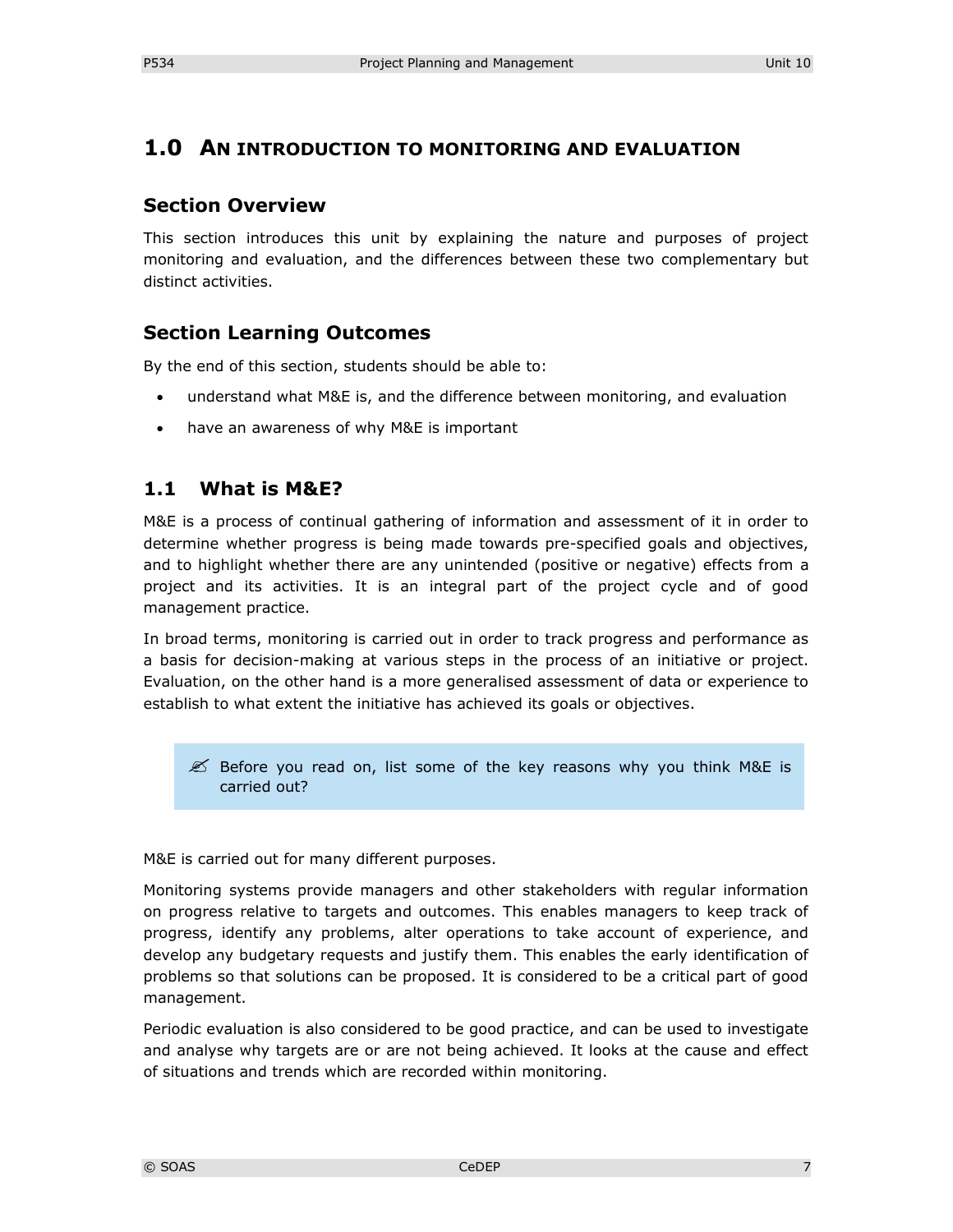Periodic and formal evaluation are vital for internal reporting and auditing, and are also requested by funding agencies – often as mid-term and final evaluations. External stakeholders and funding agencies who are accountable to donors or are part of the public sector, need to see results and demonstrable impacts.

However, it should be recognised that ongoing or 'informal' evaluation should always be available as a tool to managers, not only to meet the requirements of governments and donors, but also as a means of understanding when and why things are going right or wrong during project implementation.

M&E is also important for incorporating the views of stakeholders, particularly the target population and can be a further mechanism to encourage participation and increased ownership of a project.

Thus, the key reasons for M&E can be summarised under four headings.

- (1) For accountability: demonstrating to donors, taxpayers, beneficiaries and implementing partners that expenditure, actions and results are as agreed or can reasonably be expected in the situation.
- (2) For operational management: provision of the information needed to co-ordinate the human, financial and physical resources committed to the project or programme, and to improve performance
- (3) For strategic management: provision of information to inform setting and adjustment of objectives and strategies.
- (4) For capacity building: building the capacity, self-reliance and confidence of beneficiaries and implementing staff and partners to effectively initiate and implement development initiatives.

Monitoring and evaluation should be evident throughout the lifecycle of a project, as well as after completion. It provides a flow of information for internal use by managers, and for external use by stakeholders who expect to see results, want to see demonstrable impacts, and require accountability and trustworthiness on the part of the public sector.

Governments and organisations are accountable to stakeholders and this requires them to both achieve expected outcomes and be able to provide evidence that demonstrates this success. As a consequence increasing attention is now being given to funding rigorous impact evaluations that are capable of providing solid empirical evidence about whether or not a particular type of development intervention works. Producing this evidence is technically challenging and expensive and won't be feasible for all or even the majority of projects. Nevertheless, as a vehicle of policy research it can, when applied to particular kinds of project, help inform decisions about how to allocate resources between different types of intervention, and between different project designs. The demand for rigorous impact evaluation clearly has implications for the design of M&E systems, and is most likely to be met if the project and associated M&E system are designed with this rigour in mind from the outset.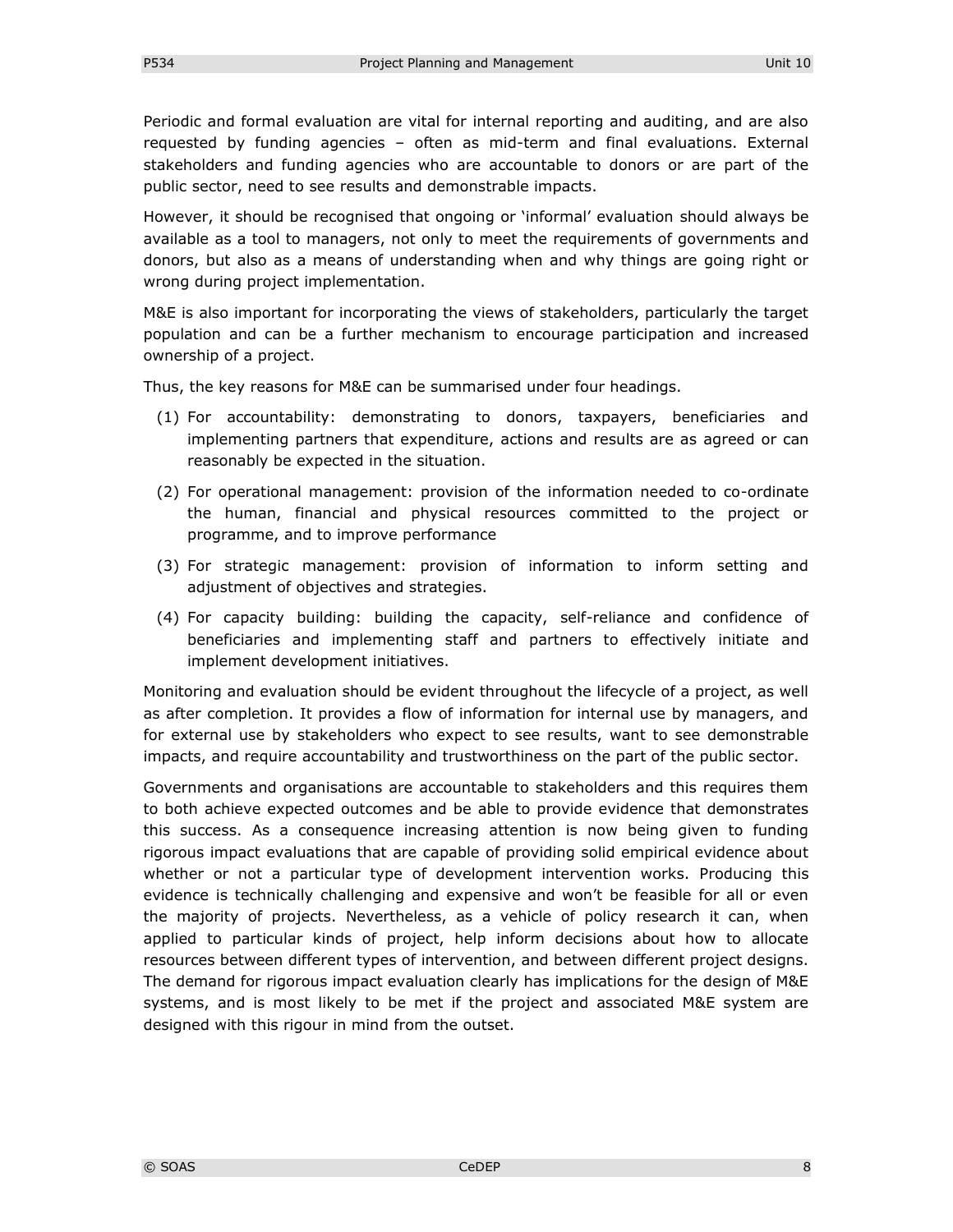Monitoring and evaluation of projects can be a powerful means to measure their performance, track progress towards achieving desired goals, and demonstrate that systems are in place that support organisations in learning from experience and adaptive management.

Used carefully at all stages of a project cycle, monitoring and evaluation can help to strengthen project design and implementation and stimulate partnerships with project stakeholders.

At a **sector** level monitoring and evaluation can:

- improve project and programme design through the feedback provided from midterm, terminal and *ex post* evaluations
- inform and influence sector and country assistance strategy through analysis of the outcomes and impact of interventions, and the strengths and weaknesses of their implementation, enabling governments and organisations to develop a knowledge base of the types of interventions that are successful (ie what works, what does not and why)
- provide the evidential basis for building consensus between stakeholders

At **project** level monitoring and evaluation can:

- provide regular feedback on project performance and show any need for 'midcourse' corrections
- identify problems early and propose solutions
- monitor access to project services and outcomes by the target population;
- evaluate achievement of project objectives
- measure the impact of the project on various indicators (including those relating to project objectives and other areas of concern)
- incorporate stakeholder views and promote participation, ownership and accountability

# **1.2 The differences between monitoring and evaluation**

It is useful to explore the differences between 'monitoring' and 'evaluation' in more depth. Some concise definitions are provided in 1.2.1, below.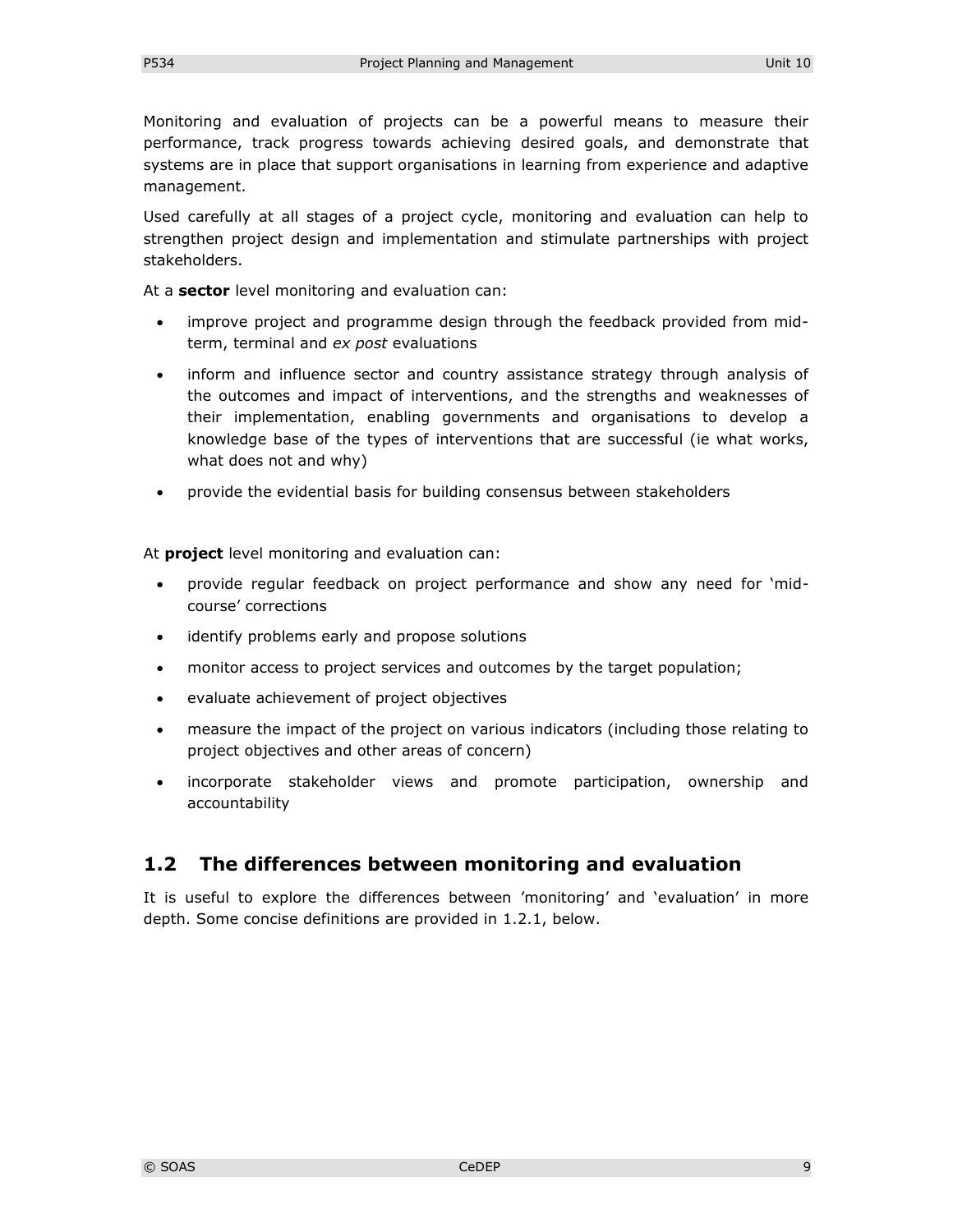#### **1.2.1 Definitions of monitoring and evaluation**

**Monitoring** is the continuous collection of data on specified indicators to assess for a development intervention (project, programme or policy) its **implementation** in relation to activity schedules and expenditure of allocated funds, and its **progress and achievements** in relation to its objectives.

**Evaluation** is the periodic assessment of the **design, implementation, outcomes and impact** of a development intervention. It should assess the relevance and achievement of objectives, implementation performance in terms of **effectiveness** and **efficiency**, and the **nature, distribution** and **sustainability** of impacts.

Source: unit author, (adapted from OECD (2002), Casley and Kumar (1987)

It is clear that monitoring and evaluation are different yet complementary. **Monitoring**  is the process of routinely gathering information with which to make informed decisions for project management. Monitoring provides project managers with the information needed to assess the current project situation and assess **where** it is relative to specified targets and objectives – identifying project trends and patterns, keeping project activities on schedule, and measuring progress toward expected outcomes. Monitoring can be carried out at the project, programme or policy levels.

Monitoring provides managers and other stakeholders with regular information on progress relative to targets and outcomes. It is descriptive and should identify actual or potential successes and problems as early as possible to inform management decisions. A reliable flow of relevant information during implementation enables managers to keep track of progress, to adjust operations to take account of experience and to formulate budgetary requests and justify any needed increase in expenditure. Indeed, an effective **management information system** that performs these functions is an essential part of good management practice.

Evaluation, on the other hand, gives information about **why** the project is or is not achieving its targets and objectives. Some evaluations are carried out to determine whether a project has met (or is meeting) its goals. Others examine whether or not the project hypothesis was valid, and whether or not it addressed priority needs of the target population. Depending on the purpose of a particular evaluation, it might assess other areas such as achievement of intended goals, cost-efficiency, effectiveness, impact and / or sustainability. Evaluations address: 'why' questions, that is, what caused the changes being monitored; 'how' questions, or what was the sequence or process that led to successful (or unsuccessful) outcomes; and 'compliance and accountability' questions, that is, did the promised activities actually take place and as planned? Evaluations are more analytical than monitoring, and seek to address issues of causality. A baseline study is the first phase of a project evaluation. It is used to measure the 'starting or reference points' of indicators of effect and impact.

Frequent evaluation of progress is good management practice. It seeks to establish causality for the situations and trends recorded by monitoring. Clearly evaluation should respond when monitoring identifies either problems or opportunities to enhance achievements. Managers should use evaluation results to make adjustments to the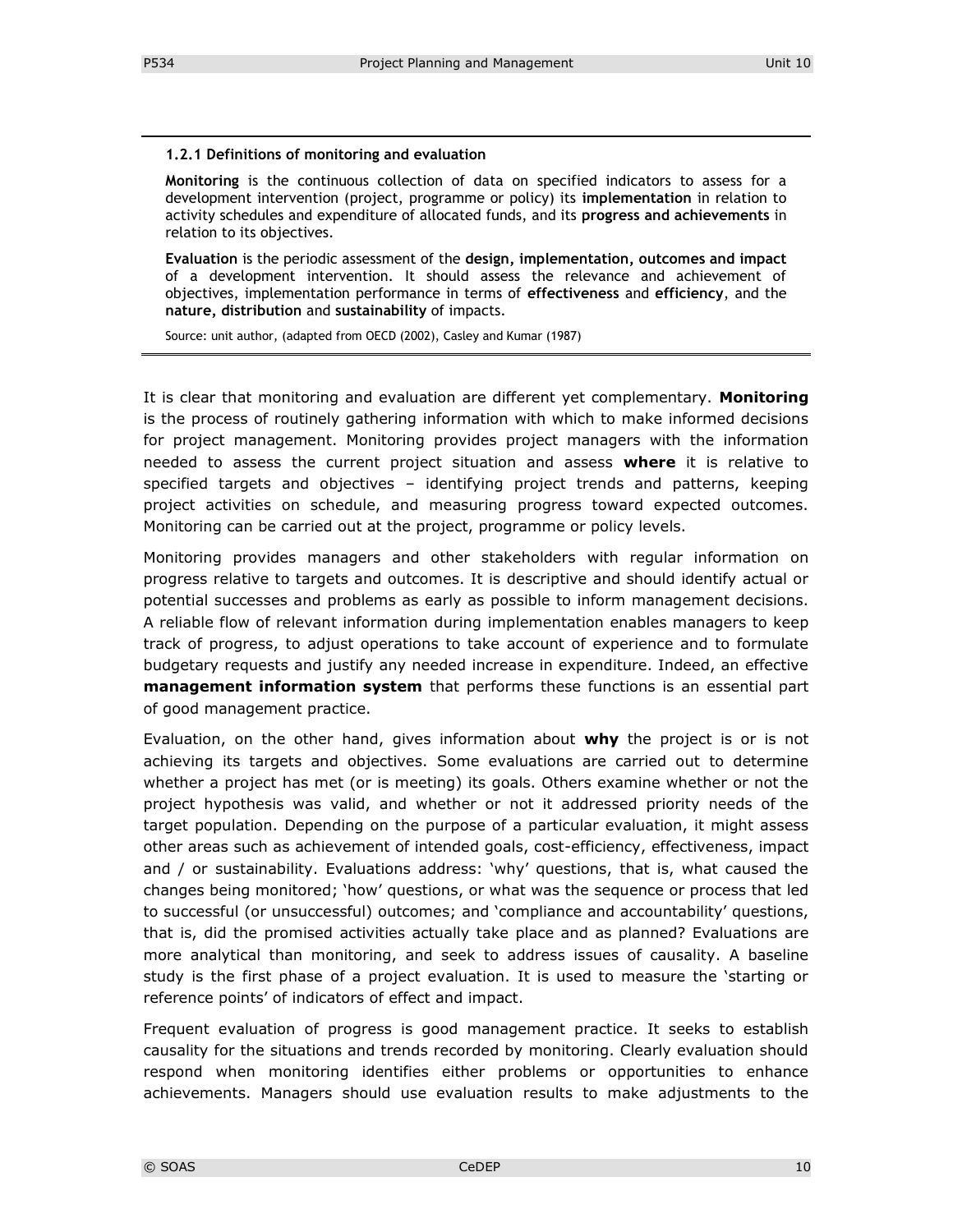design and implementation of their project or other interventions. Periodically this can be formalised to involve the recipient government and donor in one or more formal reviews such as a mid-term evaluation. Terminal evaluations are similarly formalised and typically conducted at the end of the intervention to provide the information for completion reports. An *ex post* evaluation may be completed a further period after completion, when it is reasonable to expect the full impacts of the intervention to have taken place.

Ongoing, 'process' or informal evaluation occurs during the course of the project as part of good management practice to assess activities or functions and to make recommendations for improving project implementation. Summative evaluations are carried out at the end of a funding period to assess positive and negative impacts and examine the effectiveness of a project. These are often termed 'impact assessments'. Lessons learned from final evaluations should contribute to the formation of future projects and programs.

Such formalised and periodic evaluations are important for the internal reporting and auditing procedures of the organisations involved, and as a means to document experience and feed back into the planning of future interventions. It should be recognised, however, that evaluation is always available as a mode of analysis that can help managers and other stakeholders to understand all aspects of the work at hand. This applies from design stages, through implementation and on to completion and final outcomes. The terms 'informal' or 'ongoing' evaluation can be used to describe evaluation that is conducted primarily by managers themselves as a key part of effective management and project implementation.

Project level M&E systems should overlap with and feed into public sector management information systems. These generally place emphasis on the use of information streams that are more or less continuous, and which can be trusted and used in real time for decision-making.

When monitoring and evaluation is effective knowledge should accumulate in the experience and expertise of staff, in the documented institutional memory of the organisation and its partners, and in their planning and management procedures.

#### **Section Summary**

 The section explained why monitoring and evaluation are important and defined these concepts and the differences between them.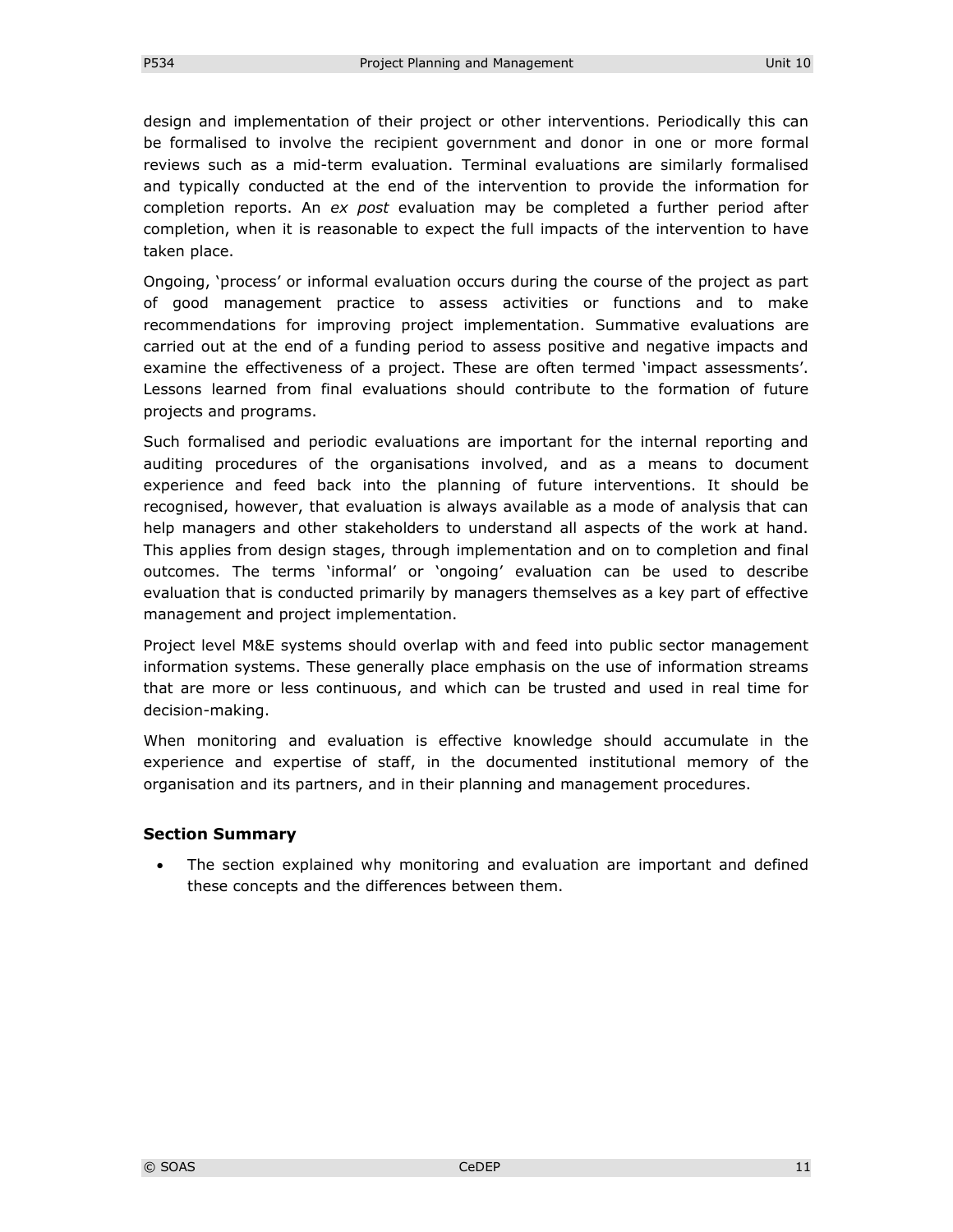# **Section 1 Self Assessment Questions**



True or false?

- (a) Monitoring is useful for identifying problems early within the progress of a project.
- (b) Impact assessment can be considered to be a type of evaluation.
- (c) Evaluation can only be carried out at the mid-way point and end of a project.



List ten complementary roles that monitoring and evaluation can play – five for monitoring and five for evaluation.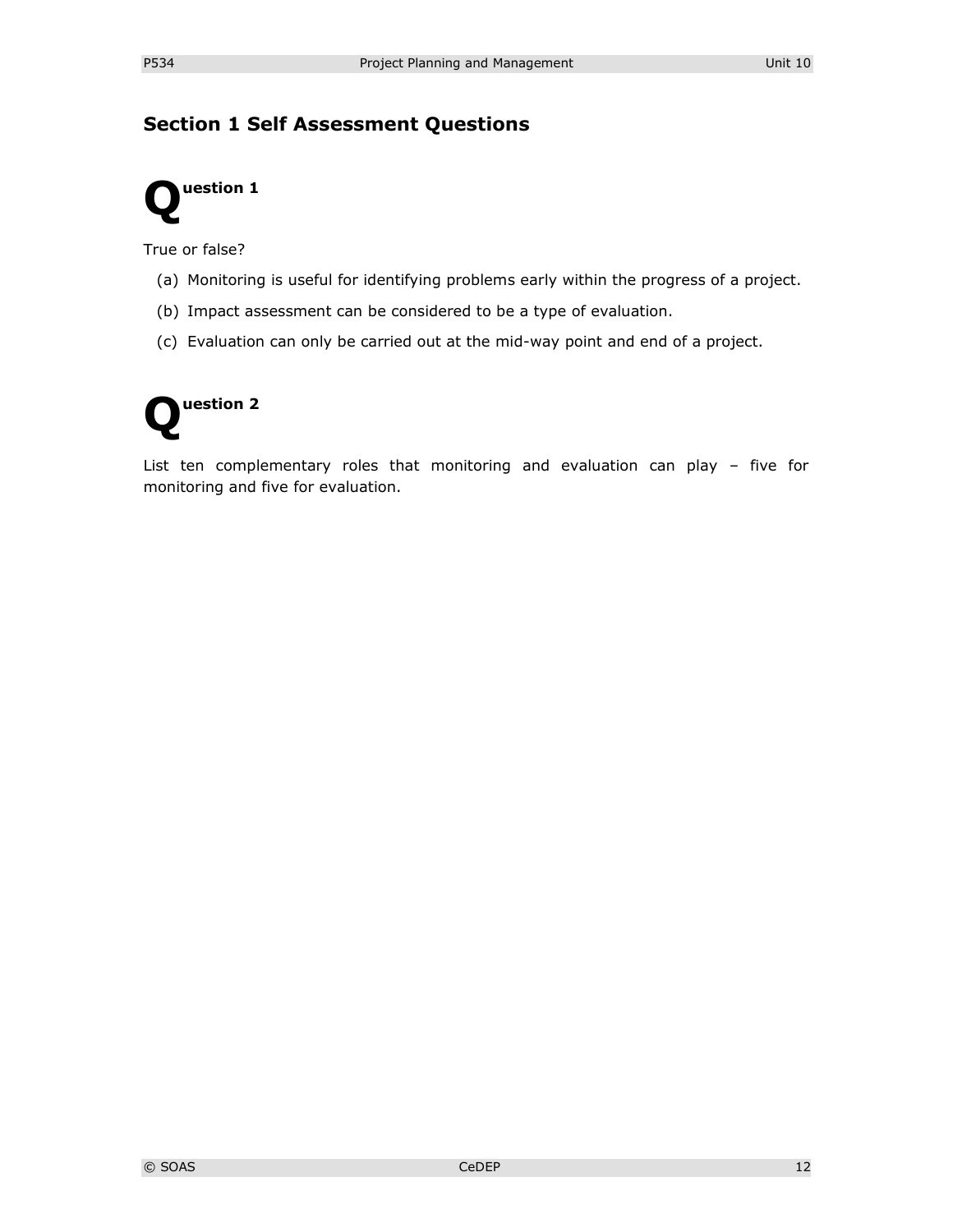# **2.0 DESIGN AND IMPLEMENTATION OF M**&**E SYSTEMS**

### **Section Overview**

This section explains what can go wrong with project M&E systems and sets out a framework of concepts and principles that can aid the design and implementation of effective project M&E. It provides the core of a guidance manual or handbook for professional work in this field.

### **Section Learning Outcomes**

By the end of this section, students should be able to:

- understand the M&E systems and their relation to the logical framework analysis
- be familiar with the challenges of M&E and the concepts of results-based management

# **2.1 M&E systems and common deficiencies**

A monitoring and evaluation system is made up of the set of interlinked activities that must be undertaken in a co-ordinated way to plan for M&E, to collect and analyse data, to report information, and to support decision-making and the implementation of improvements.

 $\mathscr{L}$  Think to yourself for a few moments about what you think constitutes the main aspects of an M&E system for a rural development project.

The key parts of an M&E system are succinctly set out in 2.1.1.

#### **2.1.1 The six main components of a project M&E system**

- Clear statements of measurable objectives for the project and its components.
- A structured set of indicators covering: inputs, process, outputs, outcomes, impact, and exogenous factors.
- Data collection mechanisms capable of monitoring progress over time, including baselines and a means to compare progress and achievements against targets.
- Where applicable building on baselines and data collection with an evaluation framework and methodology capable of establishing causation (ie capable of attributing observed change to given interventions or other factors).
- Clear mechanisms for reporting and use of M&E results in decision-making.
- Sustainable organisational arrangements for data collection, management, analysis, and reporting.

Source: unit author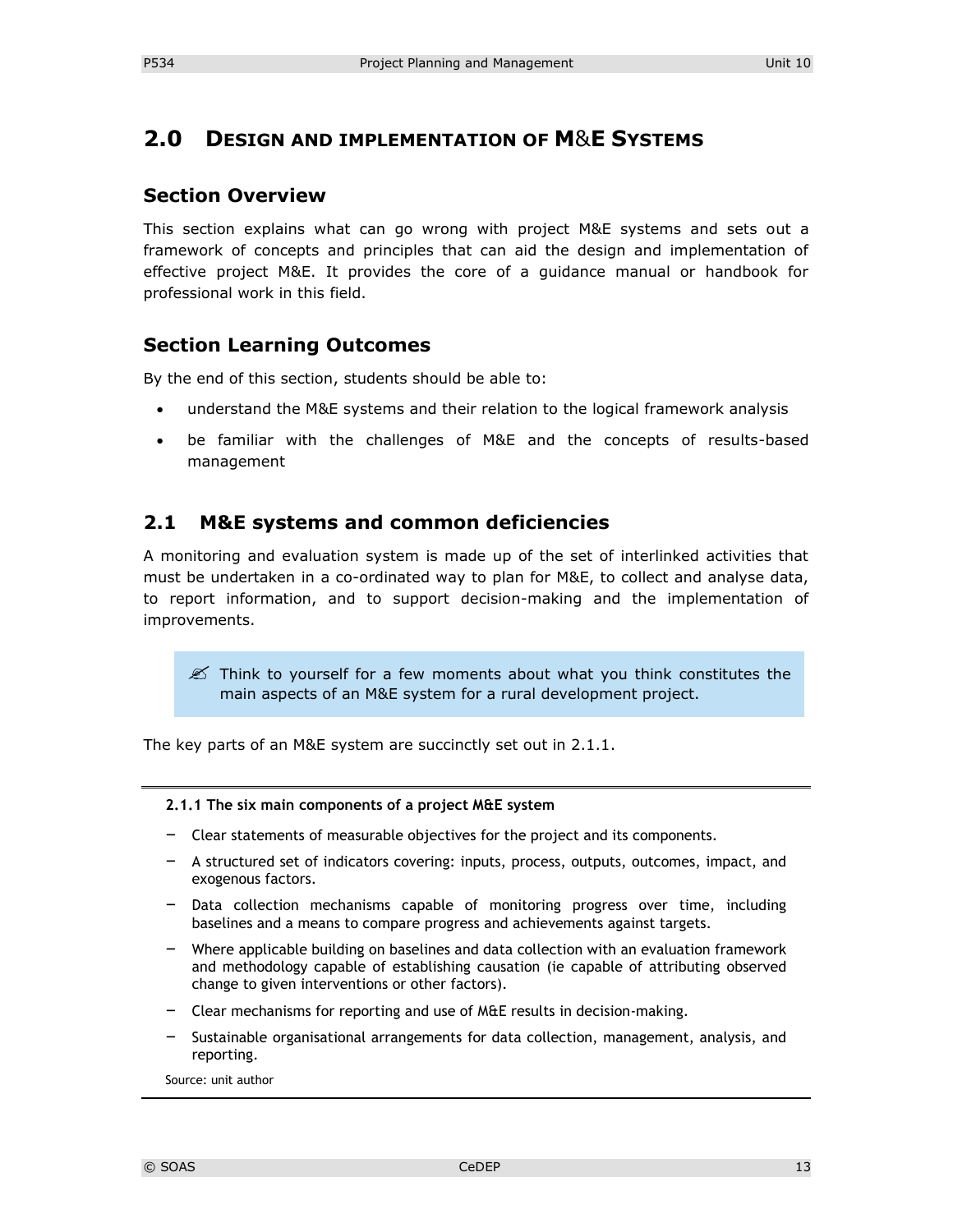The design of an M&E system should start at the same time as the overall project preparation and design, and be subject to the same economic and financial appraisal, at least to achieve the least-cost means of securing the desired objectives. Such practice has been followed for projects in recent years. Problems arose with earlier M&E systems that were set up after the project had started. Often this was left to management alone, who by that time already had too much to grapple with and could not provide sufficient time, resources or commitment.

The 'supply side' of M&E design should not be overlooked. Skilled and well-trained people are required for good quality data collection and analysis. They may be a very scarce resource in developing countries, and should be 'shadow-priced' accordingly when appraising alternative M&E approaches. It is inevitable that the system designed will not be as comprehensive as is desirable, and will not be able to measure and record all the relevant indicators. It is here that the project analyst must use the tools of economic appraisal, and judgment based on experience, to find the best compromise.

Evaluations of existing M&E systems by agencies have shown certain common characteristics, weaknesses, and recurrent problems which are important causes of divergence between the theory of M&E and actual practice in the field. These are worth bringing to the attention of both designers and operators of M&E systems, as problems to be avoided in the future:

- poor system design in terms of collecting more data than are needed or can be processed
- inadequate staffing of M&E both in terms of quantity and quality
- missing or delayed baseline studies. Strictly these should be done before the start of project implementation, if they are to facilitate with and without project comparisons and evaluation
- delays in processing data, often as a result of inadequate processing facilities and staff shortages. Personal computers can process data easily and quickly but to make the most of these capabilities requires the correct software and capable staff
- delays in analysis and presentation of results. These are caused by shortages of senior staff, and by faulty survey designs that produce data that cannot be used. It is disillusioning and yet common for reports to be produced months or years after surveys are carried out when the data have become obsolete and irrelevant. This is even more the case when computer printouts or manual tabulations of results lie in offices, and are never analysed and written up
- finally, even where monitoring is effective the results often remain unused by project staff

Experience from the World Bank-funded agricultural water management projects, reflecting upon the quality of M&E systems carried out by the projects, is highlighted in 2.1.2, below.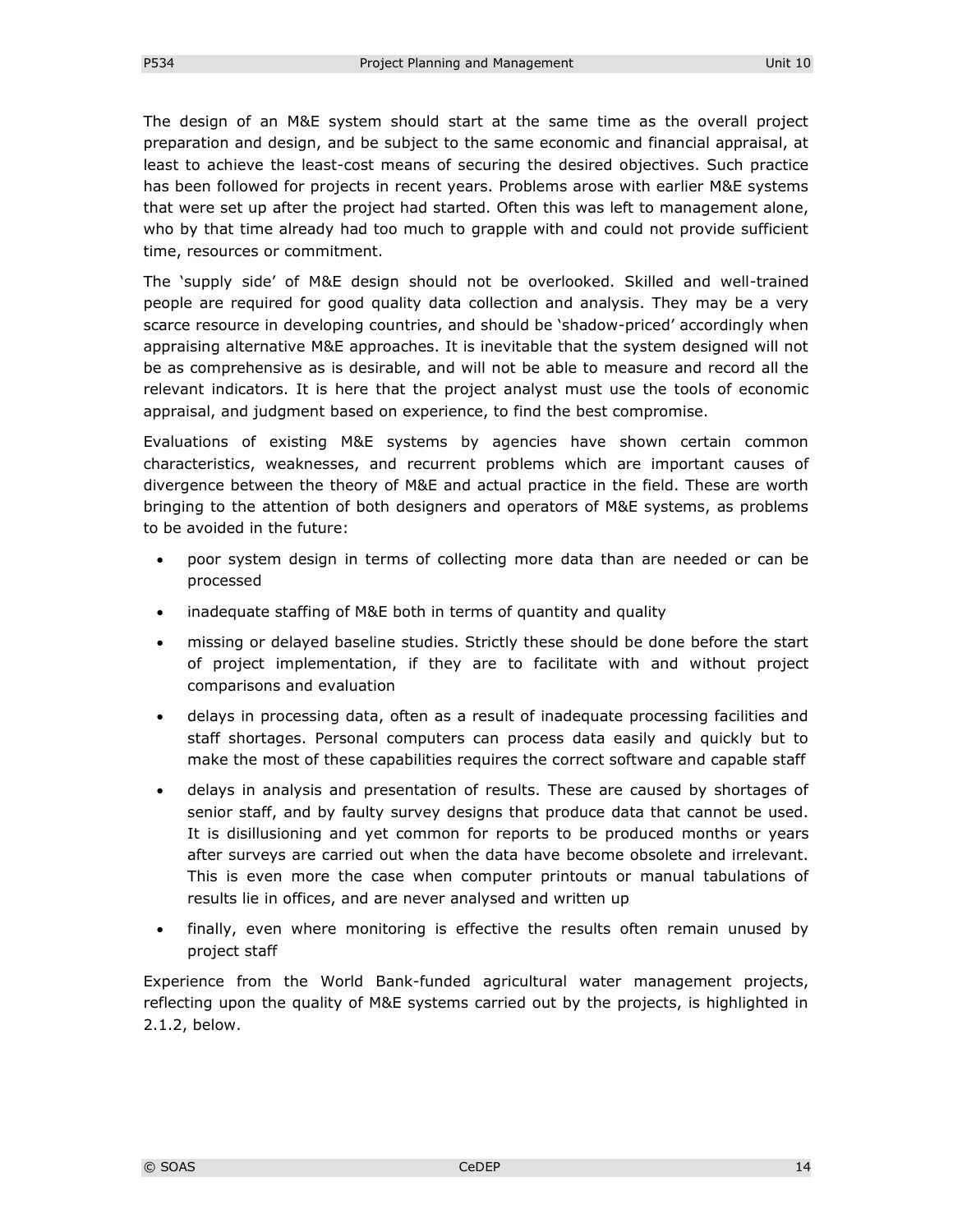#### **2.1.2 Recent M&E practice in agricultural water management projects**

The World Bank's assistance to agricultural water management was the subject of an Impact Evaluation Group (IEG) Portfolio Review (World Bank IEG (2006) *Water Management in Agriculture: Ten Years of World Bank Assistance, 1994—2004*). Between 1994 and 2004 the Bank lent a total of \$13.2 billion for 161 projects across 56 countries that included quantifiable agricultural water management components. These projects directly benefited up to 12 million households and more than 60 million people.

The review concluded that:

The overall quality of M&E design improved in the late 1990s with the introduction of logical frameworks and their mandatory use in Project Appraisal Documents.

Project M&E often did not provide adequate information to inform Bank management of progress toward strategic objectives, particularly poverty alleviation and the Millennium Development Goals (MDGs).

Projects rarely adequately distinguished between the functions of monitoring and evaluation, usually describing monitoring functions only. Thus use of a rigorous evaluation framework was often missing from project planning and implementation, making robust attribution of benefits difficult. Slightly fewer than half the projects did not have any means of verifying project impacts — no surveys or baselines — even though more than two-thirds of them included outcome or impact indicators. Only a third of completed projects had a baseline before the project started and less than half attempted to establish a baseline during the project (slightly more than 20% never established a baseline). Only 11% of projects were designed to have the tools that would allow rigorous impact assessment, specifically this includes well-defined output and outcome indicators, good baselines, and independent control groups unaffected by project interventions that allow the counterfactual (situation without the project) to be determined. Another 41% were able to allow determination of what happened before and after project implementation, but not a robust attribution of observed changes.

Projects that had civil works components had quite good monitoring and evaluation systems to track inputs and related outputs, but the quality of the systems declined as the focus moved on to outcomes and impacts. In general most attention had been given to monitoring indicators of project implementation to provide feedback for better management.

Even when there was good M&E design, inadequate supervision sometimes reduced effective implementation, and a need for more training was indicated.

Source: unit author

The basic deficiencies that lead to such problems are now widely recognised, though that does not ensure that the same mistakes are not still made. M&E systems impose a high additional recurrent cost on project implementation, while the benefits are neither quantifiable in terms of increased production, nor may even be readily apparent in the short term.

It is imperative that such errors and failures are avoided if governments and international institutions are not to lose faith in M&E as an aid to successful project implementation.

Even with a good design for M&E, experience shows that success during implementation depends heavily on a sense of ownership by the government, adequate capacity in public sector institutions, and sustained interest from the project managers throughout the life of the project. Two factors are important here. One is that a sense of ownership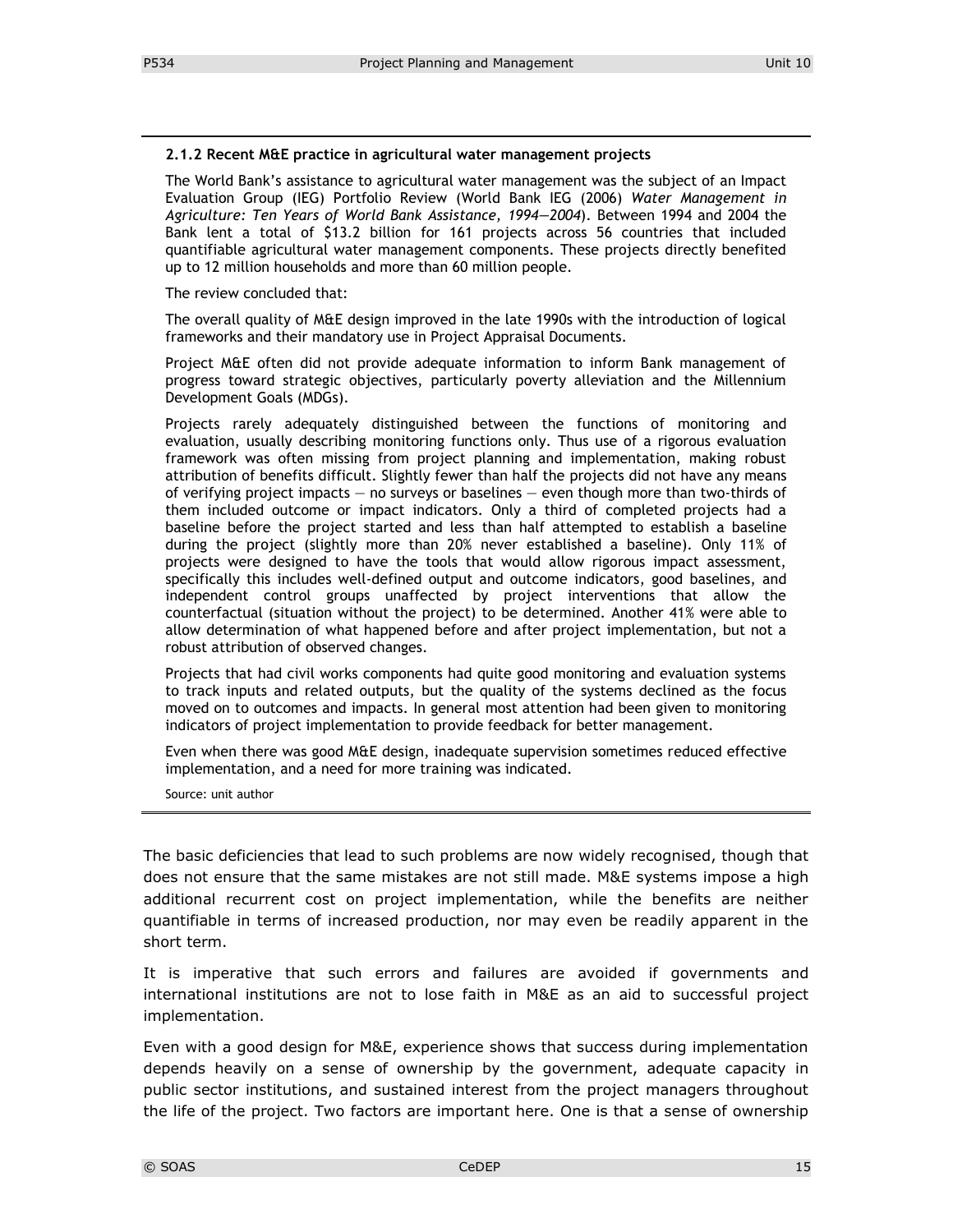of the project provides a stimulus to transparent management and good information about progress. The other is that often countries may doubt the value of adopting what may be costly and time-consuming procedures to collect, analyse, and report information. In such circumstances sound design is especially important. Monitoring information needs to provide a clear input into management decision-making. It is also helpful if early gains can be demonstrated from monitoring and if institutional procedures can be developed that encourage the use of monitoring data to trigger and support implementation decisions from the start.

# **2.2 Key design principles for project monitoring and evaluation**

Project M&E design can be guided by the concept of project logic and logical framework analysis. Implicitly or explicitly a good project design will be based on a clear and logical project strategy. This is usually made explicit in the form of a logical hierarchy of relationships between the various project elements; progress at each level being a precondition for achievement at the next higher level. In other words, achievement at one level provides the means for achievement at the next higher level, based on tried and tested processes and established technical relationships, but subject to identified key assumptions and risks.

2.2.1, below, illustrates the causal relationships that provide the conceptual linkages between the project elements. It is necessary to establish these in order to be able to design a sound M&E system. Note that a complex project may have more than one objective, and it may be necessary to define the strategy or causal chain of each project component. The logical framework analyses of different project components can then be 'nested' or linked together. This recognises that the objective and ultimately the impact of one sub-project or project component can be an outcome for the main project or overall programme.

Note that any project strategy cast as a logical hierarchy simplifies reality and cannot account for all details of the intended plan and its context. Thus the documented strategy is a management tool that needs continual review and adjustment to reflect current contexts and changing needs. The ability to adjust the strategy depends on clarity about what project management is capable of influencing and achieving, and on having the information necessary. Monitoring and evaluation provides the key to the latter.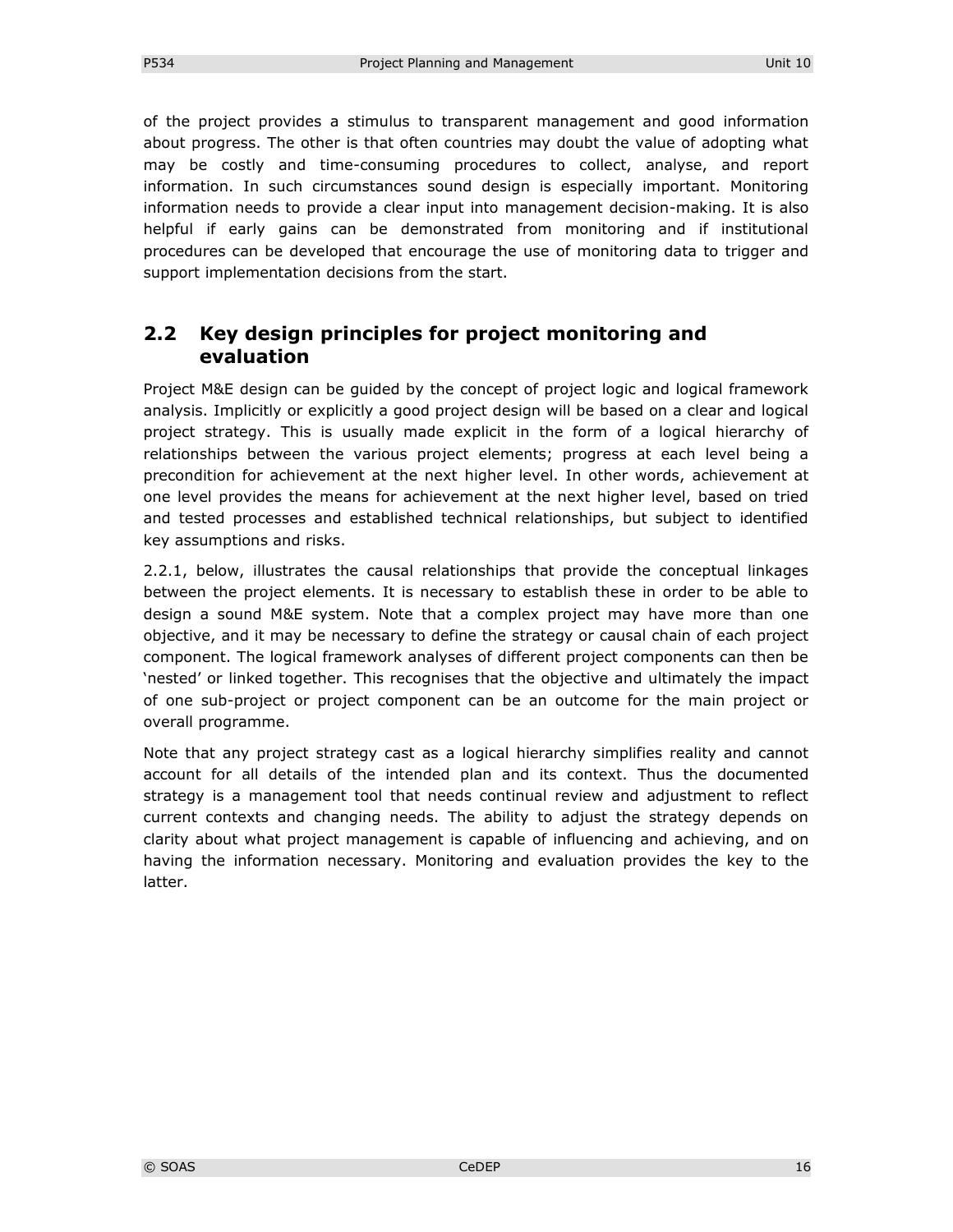| Means-ends<br>chain | equals | Logical project<br>design | subject to | Required<br>conditions<br>being in place |
|---------------------|--------|---------------------------|------------|------------------------------------------|
| End                 |        | Development goal          |            |                                          |
| ↑                   |        | $\uparrow$                |            | Necessary<br>conditions                  |
| End (means)         |        | Project purpose           |            |                                          |
| ↑                   |        | $\uparrow$                |            | Necessary<br>conditions                  |
| End (means)         |        | Outputs                   |            |                                          |
| $\uparrow$          |        | $\uparrow$                |            | Necessary<br>conditions                  |
| End (means)         |        | Activities                |            |                                          |
| ↑                   |        | $\uparrow$                |            | Necessary<br>conditions                  |
| Means               |        | Inputs                    |            |                                          |

Thus:

IF inputs are provided, THEN activities can take place;

IF activities are successfully completed, THEN planned outputs should result;

IF outputs are used as intended, THEN the project purpose should be realised, and;

IF the purpose is achieved then the expected contribution should be made to the development goal(s).

Source: unit author

A logical project strategy (2.2.1) provides a structure for the design of project monitoring and evaluation (2.2.2, below).

**2.2.1 Logical hierarchy of project design**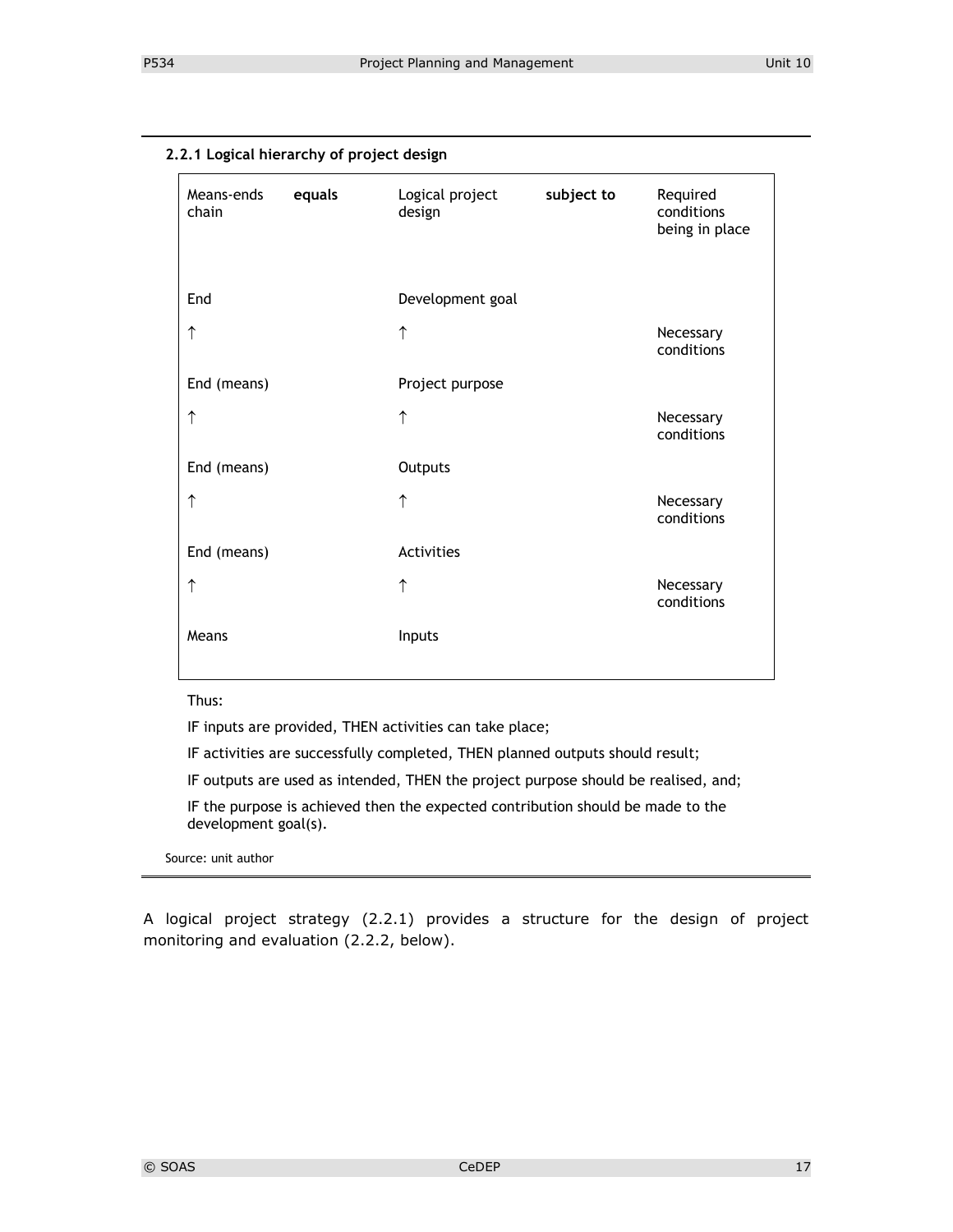| Project<br>logic | Types of<br>indicator | <b>Focus of M&amp;E</b>      | <b>Characteristics</b>                             |
|------------------|-----------------------|------------------------------|----------------------------------------------------|
| Goal             | <i>Impact</i>         | <b>Results</b>               | long-term widespread<br>improvement in society     |
| Purpose          | Outcome               | monitoring                   | intermediate effects for<br>beneficiaries          |
| Outputs          | Output                |                              | capital goods, products and<br>services produced   |
| Activities       | <b>Process</b>        | Implementation<br>monitoring | tasks undertaken to transform<br>inputs to outputs |
| Inputs           | Input                 |                              | human and material resources                       |

**2.2.2 A logical structure for project monitoring and evaluation**

Source: unit author

Using the terminology in 2.2.1, the extent to which the project contributes to its development goal(s) is the **impact** of the project (there may also be unintended impacts, both positive and negative). The achievement of project purpose is measured in terms of results, which are the extent to which the observable outcomes are as planned. Monitoring at these two levels is usefully referred to as *'***results monitoring'**. Lastly the operation and performance of the project can be assessed in terms of the effectiveness and efficiency of the processes through which inputs are utilised to produce the planned outputs. This can be usefully referred to as *'***implementation monitoring'**. Thus, there are clear relationships between the levels of a project's logical hierarchy, the types of indicators needed, and the focus for monitoring and evaluation.

There should also be a clear relationship between implementation monitoring, the dayto-day implementation of the project in terms of procurement and all activities, and the financial management of the project. Thus, a reconciliation should ultimately be possible between financial disbursement and expenditure, records of physical activities and processes, and the key indicators used for implementation monitoring.

Communicating the project strategy to all project implementing partners and stakeholders through the use of clear and logical statements is essential. Even if logical framework analysis and its terminology is not fully used, there should be clear understanding and a consensus about the objectives to be achieved, what will be implemented and over what timescale. Without this it is difficult to know what should be monitored, and how the performance of a project and the changes it brings can be evaluated.

Moving from monitoring to evaluation requires the use of criteria. 2.2.3, below, defines core criteria commonly used in the evaluation of development projects, and of sector and policy level interventions.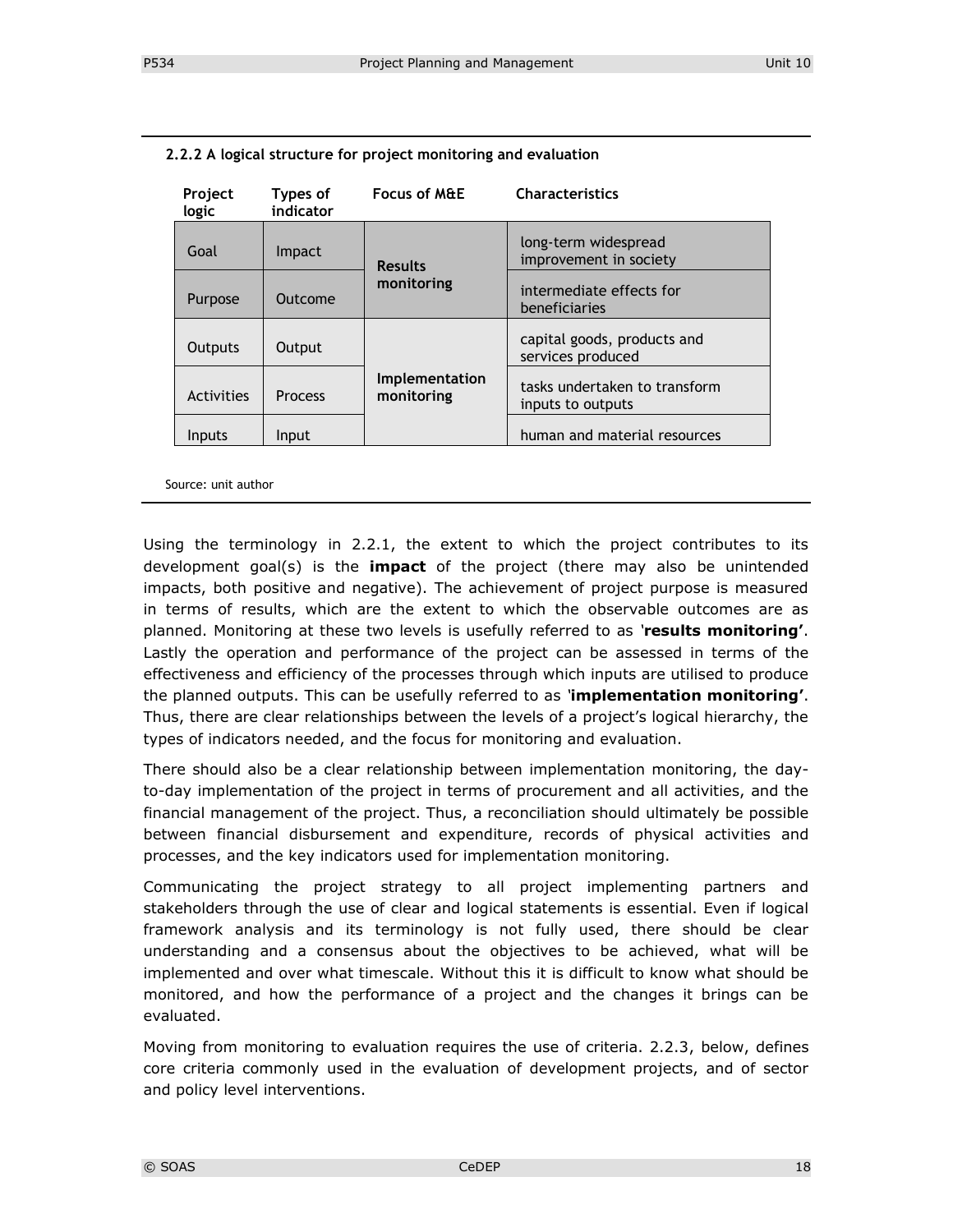#### **2.2.3 Evaluation criteria**

| <b>Impact</b>        | The effect of the project on its wider environment, and its<br>contribution to the wider policy, sector, PRSP or Country<br>Assistance Strategy development objectives.             |
|----------------------|-------------------------------------------------------------------------------------------------------------------------------------------------------------------------------------|
| Relevance            | The appropriateness of project objectives to the problems<br>intended to be addressed, and to the physical and policy<br>environment within which the project operates.             |
| <b>Effectiveness</b> | How well the outputs contributed to the achievement of project<br>purpose and the overall goal(s), and how well assumed external<br>conditions contributed to project achievements. |
| <b>Efficiency</b>    | Whether project outputs have been achieved at reasonable<br>cost, ie how well inputs have been used in activities and<br>converted into outputs.                                    |
| Sustainability       | The likelihood that benefits produced by the project continue<br>to flow after external funding has ended.                                                                          |
| Source: unit author  |                                                                                                                                                                                     |

2.2.4 shows how these criteria are in turn linked to logical project design and to the types of indicator, completing this overview of how project design and the planning of monitoring and evaluation should be closed linked.

#### **2.2.4 Linking project design and evaluation criteria**

| Project logic       | Types of<br>indicator | <b>Evaluation criteria</b>      |                |  |
|---------------------|-----------------------|---------------------------------|----------------|--|
| Goal                | <b>Impact</b>         |                                 |                |  |
| Purpose             | <b>Outcomes</b>       | relevance and impact            |                |  |
| Outputs             | Output                |                                 | sustainability |  |
| Activities          | <b>Process</b>        | effectiveness and<br>efficiency |                |  |
| Inputs              | Input                 |                                 |                |  |
| Source: unit author |                       |                                 |                |  |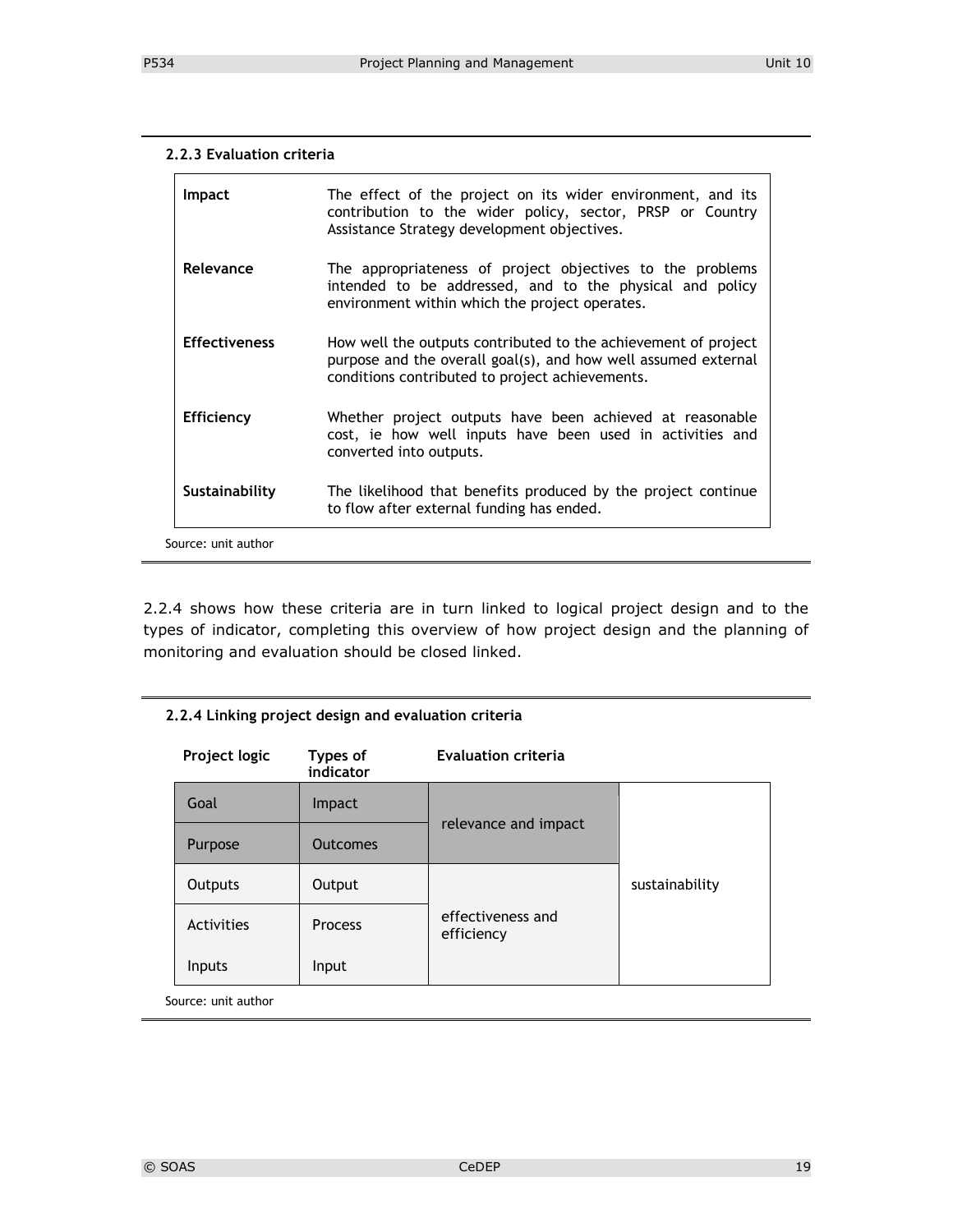### **2.3 The limits of project management**

The ability of managers to use the information produced by monitoring and evaluation to adjust a project's strategy during implementation will depend on the flexibility of the project's design and management arrangements.

If a project is 'process-oriented' and designed with an open-ended strategy, then general directions will be indicated but with freedom for project partners to refine the operation of the project as it proceeds. The more flexible the situation, the more a good monitoring and evaluation system is necessary to provide managers with the information needed to be responsive and adaptive, and the more the M&E system itself will need to evolve over time as implementation proceeds.

If a project is 'blue-print' oriented and more rigidly designed, the opportunities to adjust the strategy may be restricted to periodic opportunities such as mid-term reviews. For such projects M&E findings will be critical in informing and providing the justification for change, when change is needed. The design of the M&E system from the commencement of the project will in turn be more 'blue-print' oriented, although this should not completely rule out flexibility and the possibility of change.

In response to information gained from M&E project management can be expected to adjust those elements of a project that are within its control, but control over the factors that influence the achievement of objectives diminishes with each higher level of the hierarchy. It is reasonable to hold project management accountable for achievement up to the level of the project purpose and thus monitoring and evaluation by management at this level is crucial. This is particularly true during the early stages of a project when change is easiest.

For higher level goals to be achieved there may be necessary external conditions that are beyond the direct control of project management. A range of factors may influence the impacts that occur, and managers may be only one of several stakeholder groups and agencies that contribute to achievements. Thus at higher levels in the hierarchy a project's accountability diminishes, although it does not disappear entirely.

When monitoring and evaluation reports achievement of the project purpose but failure to contribute to higher development goals as expected, it means that either the project design is faulty, or that the supporting external conditions were not as assumed. In both cases, response is needed from all project partners, led by the supervising governmental agency and funding organisation, and informed by the lessons from monitoring and evaluation. In some cases, the response necessary to improve impact may be at a sectoral rather than project level.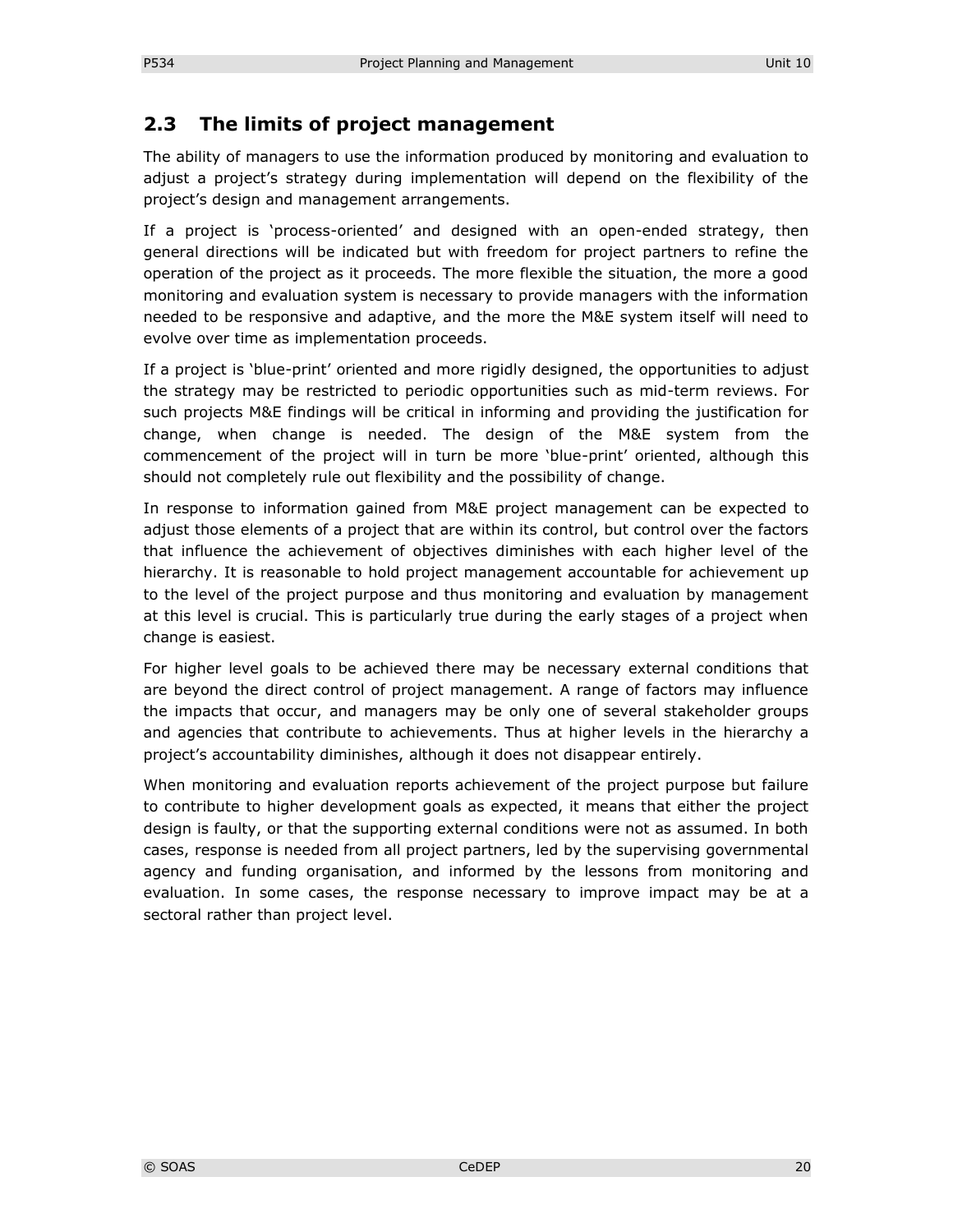## **2.4 The challenges of outcome and impact monitoring and evaluation**

Given that 'inputs', 'activities' and 'outputs' are within the direct control of project management, 'implementation monitoring' and evaluation is a core management function, and achievable largely through internal record-keeping and analysis. Indicators of inputs, process and outputs are usually generated by project management, and/or by government and funding agency accounting and reporting requirements. Attention to detail and good data management systems are important, but conceptually and methodologically this should be straightforward and a standard aspect of good management practice.

Difficulty increases at the levels of 'outcomes' and 'objectives'. These are the subject of 'results monitoring'. For 'results monitoring' indicators are subject to the twin problems of **measurement** and **attribution**. First, for an indicator to be useful it is necessary to be able to measure whether change has occurred over time compared to a 'baseline'. This is problematic for indicators which are subject to considerable annual or seasonal variability, and thus require a long time series of values for a trend to be determined with statistical validity. Crop yields are a typical example, and one highly relevant as an outcome indicator for many rural development projects. At least five or more years' data will typically be needed to show that yields have improved, and this requirement may be even greater in regions subject to highly variable rainfall. In agriculture such variability in production, compounded by the typical co-variance between producers in a given location, can feed through into volatility in other key 'outcome' and 'impact' indicators such as food prices, rural employment and rural household incomes.

This measurement problem can be compounded by practical problems that are typically most severe in resource poor and remote regions. Recording of crop yields, for example, will require a survey that takes either physical samples or relies on farmer estimates. Both approaches will be subject to sampling and other errors that can only be reduced through intensive training and supervision of enumerators; activities that are costly and time consuming.

Data series may already exist for some typical outcome and impact indicators and subject to an assessment of their quality should be used in preference to new data collection. However, where there are gaps, M&E survey designers need to pay particular attention to comparability with the existing data when selecting survey instruments and methods. Even under conditions of close supervision and rigorous design, small changes in the way in which questions are put, the layout of the survey form, and guidance given to enumerators can undermine comparability. This is particularly likely to apply to indicators of household consumption and income, and other measures of poverty.

Assuming such measurement problems can be solved, and change over time can be observed with statistical validity for an indicator of outcomes or impact, the second of the twin problems is that of attribution. Establishing that the cause of the observed trend is the project and not one or more external factors requires a rigorous evaluation framework. A range of formal approaches are available, all essentially requiring the observed change to be tested against a reliable counterfactual (the situation that would have happened had the project not taken place).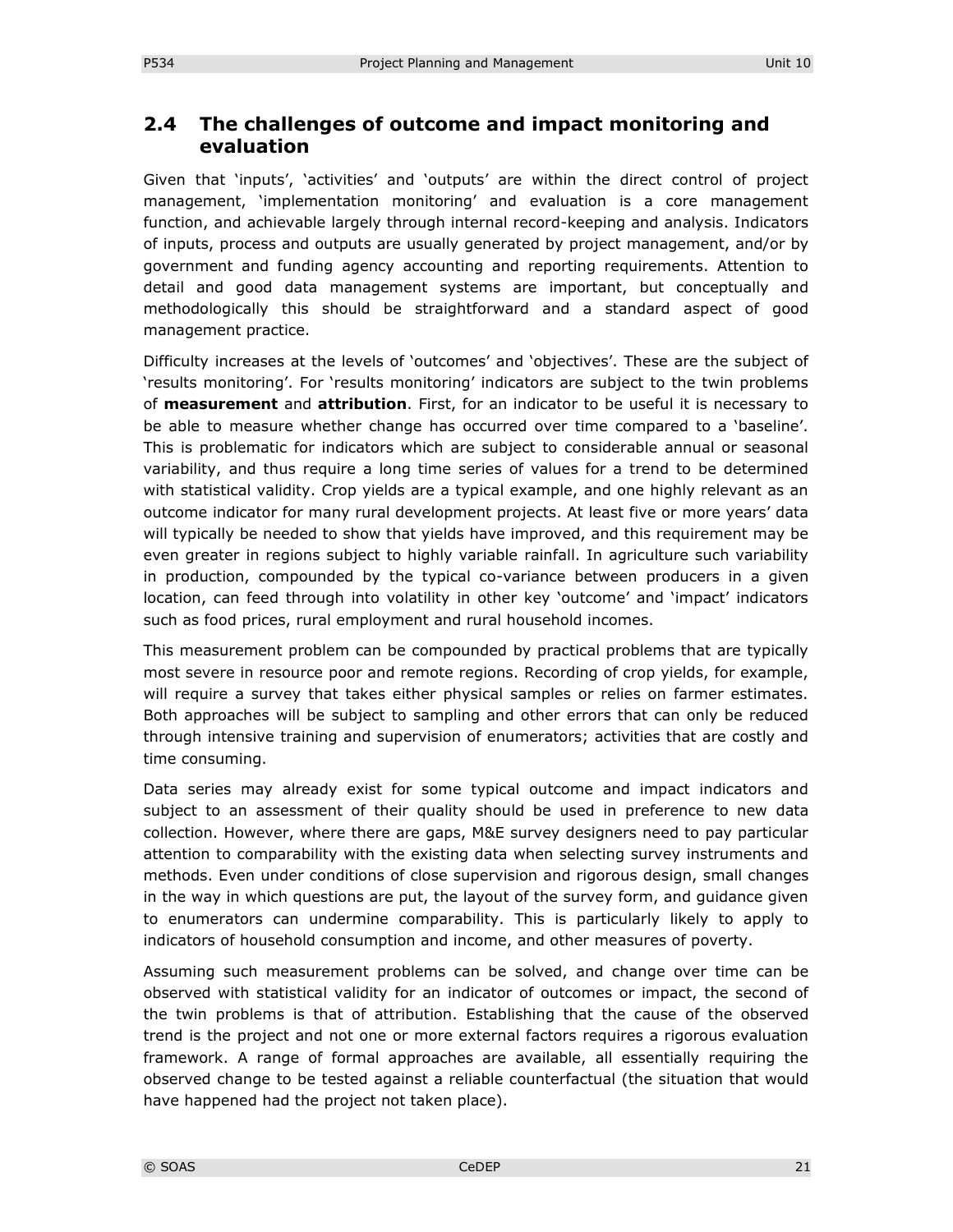Whilst not insoluble, this problem is often challenging for agricultural and other rural development projects, and again will require considerable time, resources and expertise. The best practical guidance manuals for project M&E have emphasised the effective use of leading indicators, as described below, as a priority before resources are devoted to ambitious and formal evaluation approaches.

It is also worth noting that attribution of outcomes and impacts will be easier in some sectors than others and usually easier at a project level than a programme or policy level. Generally, attribution is easier within sectors that deal primarily with nonhuman/non-social environments within which interventions can be isolated and measured, and more difficult in complex human and social environments in which linear logical models and hypothesis testing methodologies may be inapplicable. Simple project level interventions with explicit, measurable objectives, carried out in a short time frame will also be more amenable to impact evaluation than programme level interventions or policy reforms which involve sets of interventions aimed to achieve complementary sets of changes across a region, sector or country. Inferring causation at this level of analysis is extremely difficult, if not impossible.

These methodological issues are returned to elsewhere in this unit. The key points to note here are that the monitoring and evaluation of outcome and impact indicators will require considerable time and resources. This particularly applies when 'formal' methods that can produce results with statistical validity are to be used, but it also applies to the use of more qualitative methods and to a focus on processes as well as outcomes and impacts. Thus adequate human resources and expertise are essential for what is, for all practical purposes, an exercise in applied inter-disciplinary research. These methodological challenges and requirements for staff with applied research skills may be beyond the capacity of the project management organisation, and if so, the services of national agencies and/or external specialists (consultants) will be required.

# **2.5 The role of leading indicators**

Whether 'results monitoring' and evaluation is carried out by project management or by specialists, information about project outcomes and impact will rarely be available to inform and improve project management during the early or mid stages of the project. In particular, there is usually a lag between agricultural development activities and results. It is important to recognise this lag, which can be as much as two years (or longer for some perennial crops), especially as disbursements tend to peak over the last years of the project after a slow start. It will therefore usually be important for project managers to identify and use some 'leading indicators' of project performance during the early stages of implementation.

Leading indicators, sometimes also called 'early outcome indicators', are those that can provide an early indication of whether an expected change will occur, before project implementation is complete, and before the expected change has taken place. For example, 'market research' type data covering whether beneficiaries have **access** to, are **using**, and are **satisfied** with project investments and services can provide leading indicators of anticipated outcomes and impact.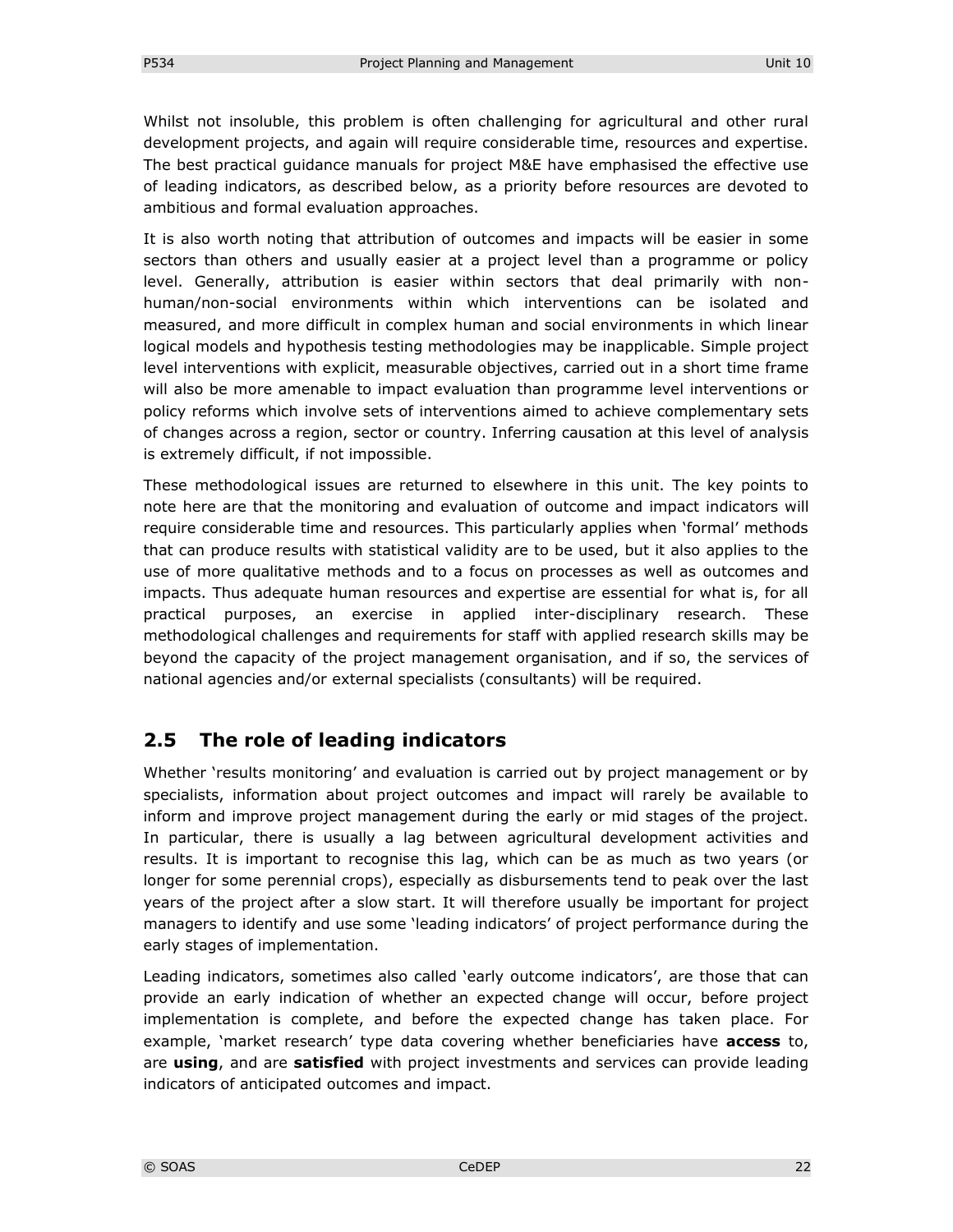The assumption is that if the beneficiaries are both satisfied and actively taking up the services of the project, or participating in their management and delivery, then it is likely that expected outcomes and impact would be achieved. This approach has also been referred to in the literature as **'beneficiary contact monitoring'**.

Other leading indicators might be identified to provide early warning about the nonfulfilment of necessary external conditions. Such examples could include farmgate price levels compared to those expected, inadequate availability of farm inputs, slow progress in road construction, or a lack of investments by traders in anticipation of receiving increased volumes of produce or higher demand for farm inputs.

For both leading and final indicators of outcomes and impact a degree of pragmatism may often be necessary in the choice of indicators and data collection methods, depending on project characteristics and available resources. Use of case studies, participatory and other informal methods of data collection may be more cost-effective than formal survey methods designed to pass tests of statistical validity, although not necessarily less demanding in terms of the experience and skills required.

One significant advantage of beneficiary contact monitoring and some other leading indicators, however, is that formal and statistically rigorous data collection methods can be used, without the overload of time, data, complexity and expense often associated with such methods. A one or two page questionnaire administered to a random sample of 70–100 farmers, for example, can provide the key information needed on their reactions to project interventions and services. Given staff with the necessary capacity, such a survey can be designed, pre-tested, implemented, analysed and reported within no more than one month.

It is also pragmatic to recognise that the practical problems of attributing causality, and the complexity of the statistical analysis involved, may mean that it is more costeffective to rely on leading indicators such as delivery of services and beneficiary response than to attempt to measure actual impacts for many projects.

# **2.6 Results-based monitoring and evaluation**

Governments and international development agencies are increasingly being called upon to demonstrate results. Besides demands for greater accountability and transparency, stakeholders are also demanding greater efficiency and effectiveness of development actions. As a result, a number of development agencies are promoting a resultsmanagement framework as a strategic approach to be applied in all aspects of the project cycle. Results-based monitoring and evaluation places particular emphasis on outcomes and impact. It emphasises that it is not sufficient simply to determine that planned outputs have been delivered on time and on budget. The 'ends' are more important than the 'means' and it is necessary to determine, and show evidence that, planned outcomes and a worthwhile contribution to national goals are being achieved.

A results-based management approach should enhance public sector performance generally, and is particularly applicable for programme and policy interventions at sector level which adopt a flexible approach to implementation, and for which 'inputs', 'activities' and 'outputs' may not be fully specified in advance.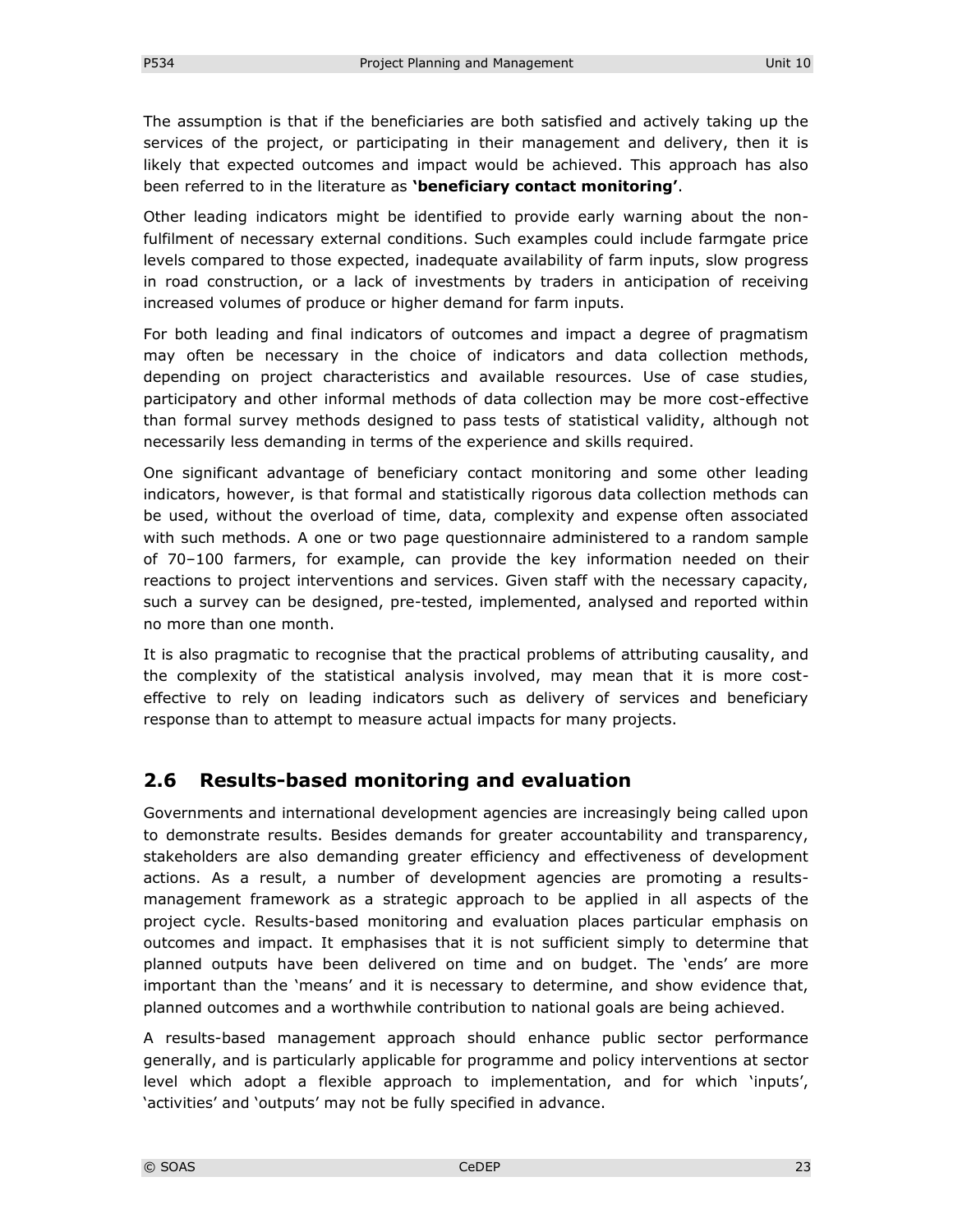However, at project level it would be harmful if the focus on outcomes and impacts led to the neglect of core management information systems that cover the project inputs, processes and outputs which good outcomes ultimately depend on. Similarly, the role of leading indicators of outcomes and impact for use by project managers should not be neglected. Results-based management for projects needs to build upon monitoring and evaluation systems that are initially focused on the implementation and performance of projects, but which can progress to evaluation of outcomes and impact as implementation proceeds. Where the costs of overcoming the methodological and practical challenges of outcome and impact evaluation are prohibitive, or when human resources are inadequate, full and rigorous impact evaluation may need to be applied selectively to those projects that are most significant because of their scale or innovation, or because they are representative of other similar interventions.

A results-based approach is particularly important if a project is 'process-oriented' and designed with an open-ended strategy, general directions being indicated but detailed work plans and resource provision not specified in advance. This may also apply to many sector level interventions. Clearly, it may not be possible to initially develop a full logical framework analysis of inputs, activities and outputs for the purposes of planning, although if useful this can be developed as a management tool during implementation for project or programme components, once these are agreed by project partners and take shape 'on the ground'.

For all projects, a focus on results-based management also puts pressure on the project manager and other members of the task team to change or adapt the project if it is not demonstrating that it can achieve the desired outcomes; looking ahead at achievements, rather than inwardly and narrowly at processes.

These observations apply to many rural development projects, especially those involving substantial investments in community-level organisations and institutions, and supporting human resource and other management systems. These are complex projects to implement and require flexible and adaptive implementation and operation if they are to achieve their optimal performance, outcomes and impact.

The selection of indicators for results-based M&E needs to be based on the logic of the project design (as outlined above) and the generation of management information must be linked to the phasing of the project. Having the right information at the right time, in the right place and in the right form is the key to successful responsive and adaptive management, and to informed and supportive project partners and wider stakeholders.

Monitoring progress towards higher level development objectives requires that information be derived from all levels in the logic model of the project, at different time frames, and for different stakeholder needs. This is a management function and project managers must take responsibility for knowing how well the project is being implemented and whether leading indicators suggest that continued implementation will generate the expected outcomes and impact or whether corrective action is needed. Managers should also ensure that reliable evidence of impact can ultimately be produced to demonstrate accountability and to feedback into the planning of further interventions.

Supervising organisations must similarly make effective use of the information generated to facilitate flexibility in project management, allowing timely corrective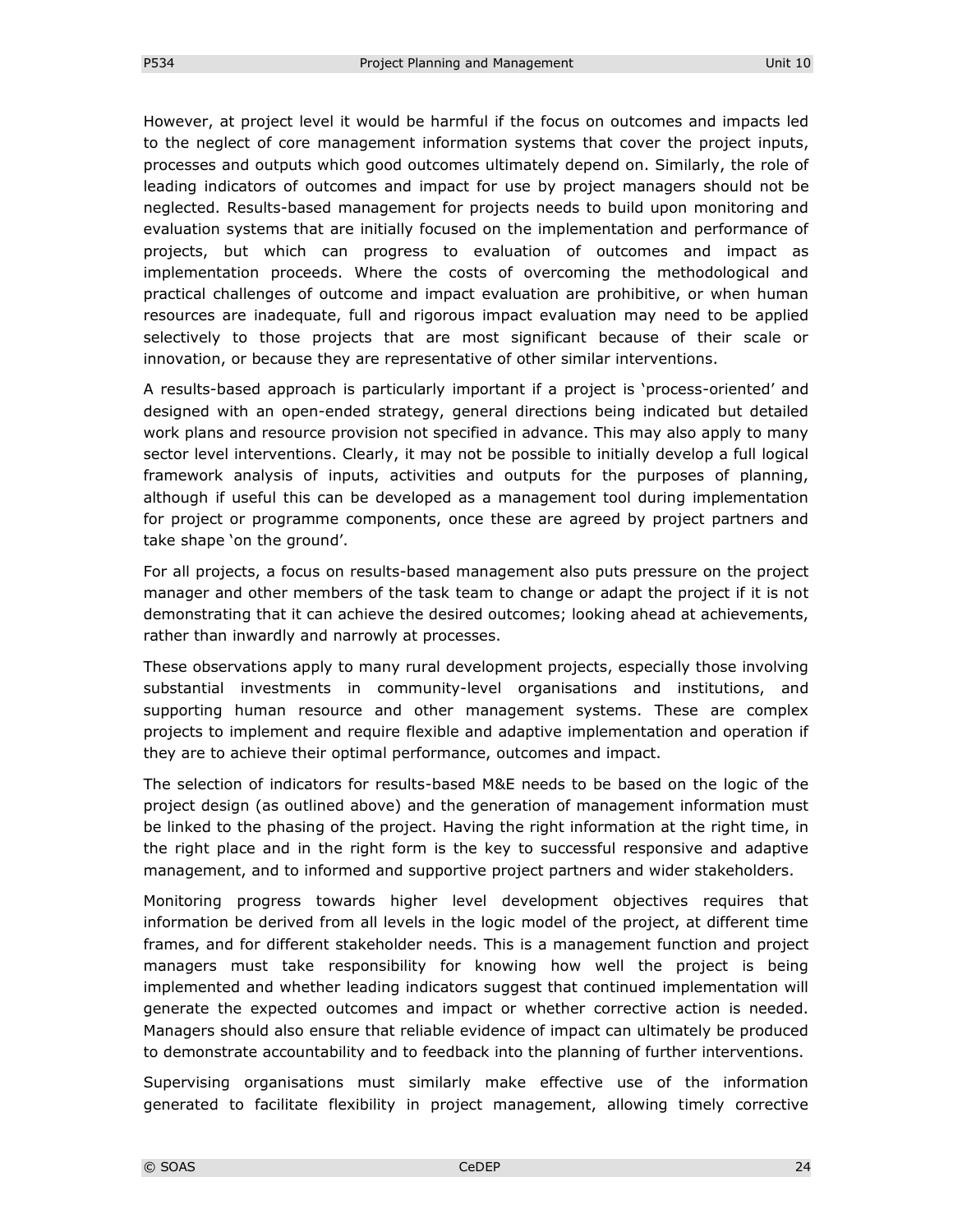adjustments to be made to implementation, and continually seek to improve the development effectiveness of programme and policy-level interventions. This will require mechanisms to be institutionalised that feedback the lessons from monitoring and evaluation into planning and supervision processes.

### **2.7 Contemporary evaluation challenges and responses**

Although there is emphasis in international development on accountability and the ability to demonstrate results, there is also emphasis on enhancement of the processes of development, with investments made that seek to improve governance, institutional development and learning, capacity development, and participation and empowerment. This and the challenges of outcome and impact evaluation discussed above are leading to a renewed emphasis on understanding the processes through which development interventions work.

**'Outcome mapping'** is an approach that focuses on change processes and their outcomes. It defines the limits of a project's or programme's influence, promotes strategies that fit the situation and recognises the importance of the actions and contributions of all the stakeholders involved. M&E focuses on monitoring and reporting the changes in behaviour of the actors involved in or directly influenced by the project, with project performance assessed in terms of its contribution in making those changes. Outcome mapping is particularly relevant to projects where success depends on behavioural or social change with, for example, data on the behaviour of farmers complementing that on physical parameters such as crop yield or forest status. Outcome mapping still requires that clear project objectives have been set, for example, through the use of problem and objective trees, logical framework analysis and stakeholder consultation. Given a clear logical design and strategic direction, the approach can be used to chart the activities of project staff and partners and progress towards the anticipated results. Data collection tools thus take the form of journals and other record keeping, whilst data collection methods veer towards case studies and direct participant observation.



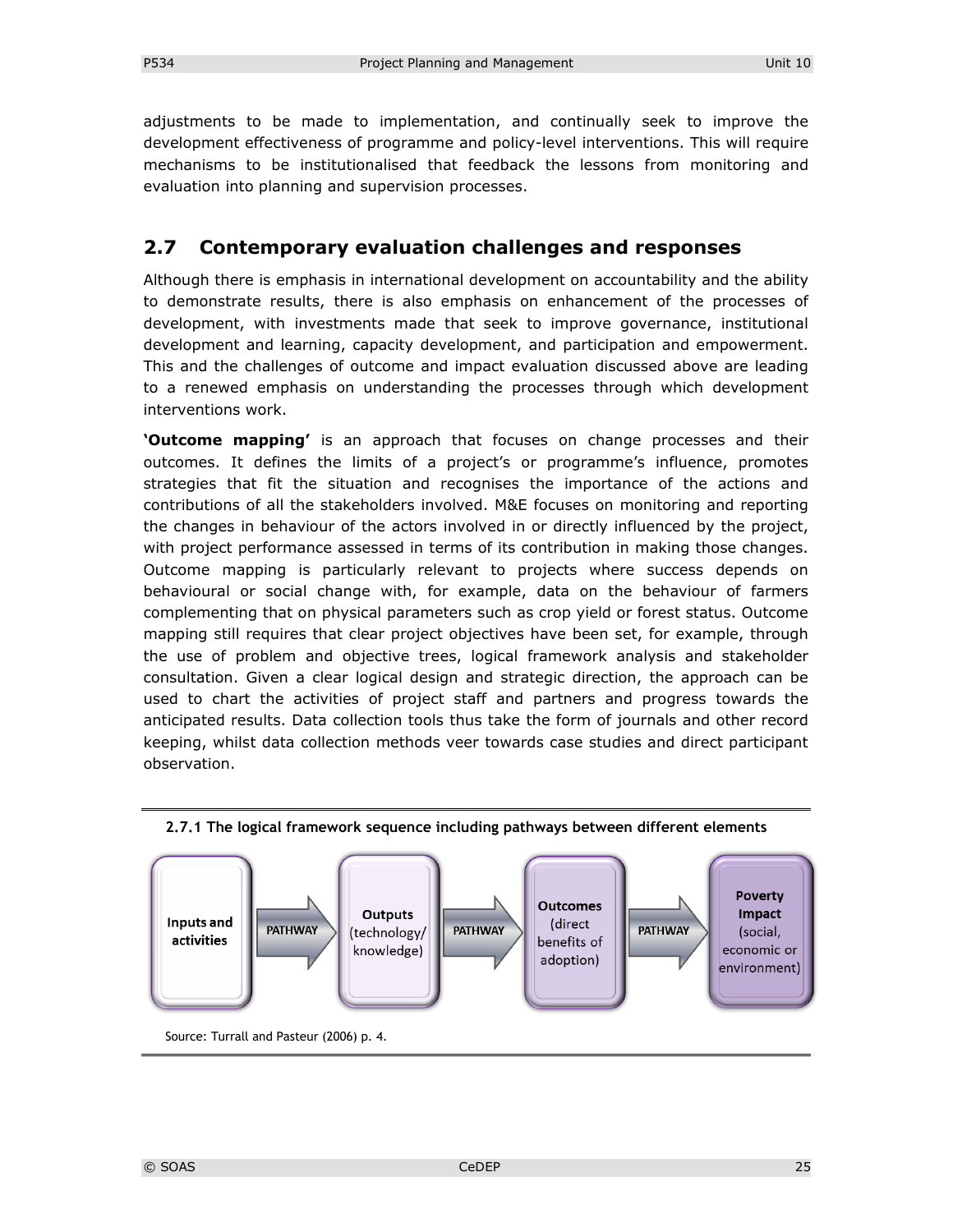Similarly, 'pathway analysis' has emerged as a response to recognition that a focus only on the elements of the Logframe (inputs, activities, outputs, outcomes) can mean that some of the intervening processes are not adequately taken into account. In agriculture and natural resource management, for example, the relationships between these elements are reliant on processes or pathways that facilitate the adoption and adaptation of research outputs or other project products and services. Pathway analysis enables project management to take greater account of the wide range of factors or processes that may facilitate or impede a planned outcome or impact. The focus is upon mapping and monitoring the process of moving from one stage to another (2.7.1).

Although the recent literature generally fails to acknowledge it, the antecedents of both 'outcome mapping' and 'pathway analysis' lie in the use of leading indicators and the concept of beneficiary contact monitoring. They also lie in the application of a healthy dose of common sense in project M&E, and recognition that the capacity of project management is key. Good managers understand the processes they are seeking to implement and the people and organisations they are working with. They engage with, support and influence their partners in the project, and they continually collect and interpret information on how well they are performing their job.

#### **Section Summary**

- The section started by exploring what is an M&E system, and the key components of it. It went on to look at the experience of M&E systems and the 'room for improvement'.
- Key design principles based on use of the logical framework as a structure for M&E were then explored, identifying the types of indicators which can be used to measure change at all levels.
- The difficulty involved in assessing indicators of outcomes and impacts was discussed, particularly in terms of attribution and measurement, and the importance of leading indicators was emphasised.
- The concepts of Results-Based monitoring and evaluation were critically assessed in the context of the varying requirements of public sector management of policy implementation and programmes, and of project management agencies, and similarly, in relation to 'process' and 'blueprint' oriented project design and implementation.
- Throughout the section, the importance of a management perspective to project monitoring and evaluation was emphasised, and that from use of leading indicators through beneficiary contact monitoring to outcome mapping and pathway analysis an understanding of process is as important as the ability to measure results.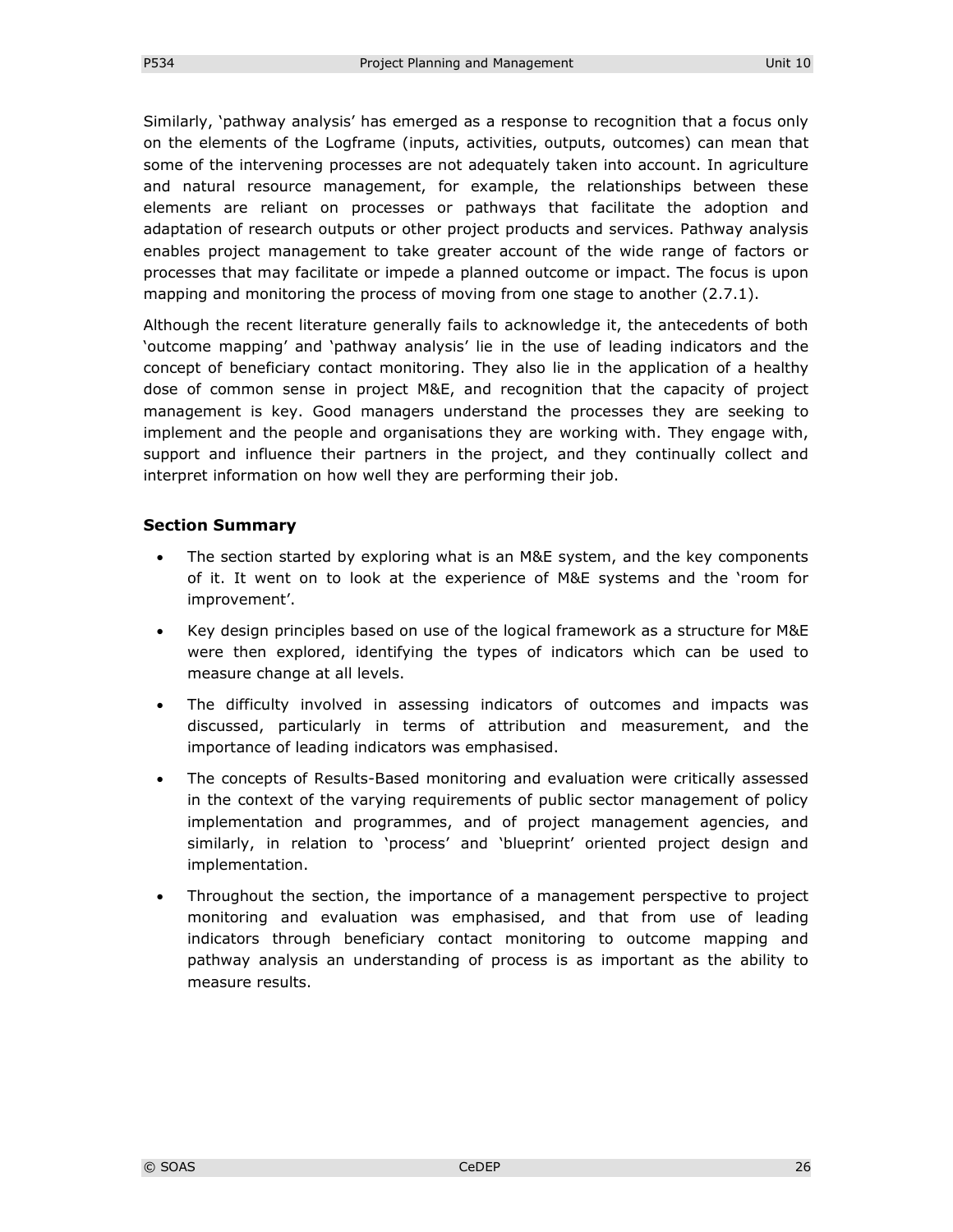# **Section 2 Self Assessment Questions**

# **uestion 3 Q**

Allocate the following to the correct cells to complete the table.

- (a) effectiveness and efficiency
- (b) implementation monitoring
- (c) relevance and impact
- (d) results monitoring

| Project logic Types of | indicator      | <b>Focus of M&amp;E</b> | <b>Evaluation criteria</b> |
|------------------------|----------------|-------------------------|----------------------------|
| Goal                   | Impact         |                         |                            |
| Purpose                | Outcome        |                         |                            |
| Outputs                | Output         |                         |                            |
| Activities             | <b>Process</b> |                         |                            |
| Inputs                 | Input          |                         |                            |
|                        |                |                         |                            |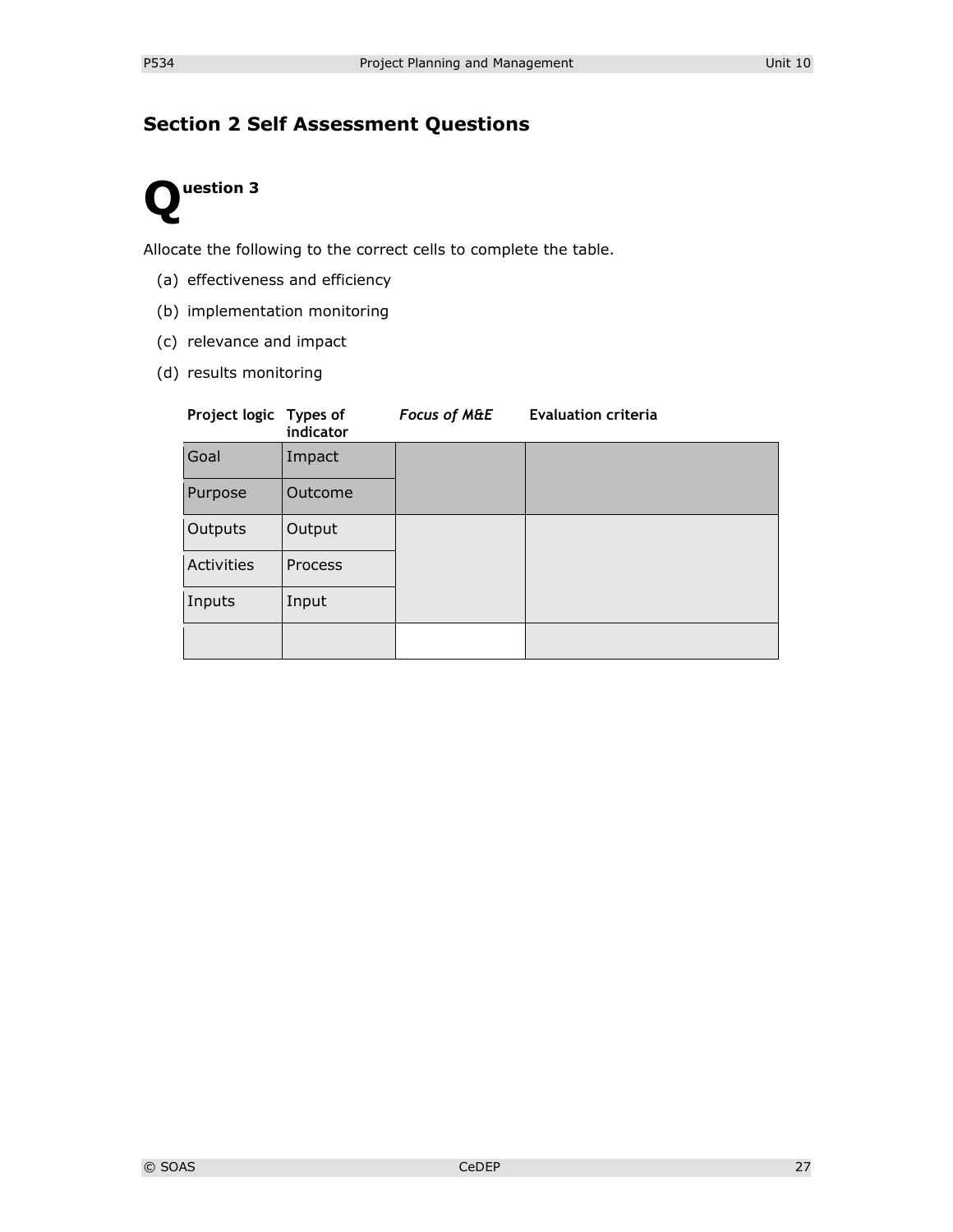# **uestion 4 Q**

Place the following phrases in their correct place in the table below. Then choose two of the arrows to indicate the direction of 'degree of control' and 'challenge of M&E' in the diagram.

- (a) what is within the direct control of
- (b) what the project is expected to contribute to
- (c) what the project can be expected to achieve and be accountable



| Logic      |  | Degree of Challenge<br>control | of M&E     |
|------------|--|--------------------------------|------------|
| Goal       |  | ç                              | difficulty |
| Purpose    |  | contr<br>Σū                    |            |
| Outputs    |  | ัต                             | easing     |
| Activities |  | άĝ                             |            |
| Inputs     |  |                                | ⊣          |



True or false?

- (a) A results-based management approach is particularly applicable for programme and policy interventions at sector level which adopt a flexible approach to implementation, and for process oriented projects for which 'inputs', 'activities' and 'outputs' may not be fully specified in advance.
- (b) At project level it is never harmful if a focus on results leads to neglect of core management information systems that cover project inputs, activities and outputs.
- (c) The use of leading indicators of outcomes and impact is an essential part of good management practice by project managers.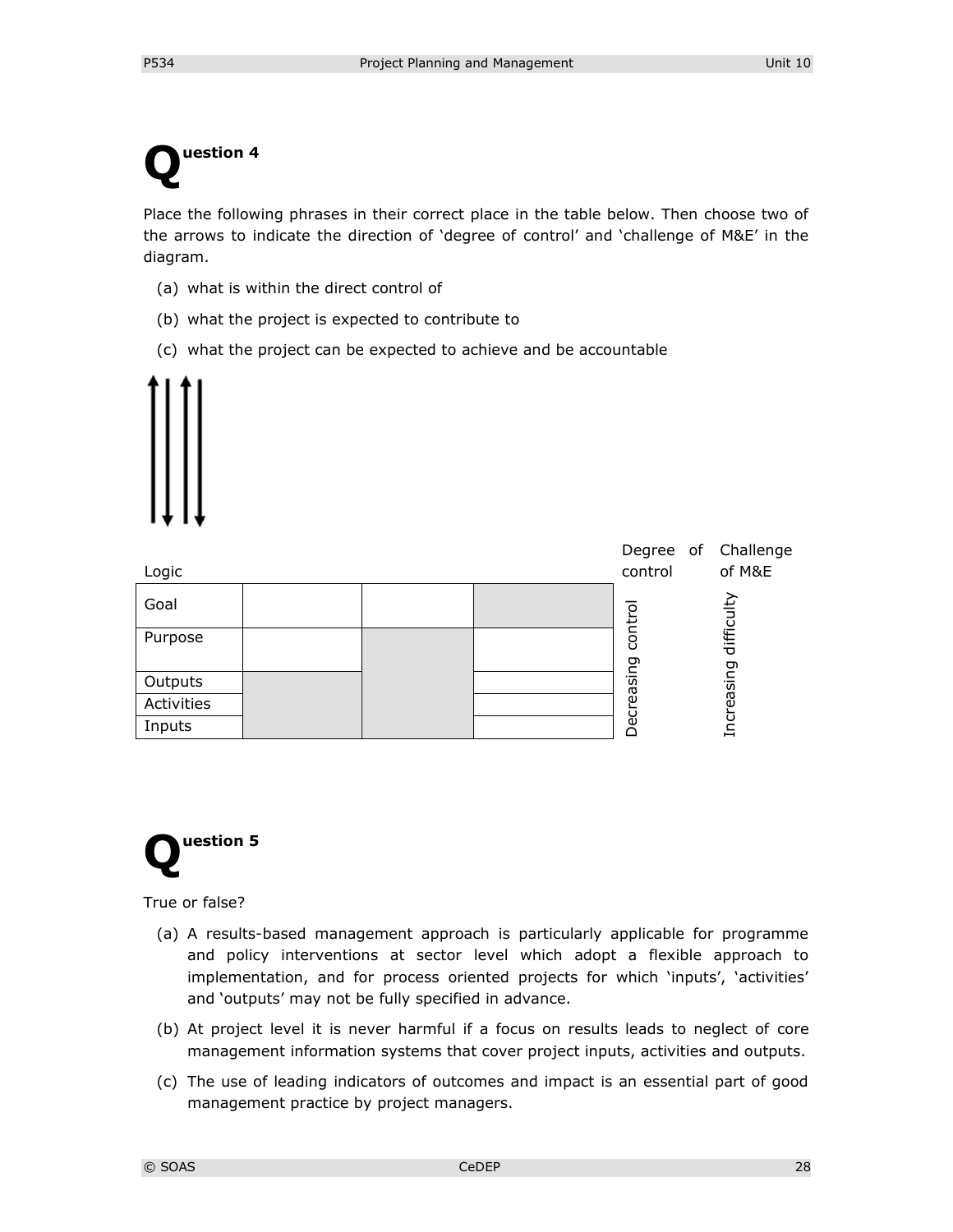# **3.0 COMPONENTS OF MONITORING AND EVALUATION SYSTEMS**

### **Section Overview**

This section provides guidance on how to plan and implement a project M&E system. It reviews the main steps and approaches required and concludes with a discussion of how to create a learning environment for project implementation.

## **Section Learning Outcomes**

By the end of this section, students should be able to:

- plan monitoring and evaluation for a development project
- understand the key elements of a learning environment

## **3.1 Planning and implementing a project monitoring and evaluation system**

Setting up a project M&E system involves nine steps (3.1.1). These need to be considered in the planning stage and then fulfilled at project start-up and throughout project implementation.

#### **3.1.1 Steps in planning a project M&E system**

- (1) Assess the existing readiness and capacity for monitoring and evaluation
- (2) Establish the purpose and scope of M&E
- (3) Identify and agree with stakeholders the project's outcomes and development goal(s)
- (4) Select key indicators and an evaluation framework
- (5) Set baselines and plan data collection and analysis
- (6) Select results targets
- (7) Plan monitoring, data analysis, communication and reporting
- (8) Plan the form and timing of critical reflection and interim evaluations
- (9) Plan for the necessary conditions and capacities

Source: unit author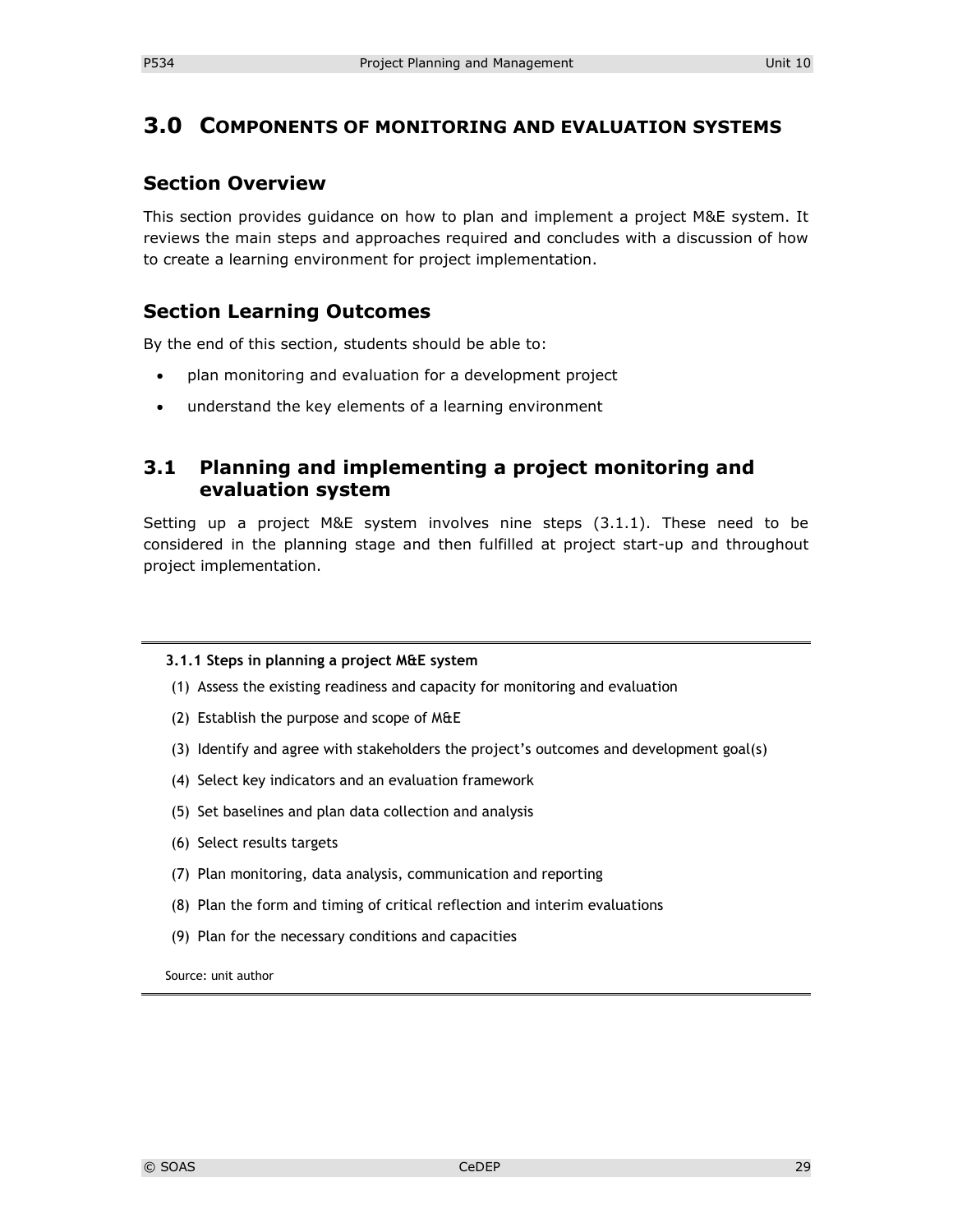Key points for each of these nine steps are outlined below.

#### **(1) Assess the existing readiness and capacity for monitoring and evaluation**

- Review current capacity within the organisation and its partners which will be responsible for project implementation, covering: technical skills, managerial skills, existence and quality of data systems, available technology and existing budgetary provision.
- Identify any barriers to M&E of the project such as a lack of political will, expertise or experience.
- What other organisations such as universities, private consultants or government agencies have the capacity to provide technical assistance and/or training?

#### **(2) Establish the purpose and scope**

- Why is M&E needed and how comprehensive should the system be?
- What are national requirements with regard to M&E?
- In particular, what should be the scope and degree of rigour of the evaluation of final project impact?
- Should the M&E process be participatory? In planning and implementing project M&E it is important to recognise the potential benefits of stakeholder participation. There can be benefits from this at all stages of the project cycle including monitoring and evaluation.

### **(3) Identify and agree with main stakeholders the project's outcomes and development objective(s)**

- Setting a development goal and the project purpose or expected outcomes is essential in building a M&E system. In project design the specification of outputs, activities and inputs follows from this, and the expectation that achievement of outcomes will contribute to the higher level development goal(s) provides the justification for the project.
- In M&E design, indicators, baselines and targets (see 3.1.2, below), are similarly derived from the setting of goals and outcomes.

#### **(4) Select key indicators and an evaluation framework**

- Indicators are the qualitative or quantitative variables that measure project performance and achievements.
- Indicators should be developed for all levels of project logic (see 3.1.2), ie indicators are needed to monitor progress with respect to inputs, activities, outputs, outcomes and impact, to feedback on areas of success and where improvement is required.

Each indicator initially selected for inclusion in the M&E programme needs to be carefully scrutinised and tested before acceptance. Criteria against which indicators can be tested to ensure that they are suitable for inclusion are presented in 3.1.2, below.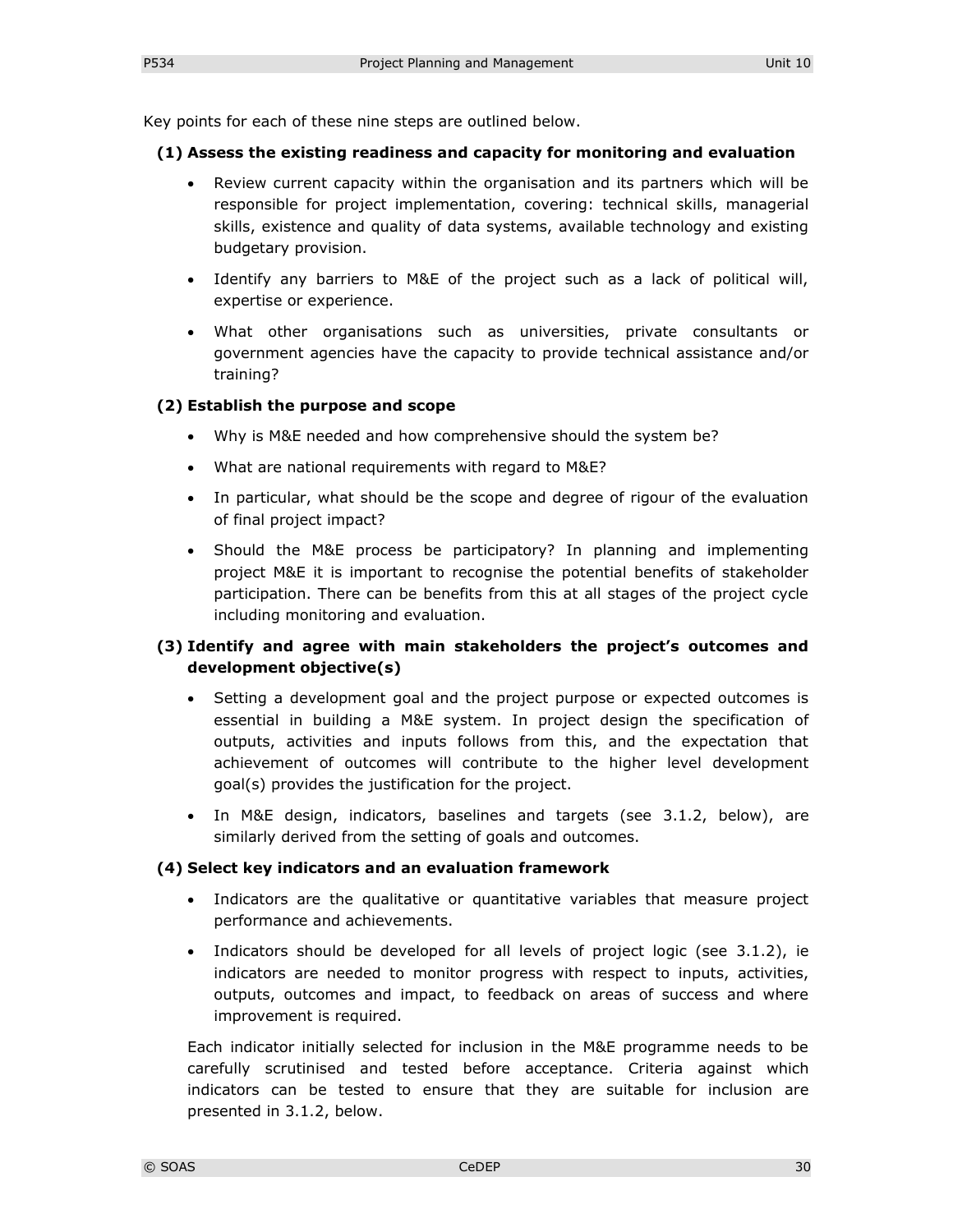| Criteria            | Description                                                                                                                                                                                                                                                                                                     |  |
|---------------------|-----------------------------------------------------------------------------------------------------------------------------------------------------------------------------------------------------------------------------------------------------------------------------------------------------------------|--|
| Relevant            | Indicators must be representative of the most important aspects<br>of implementation and of the outcomes and impacts intended.                                                                                                                                                                                  |  |
| Clear               | Indicators must be unambiguous and clearly defined in the<br>project's context, and in a manner understood and agreed by all<br>stakeholders. Any adjectives used to describe the qualities of an<br>indicator need to be precisely defined. For example:                                                       |  |
|                     | what is meant by 'improved service delivery?'                                                                                                                                                                                                                                                                   |  |
|                     | an indicator may be 'the area of degraded land' but what<br>criteria will be used to classify such land?                                                                                                                                                                                                        |  |
|                     | for households what is included in 'farm income' and what<br>in 'non-farm income?'                                                                                                                                                                                                                              |  |
| Specific            | Indicators should measure specific changes, and be specific to a<br>timeframe, location and target or other stakeholder group.                                                                                                                                                                                  |  |
| Measurable          | There must be practical ways to measure the indicator, either in<br>quantitative or qualitative terms, that are within the capability of<br>the monitoring organisation. It must be possible to collect,<br>process and analyse data in time and within budget.                                                 |  |
| Consistent          | The values of the indicators should be reliable and comparable<br>over time when collected using the same methods. This is more<br>likely when indicators are measured in a standardised way and<br>with sound sampling procedures.                                                                             |  |
| Sensitive           | Indicators should be sensitive to the expected changes. It is<br>especially important that leading indicators are capable of<br>revealing short-term movements. Indicators that require a long<br>time series of values are practically useless for implementation<br>decisions.                                |  |
| <b>Attributable</b> | Based on an established or probable relationship expected to<br>cause the intended change. In moving from inputs and outputs to<br>outcomes and impacts attribution must typically rely less on<br>direct observation of cause and effect and more on statistical<br>evidence of change and its probable cause. |  |

#### **3.1.2 Criteria for selection of indicators**

Source: unit author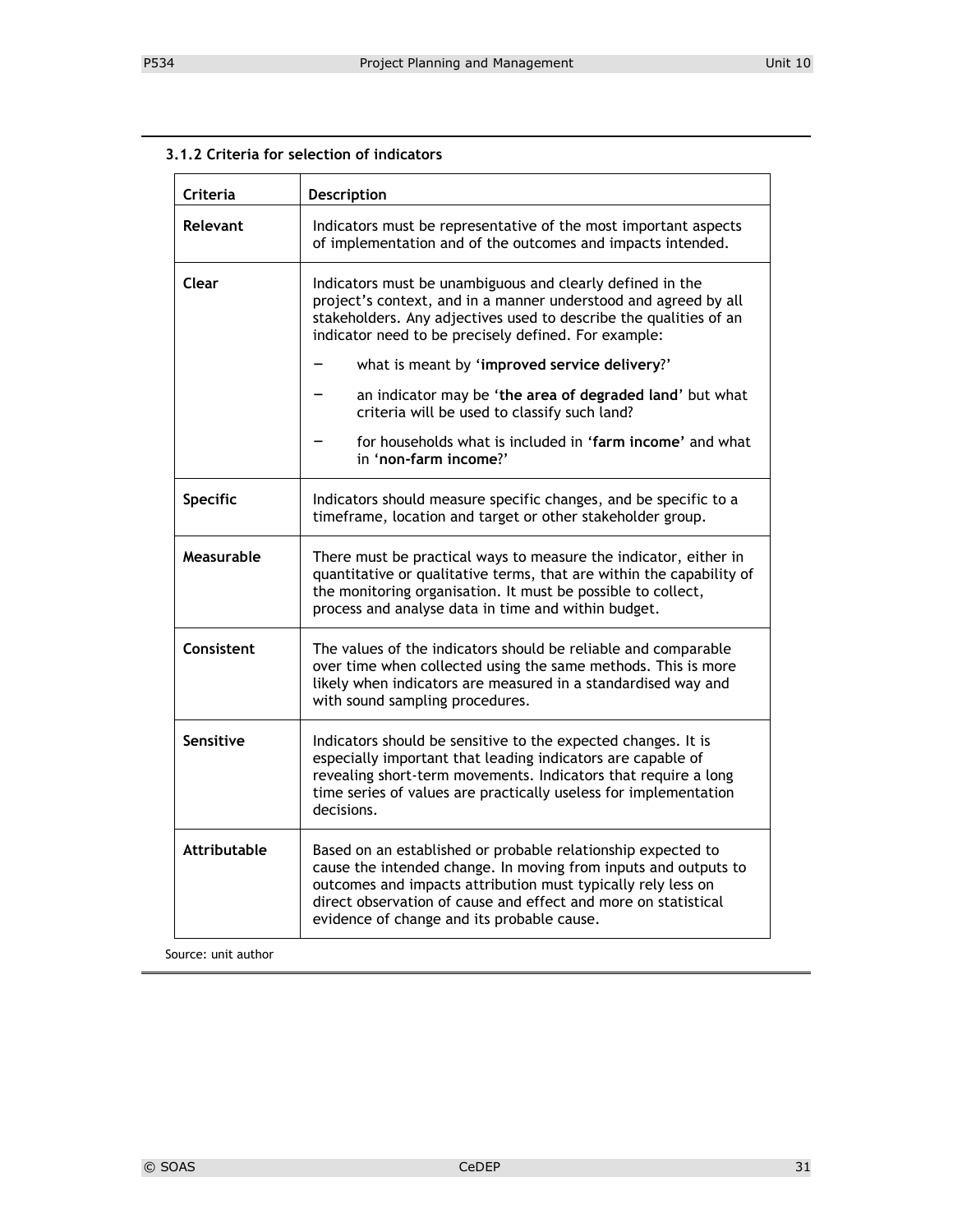The evaluation framework sets out the methods to be used to address the question of whether change observed through monitoring indicators can be attributed to the project interventions. The depth and rigour of impact evaluation required for a specific project given available resources needs to be carefully considered. A range of approaches are possible, but all require careful planning in conjunction with the selection of indicators if data omissions and weaknesses are to be avoided, and valid and reliable results produced. Assuming use of an experimental or quasi-experimental evaluation design, determination of which population units will receive the intervention and which will not, and establishing baseline information for all units are two reasons for detailed planning of impact evaluation in advance.

#### **(5) Set baselines and plan data collection and analysis**

- The baseline is the first measurement of an indicator, which sets the preproject condition against which change can be tracked and evaluated. A single point in time or current value may not be representative and it may be better to use an average, for example, for the three previous years if such data are available. Baseline data must be gathered for the key indicators and this may require implementation of a baseline survey unless existing data sources are adequate.
- Subsequent data gathering and repeat surveys for the implementation period of the project and beyond should then be planned. Data collection may be continuous or periodic depending on the nature and purpose of an indicator. A wide range of data collection methods are applicable. The analytical approaches that will be required to match the needs of managers for information and of the evaluation framework must also be considered. In projects concerned with land use changes, use of modern technologies such as remote sensing should be considered.
- Ideally there should be sufficient capacity and resources to allow *ad hoc* special studies or investigations to be carried out to address specific problems or issues revealed by the on-going evaluation of monitoring data. These will be one-off, focused investigations of the issue at hand.

#### **(6) Select results targets**

 Following definition of outcomes, indicators and baselines, target setting is a key step in building a results-based approach. A target is a specification of the quantity, quality, timing and location to be realised for a key indicator by a given date. Starting from the baseline level for an indicator the desired improvement is defined taking account of planned resource provision and activities, to arrive at a performance target for that indicator. Most targets are set annually, but some could be set quarterly or for longer periods. Targets do not have to be single numerical values and sometimes a range of achievement may be more appropriate. Targets should also be kept under review and revised flexibly as necessary to take account of changing resource availability or other factors beyond the control of project management, but not to disguise poor project performance.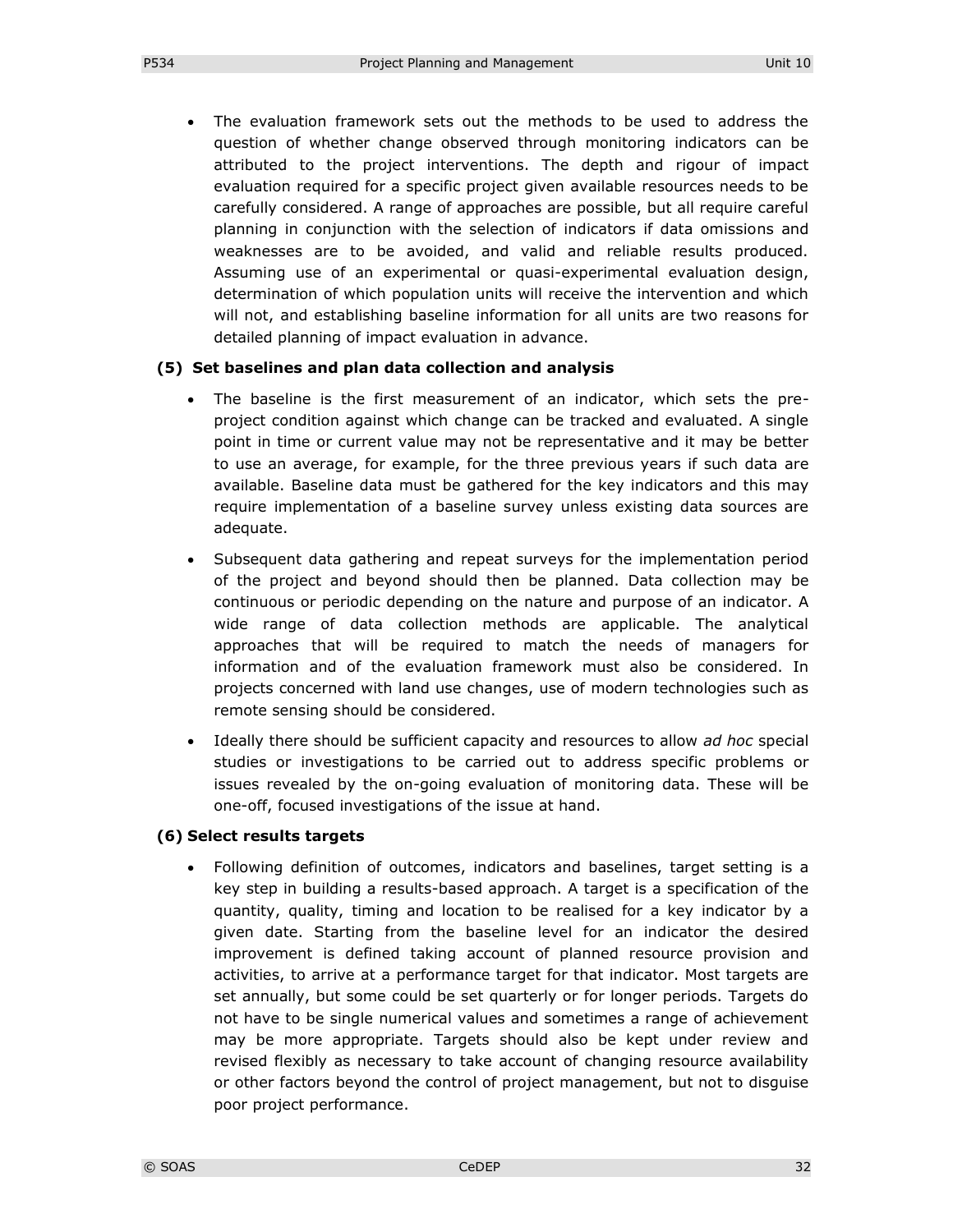It is important to be realistic, taking account of what is feasible and being sensitive to the political issues associated with targets that are publicly announced. As outcomes are typically longer term it is usually necessary to establish targets as short-term objectives on the path to achievement of an outcome. For project management, targets for 'leading indicators' are particularly useful. Interim targets over shorter time periods for which inputs can be better known or estimated, and set with reference to desired outcomes and impact, are also important for process-orientated interventions for which work plans and resource provision are not fully planned in detail in advance.

#### **(7) Plan monitoring, data analysis, communication, and reporting**

- 'Implementation monitoring' tracking the inputs, activities and outputs in annual or multiyear work plans, and 'results monitoring' tracking achievement of outcomes and impact, are both needed. The demands for information at each level of management need to be established, responsibilities allocated, and plans made for:
	- what data to be collected and when;
	- how data are collected and analysed;
	- who collects and analyses data;
	- who reports information, and in what form, to whom and when?
- An assessment of the flow of information and degree of detail needed by each level of management will help to clarify the indicators to be measured. The agency managing the project will require different types of information for its own internal management, compared to the reporting requirements of higher levels of government and development agencies.

#### **(8) Plan the form and timing of critical reflection and interim evaluations**

- For managers evaluation should be a continuously available mode of analysis utilised whenever evaluation results can be useful. Scheduling of events such as management team meetings can, however, be useful to ensure that analysis of progress and critical reflection takes place. Similarly, periodic project review workshops to facilitate analysis and discussion with project partners and other stakeholders may be necessary. Supervision requirements of governments and funding agencies may require periodic and formalised evaluations to take place. The data needs and analysis requirements for mid-term, terminal and *ex post* evaluations should be considered, and planning for these linked to the planning of monitoring and choice of evaluation framework. A timetable of formal evaluation reports should be set out.
- An indication also needs to be given at the design stage about feedback mechanisms for evaluation results beyond donor formalities such as mid-term and completion reviews. This is linked both to the development of accountability within the project, sector and higher levels of government, and the need to provide information to support decision-making. For example, flows of information may need to be timed to fit into national budget planning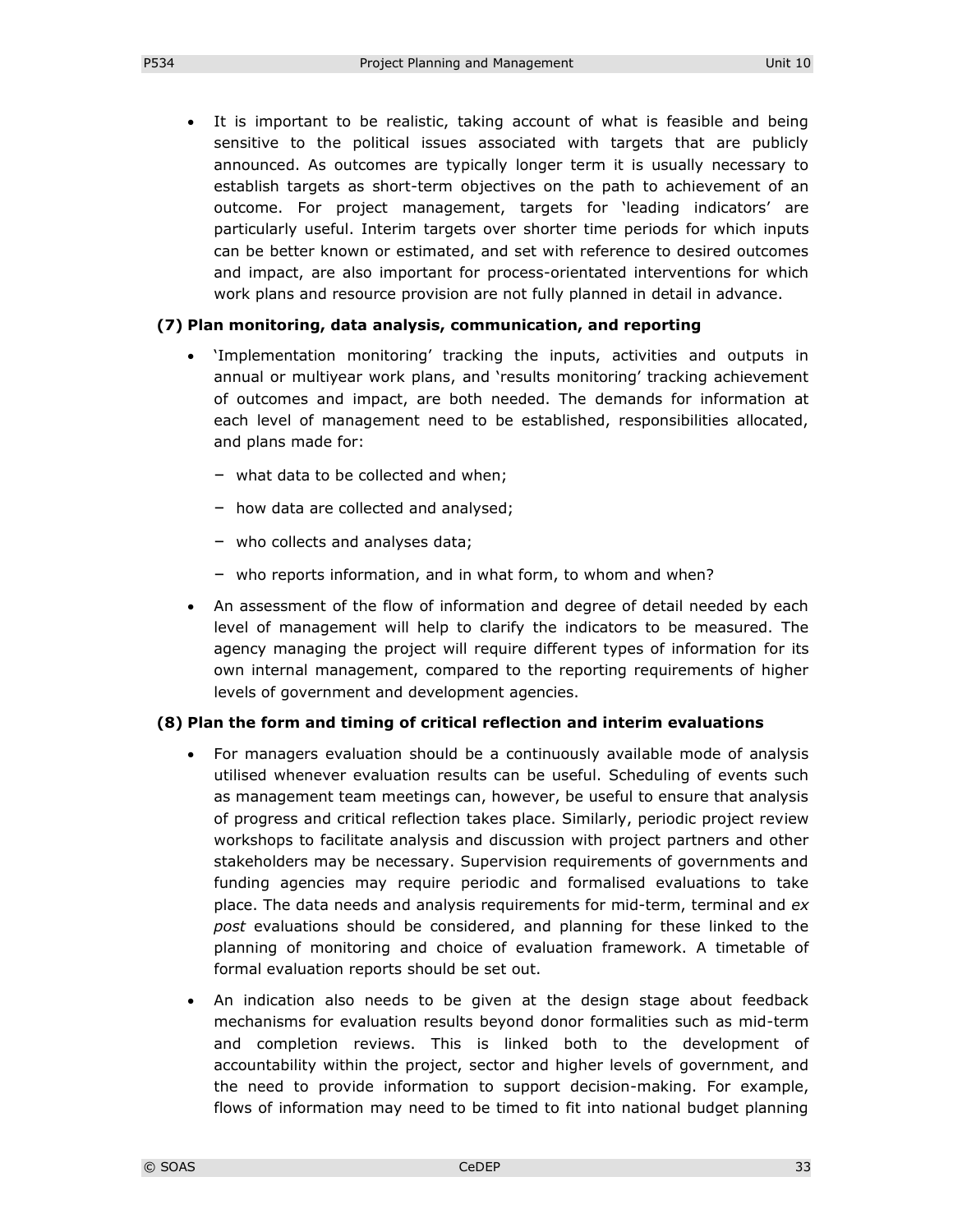activities, and should inform and influence identification and appraisal of any similar future projects or programmes.

#### **(9) Plan for the necessary conditions and capacities**

- It is necessary to plan the organisational structure for M&E including whether a M&E unit specific to the project is needed. Appropriate organisational structures for M&E should be discussed with partners and other stakeholders. Each partner's responsibilities and information requirements should be considered. Planning should cover: staffing levels and types, responsibilities and internal linkages, incentives and training needs, relationships with partners and stakeholders, horizontal and vertical lines of communication and authority, physical resource needs and budget.
- Monitoring and ongoing evaluation should normally be the responsibility of the project managers. Impact evaluation may often require the expertise and capacity of external specialists.

### **3.2 The components of a project monitoring and evaluation system**

A sound project M&E system requires six main components which together help to ensure that M&E is relevant to the project, within the capacity of the project management organisation, and is used to good effect. Each is considered briefly below.

#### **(1) Clear statements of measurable objectives for the project and its components.**

Projects are designed to contribute to long-term sectoral development goals, but at the level of project purpose their outcomes should be quite specific and complete. Thus, for example, an irrigation project may be designed to further the sectoral goals of increased agricultural productivity, farm incomes and rural employment, but have a project purpose of providing an increased and more reliable irrigation supply through rehabilitation or modernisation of an irrigation system. Objectives at the level of project purpose should be specific to the project interventions, realistic in the timeframe for their implementation and measurable for evaluation.

#### **(2) A structured set of indicators covering: inputs, process, outputs, outcomes, impact, and exogenous factors.**

Indicators provide the qualitative and quantitative detail necessary to monitor and evaluate progress and achievements at all levels of the project hierarchy. The ability to define an indicator, and agree with partners and stakeholders a target and the timing for its achievement, is a demonstration that project objectives are clearly stated, and are understood and supported.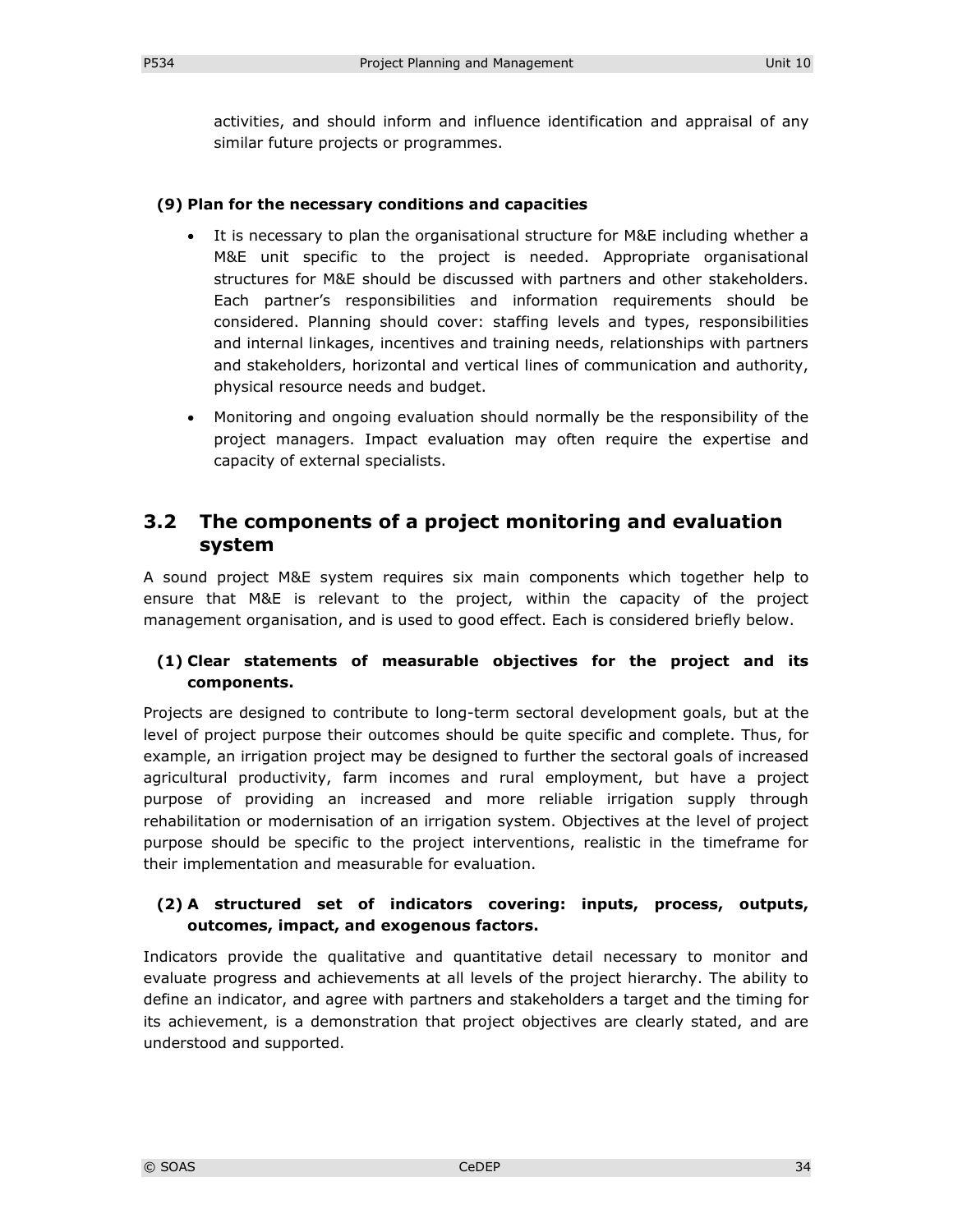The logical framework approach provides an effective structure for planning M&E by defining a hierarchy of objectives for which indicators are required (3.2.1). Classifying project objectives according to their level highlights that management will need to develop systems to provide information (data collection systems) at all levels, from basic accounting through to statistics of project impact. Ultimately constructing good indicators will be an iterative process.

| Logic             | <b>Indicators</b> | Nature of the indicators                                                                                                                                                                                                      |                         |
|-------------------|-------------------|-------------------------------------------------------------------------------------------------------------------------------------------------------------------------------------------------------------------------------|-------------------------|
| Goal              | <b>Impact</b>     | Long-term statistical evidence                                                                                                                                                                                                |                         |
| <b>Purpose</b>    | <b>Outcomes</b>   | Social and economic surveys of project effects and<br>outcomes.<br>Plus leading indicators giving management advance<br>warnings from beneficiary perceptions, responses to the<br>project and other measures of performance. |                         |
| <b>Outputs</b>    | Output            | Management observation, records, and internal reporting.                                                                                                                                                                      | Exogenous<br>indicators |
| <b>Activities</b> | <b>Process</b>    | Task management of processes.<br>Financial accounts.<br>Management records of progress.<br>Procurement processes.                                                                                                             |                         |
| <b>Inputs</b>     | Input             | Financial accounts.<br>Management records of inventories and usage.                                                                                                                                                           |                         |

#### **3.2.1 A logical structure for project monitoring and evaluation indicators**

Source: unit author

**Input indicators** are quantified and time-bound statements of the resources financed by the project, and are usually monitored by routine accounting and management records. They are mainly used by managers closest to implementation, and are consulted frequently (daily or weekly). They are often left out of discussions of project monitoring, though they are part of essential management information. An accounting system is needed to track expenditures and provide data on costs for analysis of the cost effectiveness and efficiency of project processes and the production of outputs.

**Process indicators** monitor the activities completed during implementation, and are often specified as milestones or completion of sub-contracted tasks, as set out in timescaled work schedules. One of the best process indicators is often to closely monitor the project's procurement processes. Every output depends on the procurement of goods, works or services and the process has well defined steps that can be used to monitor progress by each package of activities.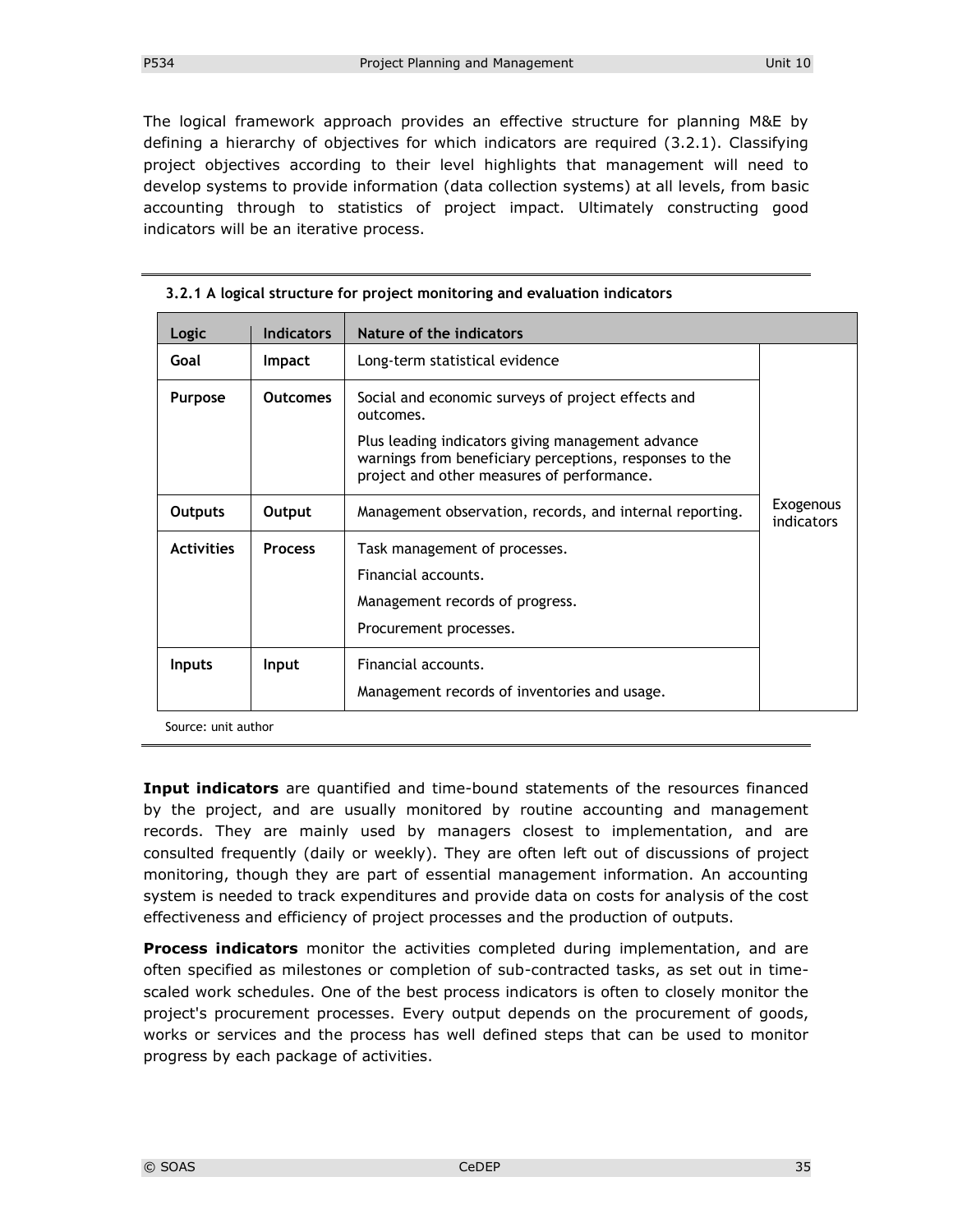**Output indicators** monitor the production of goods and delivery of services by the project. They are often evaluated and reported with the use of performance measures based on cost or operational ratios. For example: kilometres of all weather highway completed by a given date; percentage of farmers attending a crop demonstration site before fertiliser top-dressing; number of teachers trained in textbook use; cost per kilometre of road construction; crop yield per hectare; ratio of textbooks to pupils; time taken to process a credit application; number of demonstrations managed per extension worker; steps in the process of establishing water-users' associations.

The indicators for inputs, activities and outputs, and the systems used for data collection, recording and reporting are sometimes collectively referred to as the project physical and financial monitoring system, or management information system (MIS). The core of an M&E system and an essential part of good management practice, it can also be referred to as 'implementation monitoring'.

**Outcome indicators** are specific to a project's purpose and the logical chain of cause and effect that underlies its design. Often achievement of outcomes will depend at least in part on the actions of beneficiaries in responding to project outputs, and indicators will depend on data collected from beneficiaries, eg change in crop yields or cropping pattern, and investment by farmers in land management improvements. It will usually be important for project management to try to gain early indications of project performance in achieving outcomes through the use of leading indicators of outcomes. These may often be obtained by surveying beneficiaries' perceptions of project outputs and services, eg perceptions of improved reliability of irrigation supply, proportion of farmers who have tried a new variety of seed and intend to use it again; percentage of women satisfied with the maternity health care they receive. Such leading indicators have the twin advantages of consultation with primary stakeholders and advance warning of poor project performance.

**Impact indicators** usually refer to medium or long-term developmental change to which the project is expected to contribute. Dealing with the effects of project outcomes on beneficiaries, measures of change often involve statistics concerning economic or social welfare, collected either from existing regional or sectoral statistics or through relatively demanding surveys of beneficiaries. For example: (health) incidence of low birth weight, percentage of women who are moderately or severely anaemic; (education) continuation rates from primary to secondary education by sex, proportion of girls completing secondary education; (forestry) percentage increase in household income through sales of wood and non-wood products.

**Exogenous indicators** are those that cover factors outside the control of the project but which might affect its outcome, including risks (parameters identified during project design that might compromise project benefits) and the performance of the sector in which the project operates. Use of logical framework analysis for project design will guide the identification of exogenous indicators to match the key assumptions made about necessary external conditions at each level of the logical hierarchy. This need to monitor both the project and its wider environment calls for additional data collection capacity and places an additional burden on a project's M&E programme. This may be best met through use of existing data sources or assignment of the responsibility to another agency. Pragmatic judgment is required in the careful selection of indicators.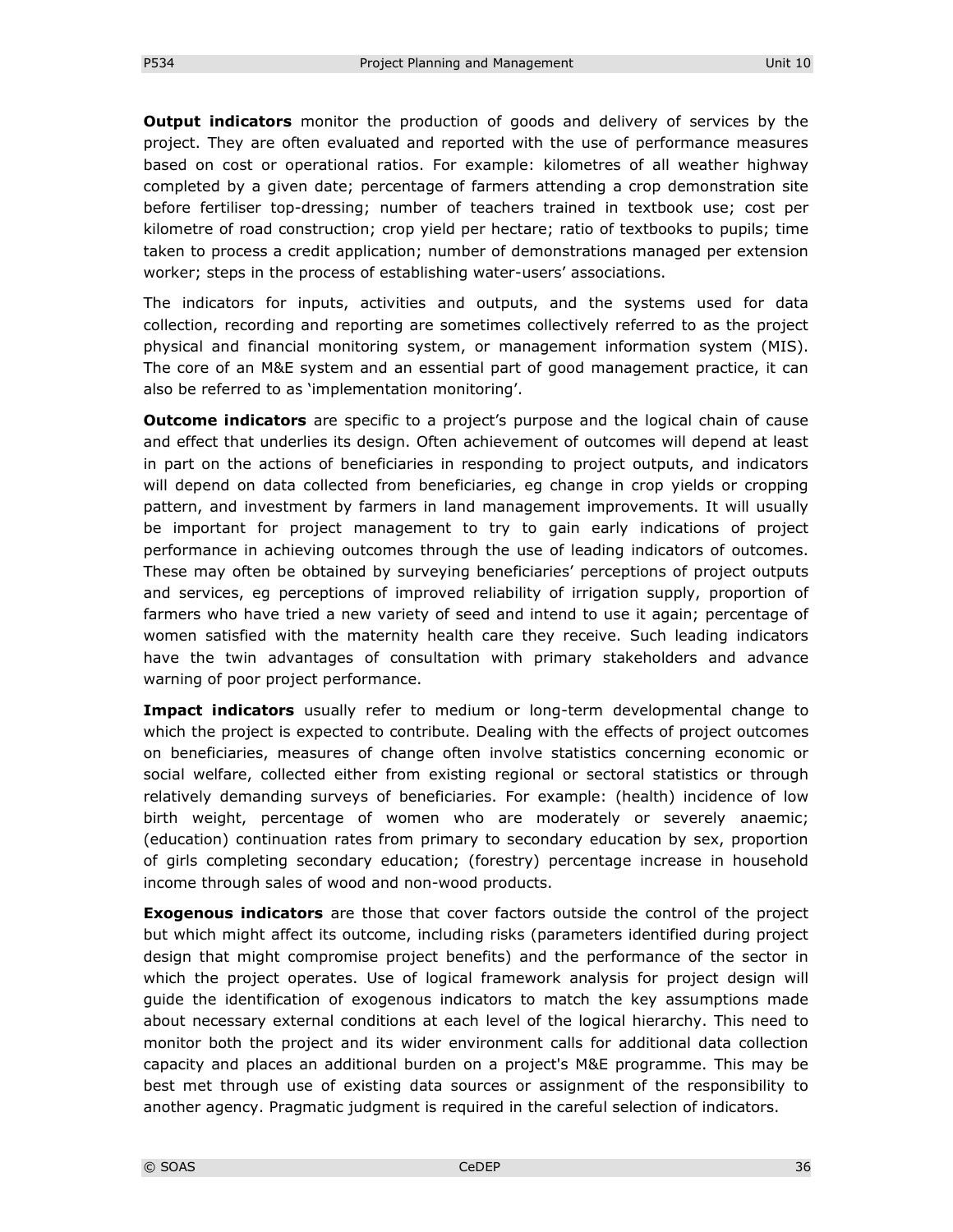An example of a grain storage project in Myanmar demonstrates the importance of monitoring risk indicators. During project implementation, policy decisions about currency exchange rates and direct access by privately owned rice mills to overseas buyers adversely affected the profitability of private mills. Management would have been alerted to the deteriorating situation had these indicators of the enabling environment been carefully monitored. Instead, a narrow focus on input and process indicators missed the fundamental change in the assumptions behind the project.

The relative importance of indicators is likely to change during the implementation of a project, with more emphasis on input and process indicators at first, shifting to outputs and impact later on. The focus thus moves from implementation to results monitoring as implementation progresses.

### **(3) Data collection mechanisms capable of recording progress over time, including baselines and a means to compare progress and achievements against targets.**

Within project M&E systems there will be a need to collect information of the baseline situation and for measurement of change over time for the indicators selected. It is vital to think about the sources of data, the reliability of that information and the costs and responsibilities.

Data sources for indicators can be primary or secondary. Primary data are collected directly by the project team or agency concerned, whilst secondary data have been collected by other organisations for purposes not specific to the project concerned.

Use of secondary rather than primary data has both advantages and disadvantages. On the positive side its use can be more cost-effective, and for many project situations it may simply be too costly to collect detailed primary data when this would require a large and costly household survey, or alternative data collection method of comparable cost. On the negative side, secondary data may have limitations if the purpose for which it was collected does not match well with the purpose intended for project M&E. The validity and reliability of the data must be considered, trying to identify any sources of bias and inaccuracy that may have arisen during its collection.

Potential problems with secondary data can arise in a number of ways. For example:

- incomplete coverage of the specific project area
- inability to disaggregate the data to match the boundaries of the project area or sub-areas
- inability to disaggregate the data to match the project affected population or subgroups
- inconsistencies in data collection in surveys implemented in different areas, by different teams or in different time periods (eg interviewing of household members in one survey and only household heads in another, or use of crop cut measurements for yield in one survey and farmer estimates in another)
- inaccuracies arising from inappropriate choice of measurement and collection methods or inadequate training and supervision of data collection staff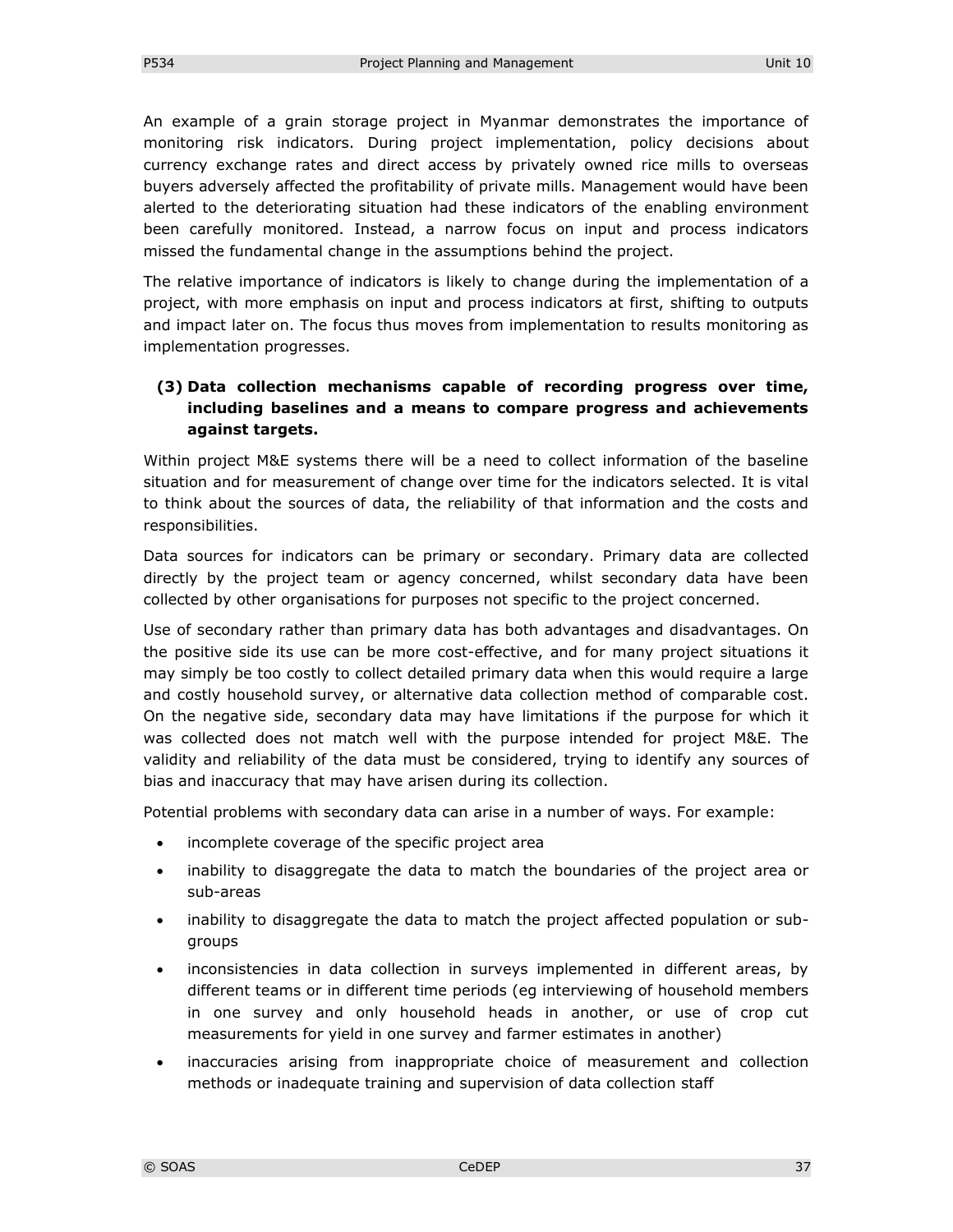Problems such as these may, when severe, invalidate any comparison intended to reveal and measure change in project outcomes and impact. To address such issues M&E plans should explain and justify the proposed approach and ensure consistency in methods. The complexity of the statistics and the problems of attributing causality may mean that it is often more cost effective and appropriate to use leading indicators such as delivery of services and beneficiary response as proxies, and at least as a complementary if not sole source of evidence, rather than to attempt to evaluate project impact using only secondary data sources.

Overall, a data collection system used for project M&E should be assessed in terms of **reliability**, **validity**, and **timeliness**. Reliability is the extent to which the data collection system is stable and consistent across time and space. In other words, measurement of the indicators is conducted in the same way on each occasion. Validity is achieved when indicators measure as directly and accurately as possible the changes of interest and relevance to project management. Timeliness consists of three elements: **regularity** in the frequency of data collection; **currency** (how recently data have been collected and how this matches important seasonal events or implementation 'milestones'); and **availability** (provision of information at the right time to support management decisions).

Data collection will incur costs of staff time and other resources, whilst excessive collection of unnecessary data will slow down processes of analysis and reporting, and may lead to a failure to communicate clear messages. Thus it is important to collect only the data that will be used effectively to improve management and decision-making.

It is important to think about the following aspects when planning data collection.

- **What** the data to be collected, in what form, with what degree of aggregation or consolidation, and for what purpose.
- **When** the frequency of data collection and reporting.
- **Who** the responsible persons, their responsibilities and capacities.
- **How** methods and procedures for data collection, checking, validation and storage, and for analysis and reporting.
- **Where** locations for data collection and processing, and the destinations for reported information.

Project monitoring and evaluation will often make use of a wide range of methods for gathering, analysing, storing and presenting data. There is no single answer as to which method is best, as this will depend on an organisation's resource availability, access to the sources of data, purpose for the data, and time constraints. Often methods for primary data collection will need to be combined. Structured and formal methods for data collection will tend to be more accurate and reliable, but also more costly and time consuming. For data that are needed frequently and on a routine basis to inform management decision-making, it may be preferable to adopt less structured and less costly collection strategies. Rigorous approaches to impact evaluation that address the problem of attribution will generally require a more formal and structured approach, and hence may need to be applied selectively.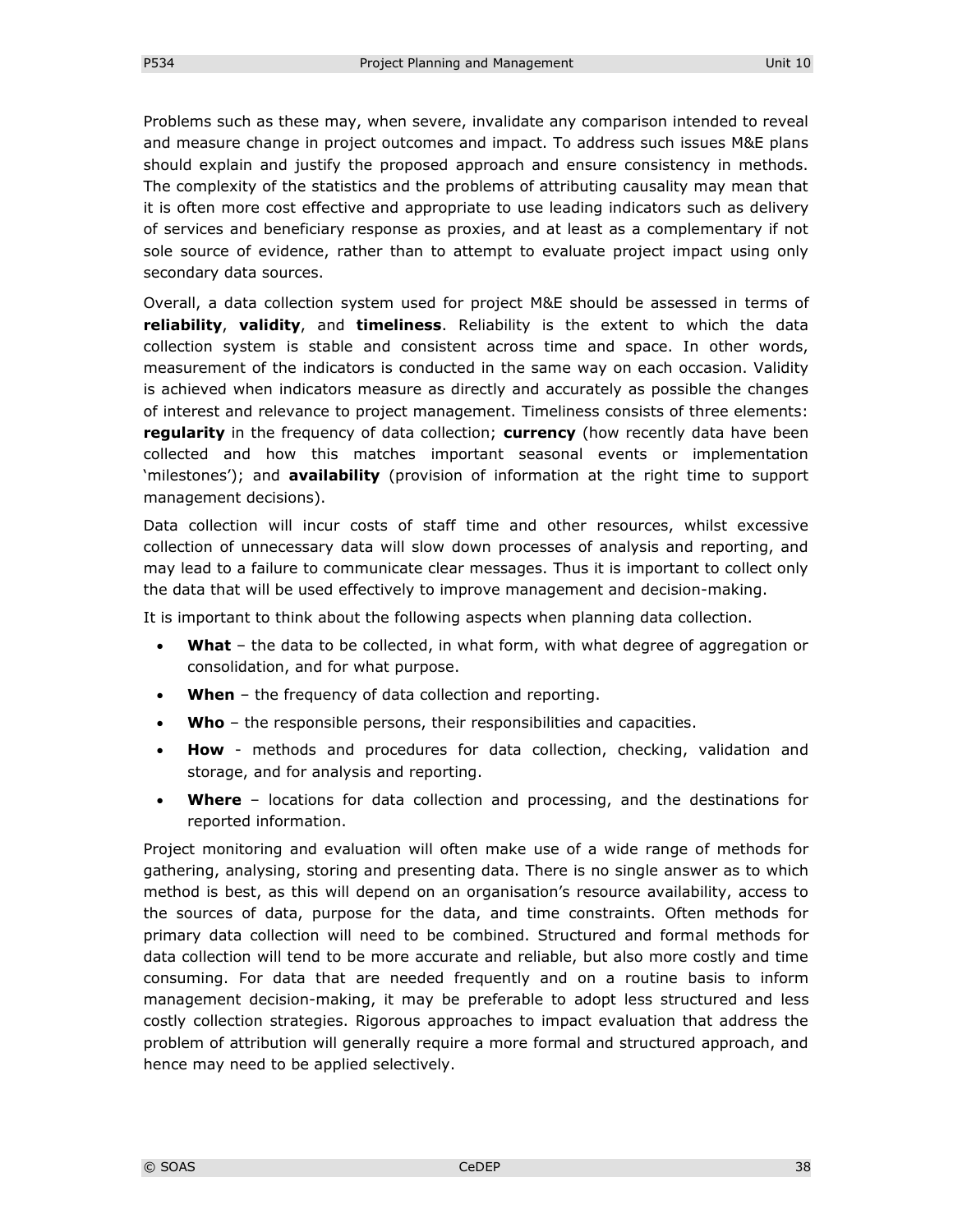Before decisions are made on the data collection and management strategies to employ it is important to consult with the users of the information. What are their needs and priorities for the information they require to improve their decision-making and the overall process of project implementation? What are their perspectives on the trade-offs that may need to be made?

Data collection plans should not be permanently fixed from the commencement of the project. As project management responds to changing circumstances and adopts an adaptive approach to implementation, so will information needs change. There needs to be sufficient adaptability and flexibility in the M&E system to identify new indicators, data sources, collection methods and ways of reporting as required.

Indicators for inputs, processes and outputs will generally come from project management records originating from field sites. The quality of record keeping in the field sets the standard for all other use of data and merits careful planning and attention. It is important that the data collection is systematic and that data are collected on time for all specified periods. The seasonal nature of rural economic activities imposes particular requirements and constraints upon this. M&E designers should together with managers determine what information will be useful to managers at field, intermediate and senior levels, and how and why it will be useful. Together they should also assess the capacity of existing record-keeping and reporting procedures to generate the information that will be needed.

To measure outcomes and impact will typically require the collection of data from formal sample surveys, used in combination where appropriate with methods of participatory rural appraisal (PRA) or rapid rural appraisal (RRA). There must be adequate capacity to do this for baseline data collection and repeat surveys that will compile a continuous or periodic time series of data for key indicators. Where possible, it may be better to add project-specific regular surveys on to existing national or area surveys than to create a new data collection facility. Participatory methods can engage local people as participants within the monitoring and evaluation, and hence project management, process.

Routine monitoring and evaluation, particularly of leading indicators of outcomes, may reveal problems during implementation. An example would be a disappointing response rate among primary beneficiaries such as a low rate of credit uptake to finance farm improvements. Such situations may call for *ad hoc* diagnostic studies to determine the cause of the problem and identify possible solutions. Such studies may call for staff research skills and training beyond those needed for regular collection of data, and thus may need to involve managers themselves or be subcontracted to a university or consultants.

Whatever data collection methods are selected the plans for the monitoring and evaluation of a project should explain and justify the proposed approach and ensure consistency in methods.

Key principles for the most relevant and commonly used data collection methods for project monitoring and evaluation are briefly reviewed below.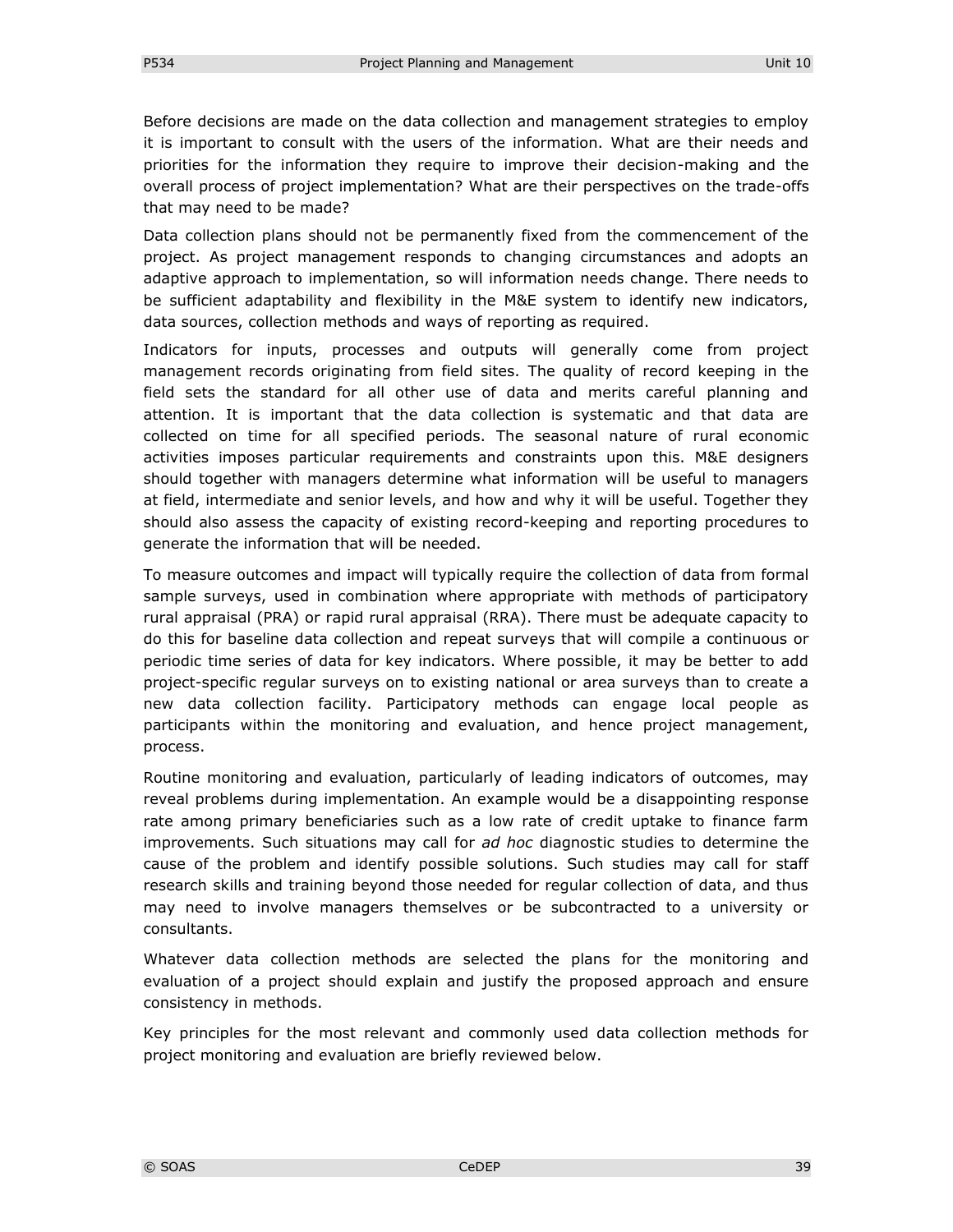#### **Bio-physical measurements**

Measurements of physical change over time, for example, crop yield, soil erosion, watertable depth and water pollution. Such measures may require recording instruments installed on-site, or brought in at the required frequency, operated by project staff or external experts. Selected methods need to be adapted to local conditions, skills and resources, and it may be necessary to seek a compromise between local capacities and technological appropriateness and the achievable level of scientific accuracy. Use of remote sensing techniques may offer an alternative to, or may supplement, on-site measurements. Whatever methods are adopted, the data need to be recorded in standard forms to facilitate easy and consistent analysis, and the making of comparisons over time and space.

#### **Sampling methods**

For both bio-physical and socioeconomic indicators, sampling will usually be needed given resource constraints and the size of the 'system' or 'population' to be monitored. The following will be needed to achieve a representative sample and valid and reliable results for the project area, system or target population.

- Clarification and accurate listing of the sampling frame: a listing of the sampling units that make up the population to be studied. For example, all farming households cultivating land within the project area, or sites for monitoring watertable depth.
- Selection of an appropriate sample size: based on available budget and resources, the number of sub-groups analysed, the time available, the variation within the population for the key variable(s) to be monitored, and the desired level of accuracy and statistical confidence.
- Selection of the sampling method. A random sample is often chosen for quantitative data and particularly for socioeconomic indicators. Non-random sampling is more often associated with qualitative data collection and analysis, and involves a focused and deliberate sampling from the population, creating the risk of sample selection bias. Purposive sampling might be used for some bio-physical measurements so as to address particular aspects of project performance, or to ensure coverage of key locations or other sources of concern.
- Stratification of a population before selection of a random sample from each stratum can help to improve the statistical efficiency of sampling, and hence the extent to which the selected sample is representative of the population.
- In practice, because of the difficulty of compiling a comprehensive sampling frame and/or to improve survey logistics by concentrating the points from which data is collected, it is common to use a multi-stage sample procedure. In contrast to stratification this reduces sampling efficiency and thus the potential accuracy of the sample estimates obtained. It may be necessary to compensate for this effect by increasing the sample size.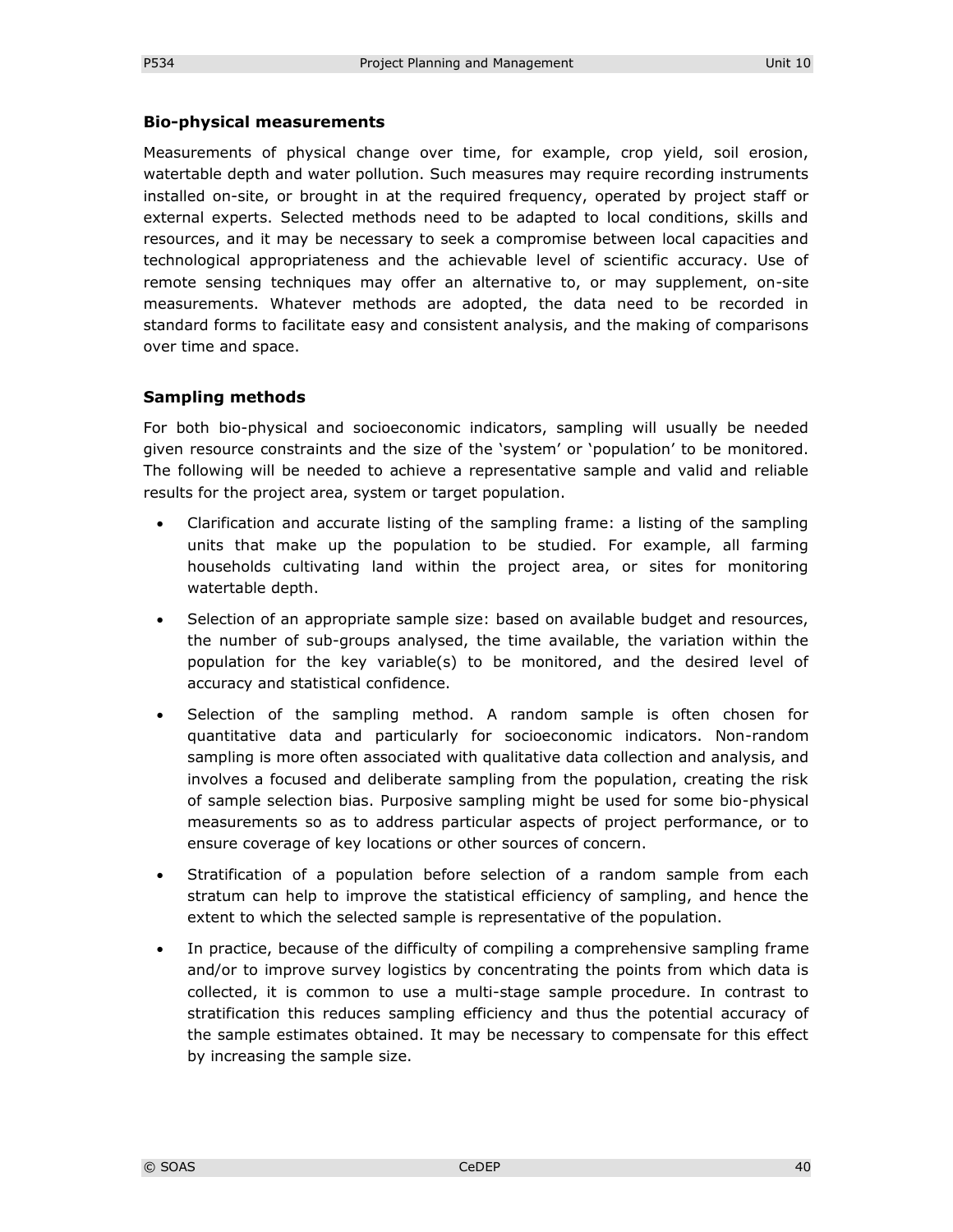When an accurate and comprehensive sampling frame is available, selection of a small random sample is a straightforward task. However, in many other situations an experienced sampling specialist may be needed to determine the appropriate sampling frame, sample size and sample selection strategy. This is most likely to be the case for socioeconomic data and for indicators of project component outcomes and project impacts; in other words for 'results monitoring' and for project impact evaluation.

#### **Formal surveys**

A typical formal survey involves taking a range of measurements or observations from a relatively large sample. Surveys are commonly used at the start and end of a project, to gather baseline information and compare outcomes to targets. A survey can also be carried out as part of a mid-term review, to monitor progress and adapt project implementation as needed.

A standardised form may be used for recording physical measurements or estimates based on observation whilst, for socioeconomic data, the survey instrument will usually be a structured questionnaire used to record the data provided by selected respondents who are individually interviewed.

Such socioeconomic surveys are often an important part of 'results monitoring' as they can achieve focused, valid and reliable data collection on topics such as the composition of the target population, attitudes towards the project, and perceptions of change in key variables such as production, incomes, vulnerability, or empowerment. However, it will also often be important to supplement the quantitative results of such surveys with indepth qualitative information that can be used to help explain the changes that have been recorded and to establish the causes of these changes.

Formal surveys can have the disadvantages that they are highly extractive (rather than participatory), costly, time consuming to implement and process, and with a tendency to collect too much data.

#### **Semi-structured interviews**

This data collection technique is commonly used in informal surveys and typically involves a relatively small and non-random sample. It is used to gain information from an individual or a small group, using a series of broad questions to guide the conversations, but allowing for new questions to arise as a result of the discussion. Such interviews can be used to develop in-depth understanding of context, processes and issues, assess unintended impacts, and gather opinions about the relevance and quality of project services. Qualitative interviewing of this type can provide understanding of the perspectives, attitudes, and behaviour patterns of the target population. It is thus often appropriate for gathering initial data for leading indicators of project outcomes and impact. It can also be used to generate hypotheses and propositions that are then tested on a wider population using a structured survey. Also, it is flexible enough to allow the interviewer to pursue unanticipated lines of inquiry and to probe into issues in depth. Finally, there is a greater likelihood of getting input from senior officials or other key informants who may hold sensitive information with this method.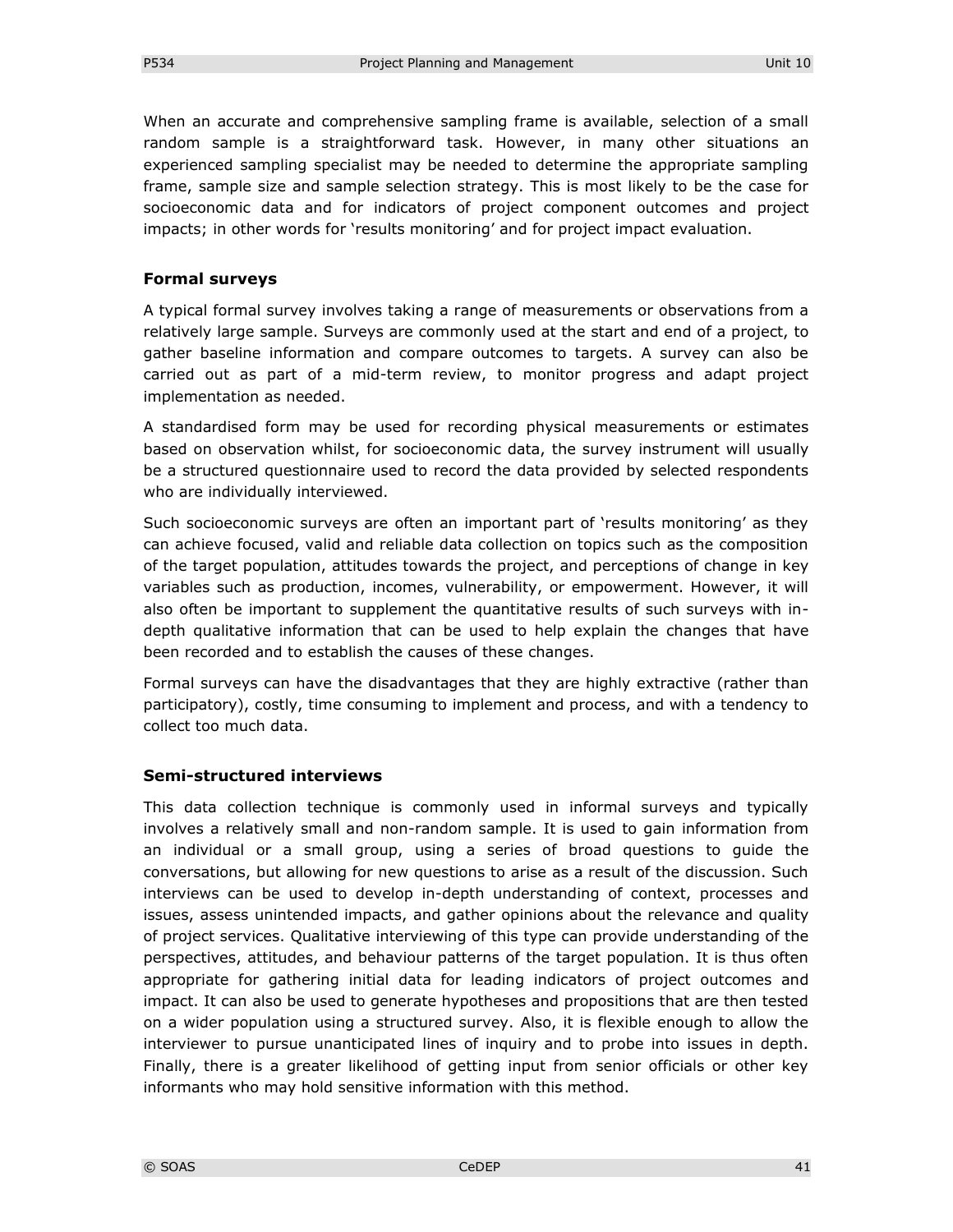An M&E specialist should normally select the sample to be interviewed according to the purpose of the investigation. The interview checklist should be pre-tested before use and enumerators who conduct the interviews will need to be well trained and experienced. Typically they will need to have good knowledge of the local area and population so as to be able to interact naturally and effectively with the respondents. It is desirable for two trained team members to conduct each interview, the interviewer and an observer who will record the information provided by the respondent.

As this method of data collection is less structured and open-ended it can be difficult and time-consuming to analyse what is collected and to synthesise clear results.

#### **Key informant interviews**

Key informants can be an important source of information for project M&E. Interviews may be face-to-face or by telephone, and questioning is generally semi-structured and open-ended but can make use of structured close-ended questionnaires.

Key informants will be a small and purposively selected sample, chosen because of their particular knowledge and position. The selection of informants should adequately represent possibly diverse viewpoints and concerns, and should be sensitive to gender or other sources of bias. Triangulation of information from different sources is important as a means for validation of information commonly held to be true. Village chiefs, teachers, local officials, and higher-level officials are examples of key informants relevant to rural projects. However, some informants may have agendas that are hidden and views of less powerful groups may be neglected.

#### **Focus group interviews**

Discussion with selected groups that are familiar with pertinent issues is another technique that can be used to explore issues and processes, and to clarify details and gather opinions, before designing a formal and structured survey. Focus groups are particularly useful for assessing opinions of change and the causes of change, and the quality of project services, and for identifying areas that need improvement. They can also help to identify hierarchical influences within the community if the group is heterogeneous. The main limitations of this method are that it can be expensive and time consuming, and care must be taken in seeking to generalise the findings for the project population or area as a whole.

#### **Community meetings**

Community meetings take the form of public meetings with a larger group. When used for the purpose of gathering project M&E information, they should be based on an interview guide or checklist and facilitated by an interdisciplinary team rather than a single interviewer. Attendance at the meeting should be representative of the population of interest. Meetings should be held at a time of the day and place which is convenient for the community and does not clash with work or other social commitments. One of the most difficult tasks for facilitators is to restrain élite members of the community from dominating the meeting and monopolising the discussion. Facilitators should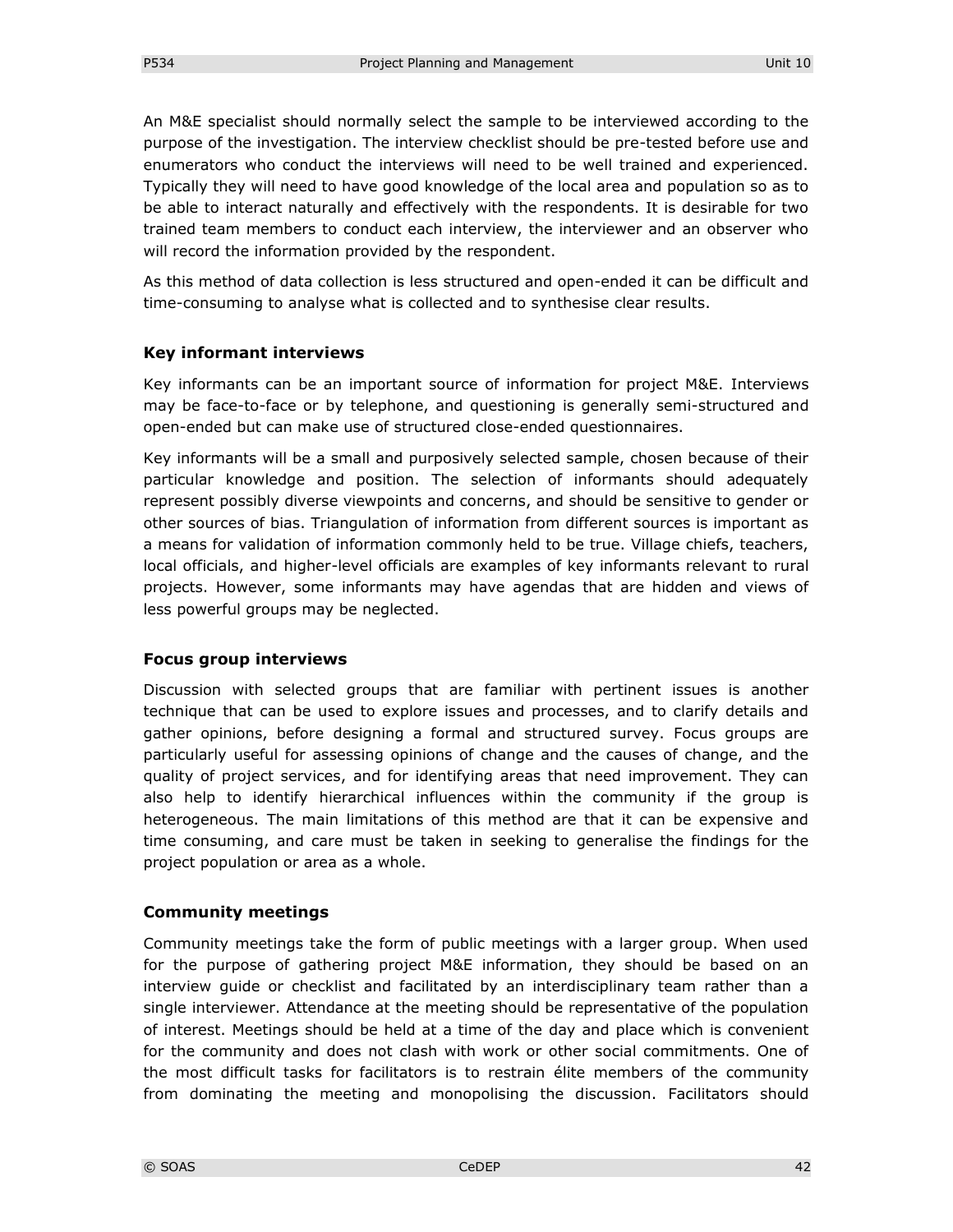encourage different people to participate, and opinions on certain subtopics should be verified by polling the attendees when this is possible.

#### **Rapid Rural Appraisal (RRA)**

RRA can be described as a systematic but semi-structured research activity carried out by a multidisciplinary team over a relatively short period of time. It can involve a range of informal data collection techniques such as semi-structured interviews, transect walks, mapping, and wealth and matrix ranking. It can be used as part of the project M&E system, either at appraisal to gather baseline information and help improve project design, or over the course of the project to assess and evaluate progress. However, data collected are prone to bias in interpretation and are not statistically representative.

#### **Participatory Rural Appraisal (PRA)**

PRA uses a similar array of data collection methods to RRA but places greater emphasis on the participation of local people in identifying the issues to be investigated and in the collection and analysis of data. Such approaches should be integral to participatory approaches to project management and implementation.

#### **Case study**

In the context of project M&E, a case study documents the sequence of events over time related to a person, household, location, or organisation, and facilitates in-depth understanding of the processes and human and other factors behind observed changes. The need for a case study can arise, for example, from a more general formal survey in which a particular issue emerges as needing more in-depth investigation.

The M&E specialist should specify the purpose and information needs of the case study, then decide how individuals, households, or organisations will be selected for the study, and how data will be obtained. The case study findings can draw on a variety of evidence from documents, interviews, and direct observations. Questionnaires or checklists may be used to guide the information collection. Discussions and observations are typically repeated over time to assess processes of change and achieve an up-todate picture as conditions change. Good case studies are difficult to do and can require high level and specialised research skills. They are also time-consuming and findings are subject to the limitation that they may not be generalisable for the whole population or project area.

#### **Direct observation**

This method involves structured observation of an activity, behaviour, relationship, phenomenon, network, or process in the field. It can be used to understand the context in which M&E data are collected, and help explain M&E results. Phenomena and processes can be studied in their natural setting and a holistic understanding gained. For example, regular observation of farmer meetings could reveal how priorities are set and decisions made, whilst observation in the field could show how labour is utilised.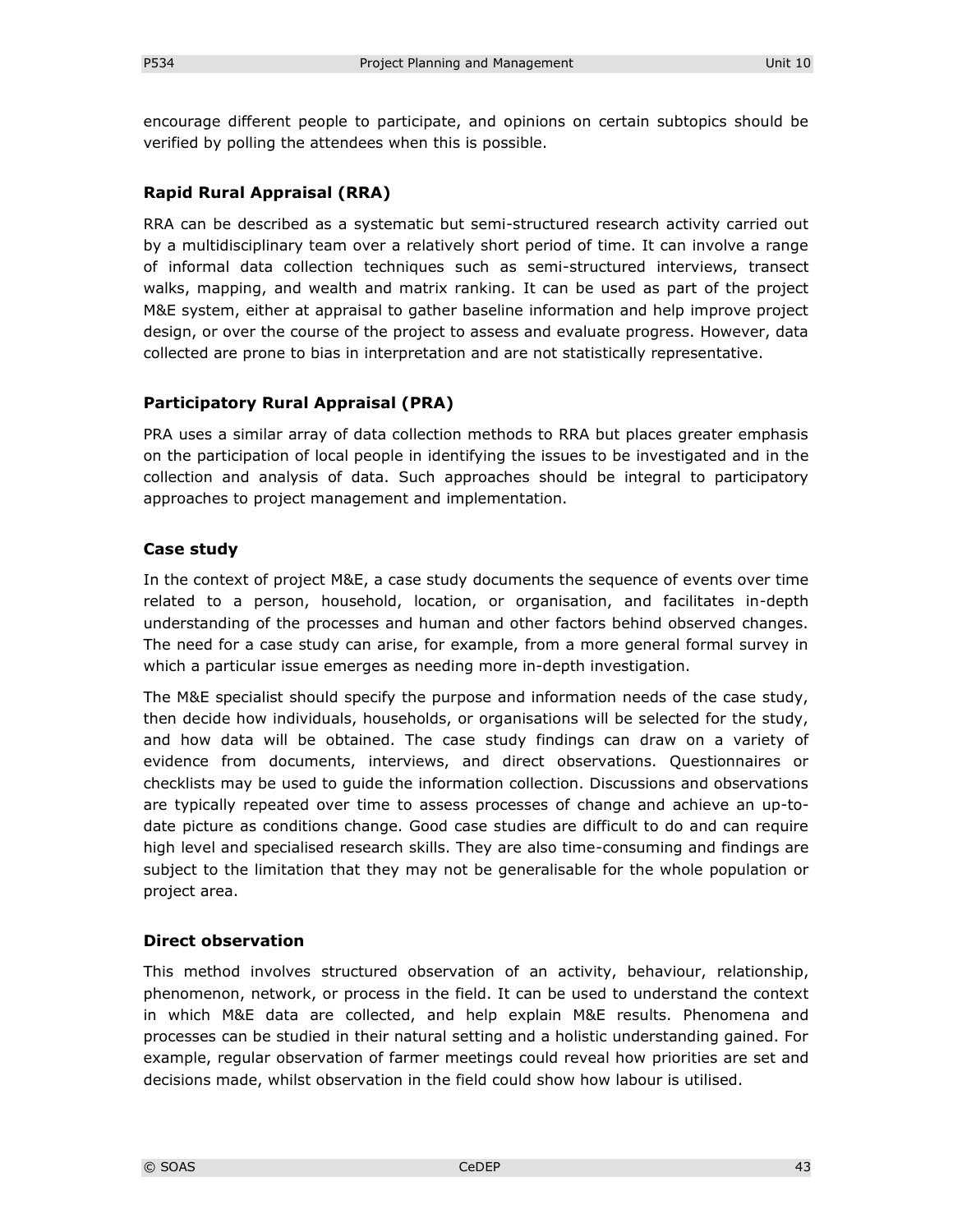Such activity should be well planned by project management and M&E staff, who should agree a clear conceptual framework, as well as guidelines for what needs to be observed and the information required. It is then necessary to choose and train the appropriate group of observers who may be community members, project staff or knowledgeable outsiders. Information can be recorded in logs or diaries, discussed with stakeholders and used for M&E analysis.

In general, direct observation should always be used in conjunction with other M&E methods as the quality and usefulness of data is highly dependent on the observer's observational skills and findings can be open to interpretation.

#### **Written documents analysis and review of programme records**

This method involves reviewing project documents and records such as administrative databases, training materials, correspondence and routine progress reports. It can be very useful in identifying issues to investigate further and provide evidence of action, change, and impact, to support respondents' perceptions. The M&E specialist should prioritise those project records that are most likely to provide useful information in relation to key indicators and to the phases of implementation and results monitoring. The quality of data stored in the project records needs to be assessed, and as far as possible its format and storage managed to facilitate review and analysis in a costeffective and efficient manner.

### **(4) Where applicable, building on data collection with an evaluation framework and methodology capable of establishing causation (attribution).**

As part of the growing emphasis on impacts and results, more attention than ever is now being given to rigorous impact evaluations that seek to discover how effective particular types of intervention or policy are at achieving their goals – for example, the effectiveness of free school meals in raising school attendance, or the impact of microfinance programmes on rural poverty rates. Driven by a desire for a better understanding of what does and what does not work in development, a small number of projects are even intended from the outset to serve as experiments to test the effectiveness of a particular development tool. Many of these involve **randomised control trials (RCTs)**, in which project beneficiaries are randomly selected so that the outcomes for this group can be subsequently compared with those for a control group that did not benefit from the project, much in the way medical treatments are tested.

There are many different ways of trying to analyse the impact of an intervention. The choice will depend upon whether the need for such an analysis was fully recognised at the project design stage (so as to allow RCT, for example), upon the type of intervention being investigated, and the sorts of questions that need answering (Rogers 2009). We do not have the scope to examine the different techniques in this module, however, you should be aware that, whilst RCT is the most publicised one, and some would argue, the most rigorous technique, it is not the only one.

As a continuously available mode of analysis for project managers ongoing evaluation can be used to address the following key questions for rural development projects.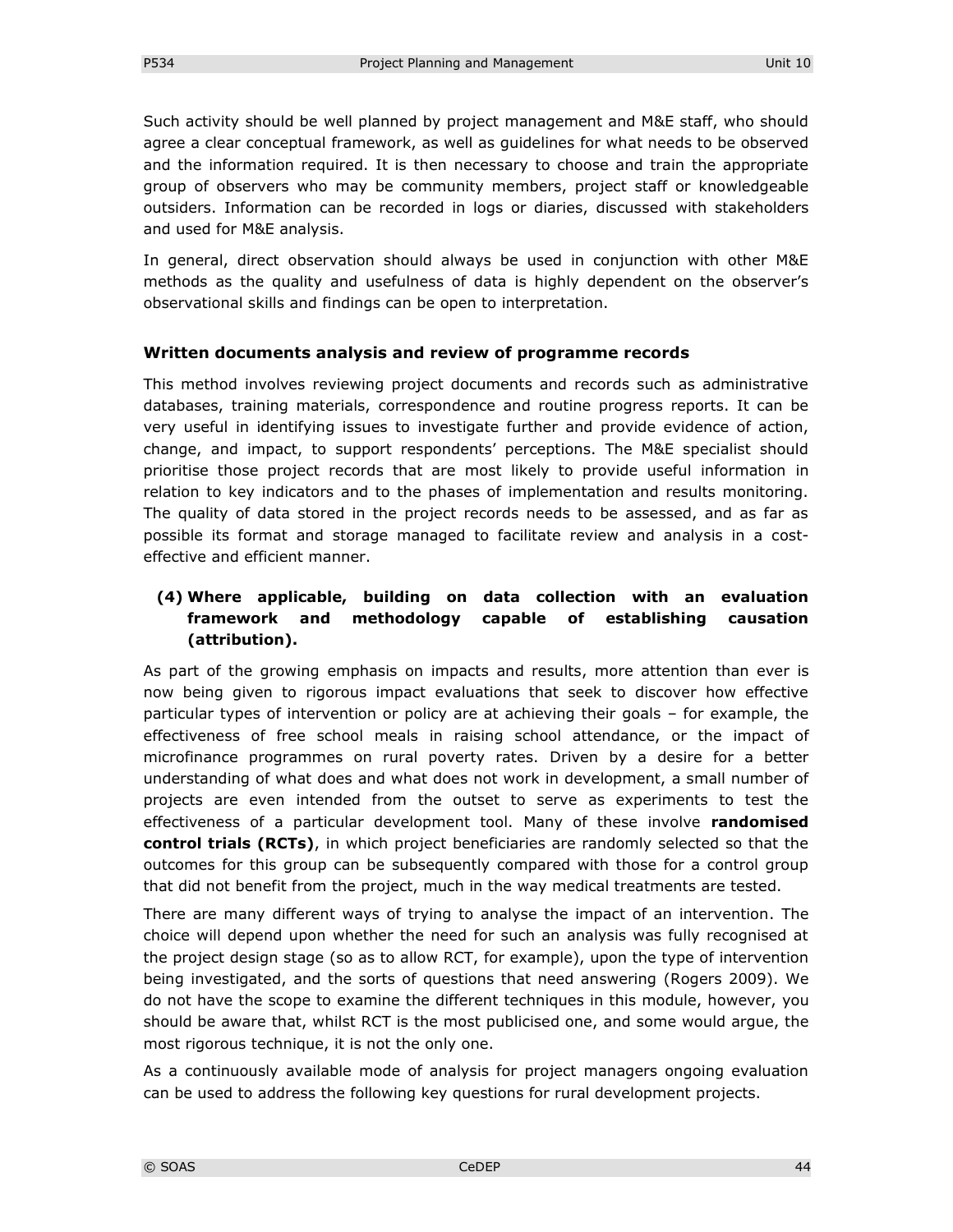- Is the response of the targeted populations as anticipated and satisfactory?
- What are the effects of the project on agricultural and other rural products?
- Are there any unanticipated effects, positive or negative, for the project or in relation to its wider environment?
- Can the causes of all observed changes be discerned and established with evidence?
- Does the logic of the intervention model of the project remain valid (ie is it the right design)?
- Are any *ad hoc* special or diagnostic studies needed to help answer any of these questions?

Such ongoing evaluation feeds into the periodic and more formalised evaluations also typically required by governments and donors. For these the focus is whether changes have occurred and what has been the cause. Thus the evaluation tries to determine what portion of the observed and monitored impacts the project caused, and what might have been the result of other events or conditions. The aim is thus attribution of documented change. This type of evaluation is challenging, especially as it is required after the end of the project implementation period, when outcomes and impact will have had time to fully emerge. The longer the time between the project's implementation and the attempt to attribute change, the more likely it is that other factors will also have had a significant influence. While it may be possible to attribute outputs and some outcomes to specific interventions, longer-term impacts pose greater attribution challenges.

The evaluation framework lays out the analytical approach that will be used to address this problem, usually by testing observed change against a counterfactual (ie the situation that would have happened had the project not taken place). Identifying the counterfactual is difficult but there are strategies for doing so which are the core of evaluation design.

To determine the counterfactual, it is necessary to net out the effect of the interventions from other factors, through the use of **control** or **comparison** groups (those who do not participate in a program or receive benefits) which are subsequently compared with the treatment group (individuals who do receive the intervention). Control groups (used in RCT) are selected randomly from the same population as the programme or project participants, whereas a comparison group is simply another group that does not receive the programme under investigation.

Because no method is perfect and the project design often constrains choices, the evaluator must carefully explore the methodological options and their combinations in designing the study, with the aim of producing the most robust results possible. Methods to establish and estimate the counterfactual fall into two broad categories: experimental design (randomised), and quasi-experimental designs (non-randomised).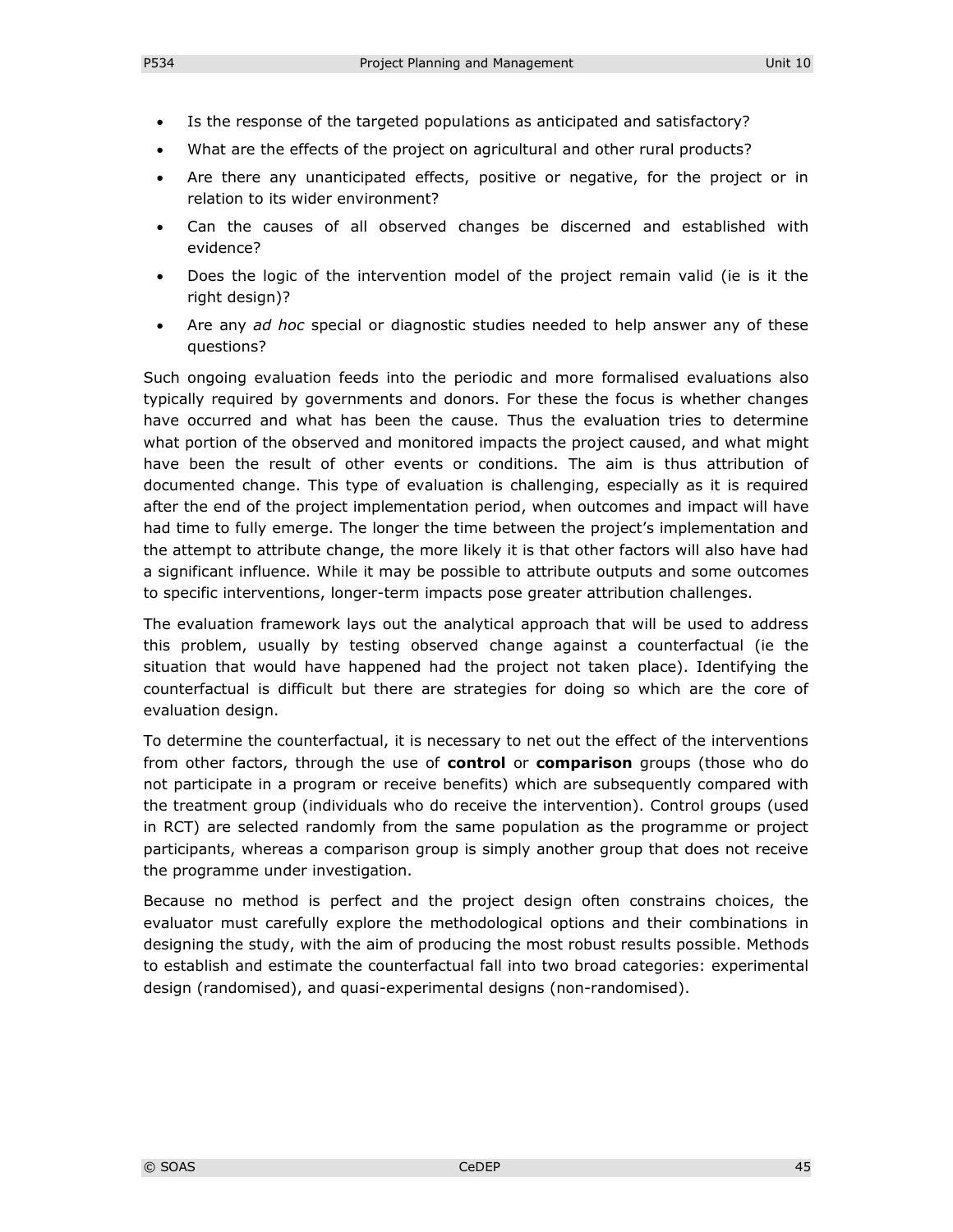#### **Experimental designs (randomisation)**

These are considered the most robust of the evaluation methodologies and require a randomised selection of the target population as part of the project design. A random selection into treatment and control groups is made within a defined area and population. In this case there should then be no difference between the two groups besides the fact that the treatment group have access to or are influenced by the project or programme. This method is unlikely to be appropriate for most rural development projects as it will not be possible nor desirable to divide the potential beneficiary population into treatment and control groups. An additional criticism of randomised control trials is that an excessive focus on obtaining empirical evidence about whether something worked neglects mechanisms, processes and context, all of which help to explain 'why' it worked and give insights into whether or not it would work in a different environment or context (Deaton 2010).

#### **Non-experimental or quasi-experimental designs**

These techniques generate comparison groups that resemble the treatment group, at least in observed characteristics, through use of econometric methods. Their main benefits are that they can draw on existing data sources and can be performed after a project has been implemented. Their principal disadvantages are that the reliability of the results is often reduced as the methodology is less robust statistically and the methods required can be statistically complex.

#### **Qualitative methods**

Qualitative and participatory techniques can also be used to assess impact. These techniques often provide critical insights into beneficiaries' perspectives, the value of programs to beneficiaries, the processes that may have affected outcomes and a deeper interpretation of results observed using quantitative analysis. Because measuring the counterfactual is at the core of impact analysis techniques, qualitative designs have generally been used in conjunction with other evaluation techniques.

The benefits of qualitative assessments are that they are flexible, can be specifically tailored to the needs of the evaluation, can be carried out quickly, and can greatly enhance the findings of an impact evaluation through providing a better understanding of stakeholders' perceptions and priorities, and of the conditions and processes that may have affected program impact. Among the main drawbacks are the subjectivity involved in data collection, the lack of a comparison group, and the lack of statistical robustness given typically small sample sizes. The validity and reliability of qualitative data are also highly dependent on the methodological skill, sensitivity, and training of the evaluator.

#### **Integrating quantitative and qualitative methods**

Integrating quantitative and qualitative evaluations can often be the best approach to meet a project's information needs. In combining the two approaches, qualitative methods can be used to inform the key impact evaluation questions, improve the questionnaire or the stratification of the quantitative sample, and analyse the social,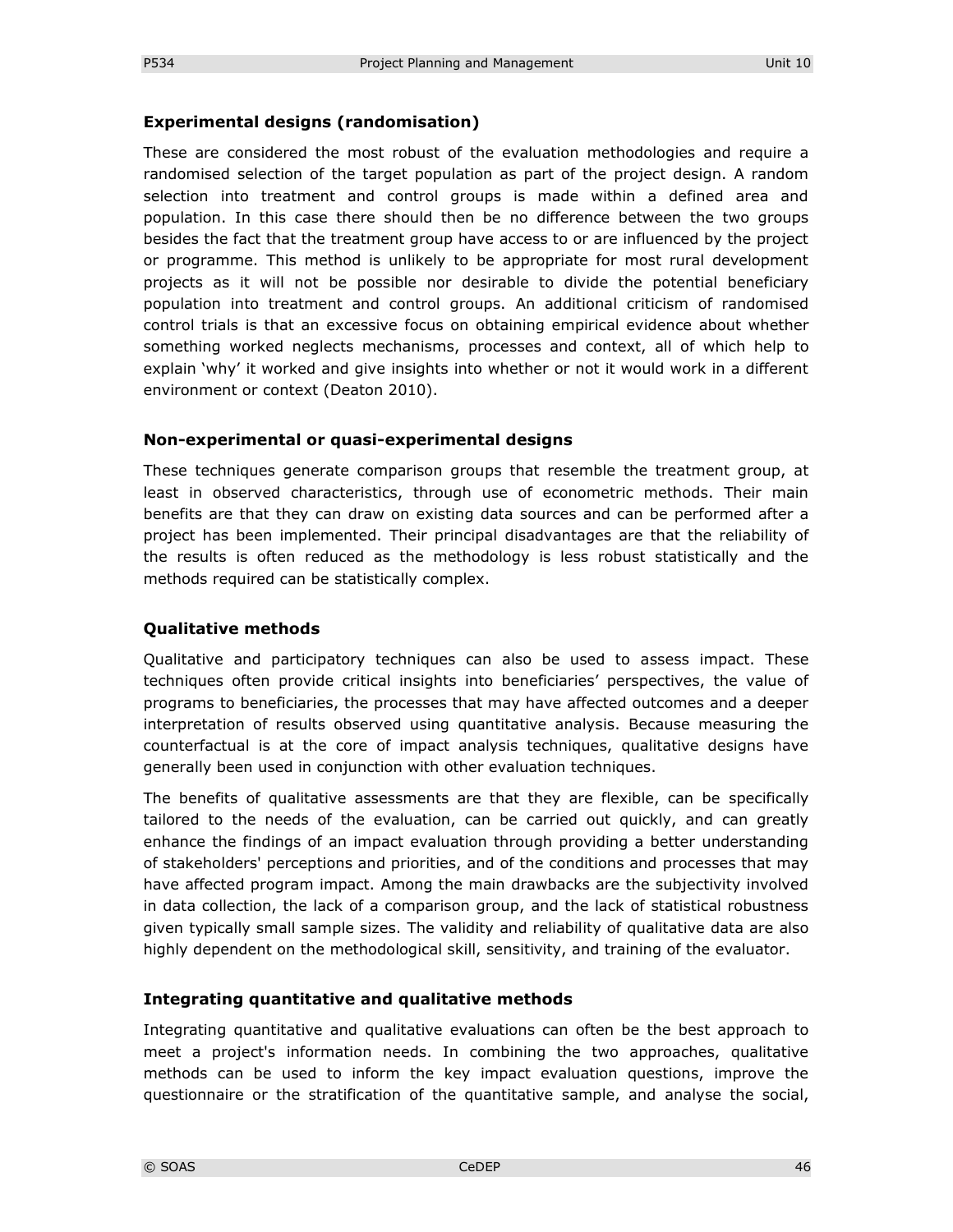economic, and political context within which a project takes place. Quantitative methods can be used to inform qualitative data collection strategies, to inform on the extent to which the results observed in the qualitative work can be generalised to a larger population and statistical analysis can be used to control for household characteristics and the socioeconomic conditions of different study areas, thereby eliminating alternative explanations of the observed outcomes.

Outcome mapping and pathway analysis can be complementary to a results-based approach, contributing the means to understand stakeholder engagement, participation and learning processes, and whether and how local capacity, organisations and institutions have been strengthened and empowered.

Recognising firstly that development goals may equally be about improvements in governance, institutions, local capacity and empowerment, as changes in productivity, incomes and distribution, and secondly that attribution of causation *per se* is almost never truly possible, evaluators are increasingly applying a wider range of standards or criteria in their work. The formal methods briefly described above aim to determine 'probabilistic causation' (ie correlation) through quantitative analysis, but increasingly the assertion of probable cause is also supported by qualitative evidence from case studies or other informal methods. Increasingly mixed-methods are adopted to reduce uncertainty and to generate 'reasonable confidence' as a substitute for reliance on statistical significance alone. Loss in statistical rigour being accepted as outweighed by gain in understanding of how projects work, which parts work best and why they worked in a given context. The emphasis in contemporary evaluation is thus at least as much on understanding and improving as on measuring and proving.

#### **(5) Clear mechanisms for reporting and use of M&E results in decisionmaking.**

There are a range of possible users for the results of monitoring and evaluation of development projects. These include primary stakeholders, the project management organisation, government agencies, other implementing partners, and donors. Clear feedback mechanisms are important if the purposes of M&E are to be achieved. Providing the right information in the right place and right form to be used by the right person in decision-making is the ultimate aim.

A good flow of information is also closely linked to the development of accountability within the project, sector, government, and donor. In many countries, information on projects and programmes is poor and difficult to access, and the mechanisms for feedback are weak or nonexistent. The highest payoffs to evaluation arise at the policy and programme level, but project-level evaluation offers an easier and less sensitive starting point in many instances. Information from monitoring and evaluation can be used to demonstrate accountability and to promote knowledge transfers and adaptive learning in government agencies and other organisations.

The uses of the information and the feedback mechanisms need to be structured and scheduled according to the needs of managers and other partners and stakeholders. For example: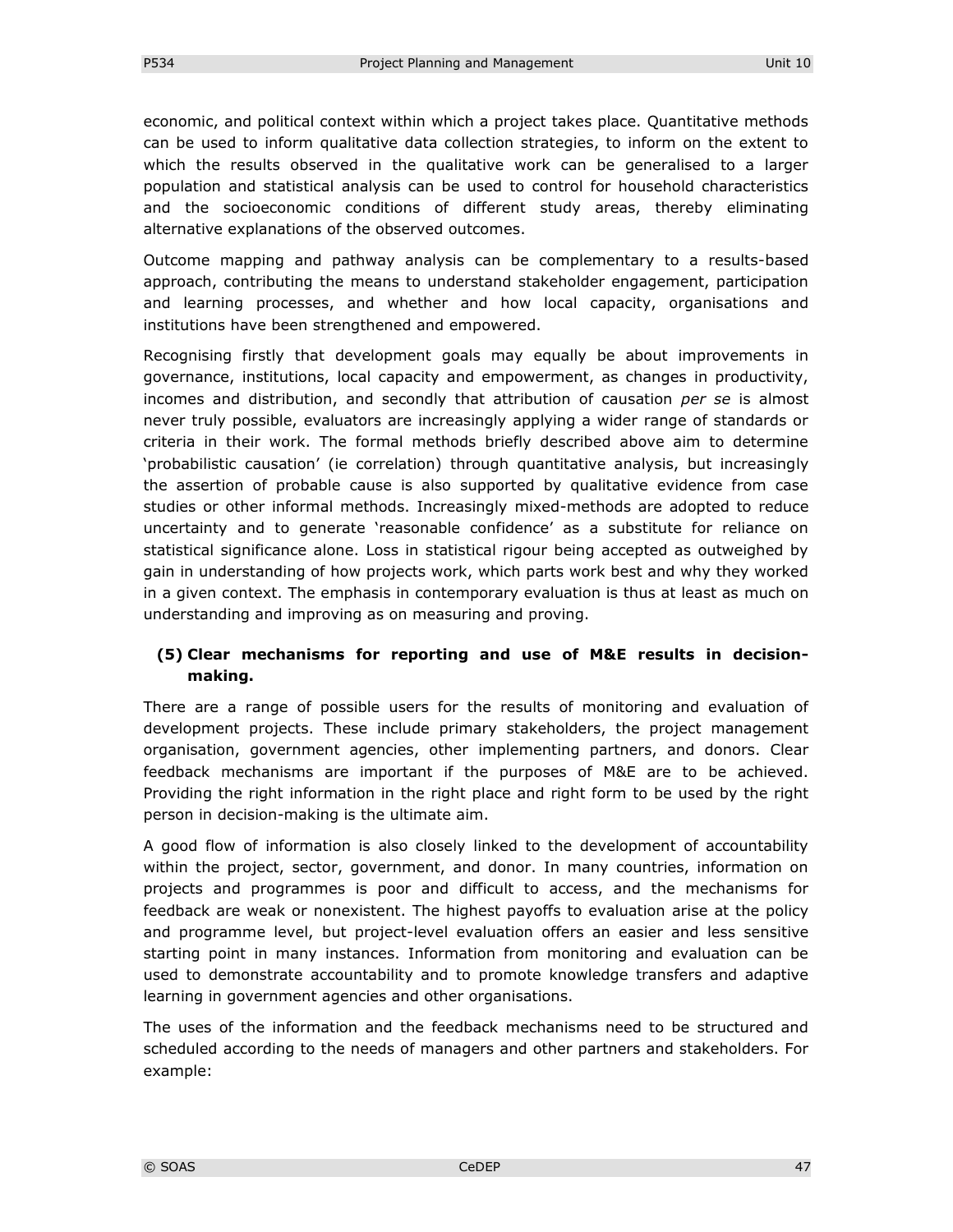- Project management will need to monitor expenditure and progress against schedules, weekly and at least monthly.
- Outputs are unlikely to be measurable at less than three-monthly intervals, and some may need much longer.
- Consultations with beneficiaries, or surveys of their satisfaction with project services, should be timed to supply information to use in planning project activities.
- The time period for reporting may vary with the level of management: for example, monthly at district level, quarterly at regional or state level.
- Some flows of information need to be timed to fit into national budget planning activities.
- Annual funding may depend on the results from previous work.
- Periodic mid-term and terminal reviews provide milestones by which information has to be ready.
- Processes of project identification, preparation and appraisal should show evidence of having made use of the lessons of evaluations of similar projects or programmes.

From the start of the project, a communication strategy needs to be developed that will address the following questions:

- Who will receive what information?
- In what format?
- When?
- Who will prepare the information?
- Who will deliver the information?

Information should be reported concisely, be relevant to the user and be timed to improve key decision-making events. Four means of communication may be used and will reinforce each other: detailed written information (reports), written executive summaries, and oral and visual presentations.

#### **(6) Sustainable organisational arrangements for data collection, management, analysis and reporting.**

In terms of organisational arrangements there is no single correct way to build a project M&E system. Projects vary in their characteristics and requirements, and countries and organisations are at different stages of development with respect to good public management practices in general, and M&E in particular. It is also important to recognise that M&E systems are continuous works in progress that must be flexible and adaptable to changing needs and circumstances.

Logical framework analysis indicates that project management will need to develop systems to provide information at all levels, from basic operational inventories and accounting through to generation of statistics about outcomes and impact. Building on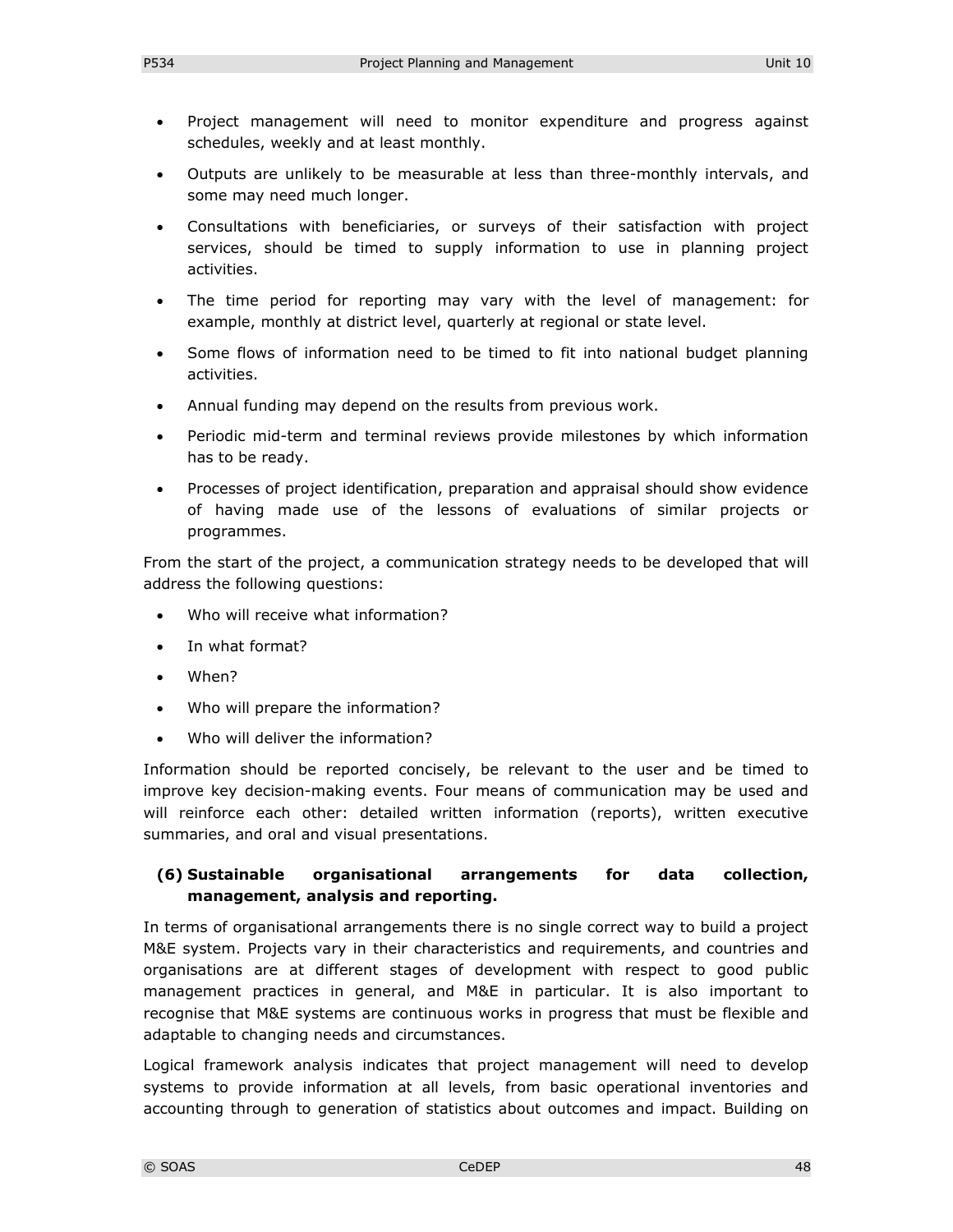the concept of a structured set of indicators, 3.2.2 shows the typical nature and location of responsibility for M&E components at each level.

The right hand column of 3.2.2 should be regarded only as an illustrative guide to be adapted as necessary. Certainly inputs, activities and their outputs are within the control of project management and can be monitored and evaluated through internal recordkeeping and progress reporting, analysis of this information, and management review. Generally, management will want to integrate monitoring with other systems such as financial accounting and computerised project management, and development of such comprehensive management information systems should be supported in the project design.

In contrast, the achievement of project outcomes normally depends on how project beneficiaries respond to the goods and services delivered by the project. Compiling evidence for leading indicators of their response and the benefits they derive requires consultation, research and data collection skills that may be beyond the capacity of the project management organisation, but if so, must be carried out in close partnership with it. Then because outcome and impact evaluation will only be measurable towards the end of implementation, or in later years, and because it also requires higher levels of research and analytical skills and objectivity, it may often be better done by a separate agency, independent from implementation.

| <b>Objectives</b> | <b>Indicators</b> | <b>M&amp;E</b> components                                                                                                                                            | <b>Responsibility for M&amp;E</b>                                  |
|-------------------|-------------------|----------------------------------------------------------------------------------------------------------------------------------------------------------------------|--------------------------------------------------------------------|
| Goal              | Impact            | Long term statistical<br>evidence of project<br>impact<br>Exogenous indicators for<br>risk factors and<br>unanticipated wider<br>environmental and social<br>impacts | National or sectoral<br>agencies and/or<br>independent specialists |
| Purpose           | <b>Outcomes</b>   | Socioeconomic surveys<br>M&E of leading indicators<br>Diagnostic studies                                                                                             | Project management<br>and/or independent<br>specialists            |
| <b>Outputs</b>    | Output            |                                                                                                                                                                      |                                                                    |
| <b>Activities</b> | <b>Process</b>    | MIS for physical and<br>financial monitoring                                                                                                                         | Project staff                                                      |
| <b>Inputs</b>     | Input             |                                                                                                                                                                      |                                                                    |

#### **3.2.2 Organisation of project monitoring and evaluation**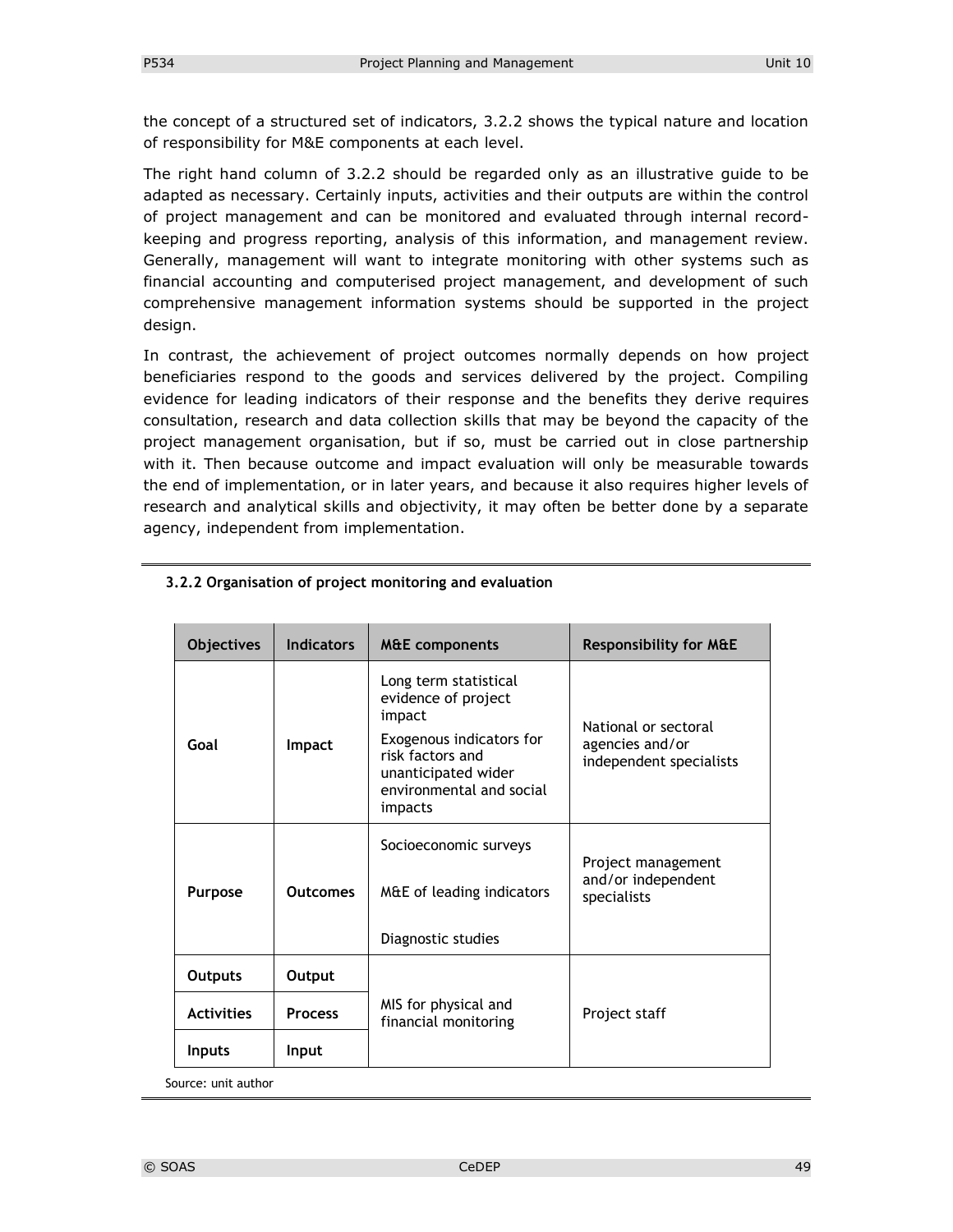However, it must be emphasised that monitoring and evaluation is too important to be left only to independent specialists. Subject to the distinctions outlined above, it should generally be an integral part of all project and programme planners' and managers' duties. Monitoring is a tool of good management and the responsible unit should ideally be located within or close to project management. Thus, the resources, training and technical assistance for the unit should be specified in the project implementation plan. Where independent external expertise is needed, it should be procured through partnership in the case of national or sectoral agencies, or contracted on a consultancy basis supervised by project management in the case of other agencies.

An administrative unit for project level M&E that is separate from project management may only be justified in agencies with a weak management history and very limited capacity, or for projects with multiple components implemented by multiple agencies. In the latter case, the M&E unit should still be well integrated into the overall co-ordinating arrangements for the project or programme.

Ultimately, the aim should be that project level M&E is well integrated with the planning and management of all policies and interventions by the relevant government departments. Ideally, the use of information generated by project level M&E should become 'institutionalised', so that there is no disconnection between project implementation and the overall approaches and strategy of public sector management. This may require capacity building within the government agencies concerned.

### **3.3 Participatory project monitoring and evaluation**

It has been recognised that there is an increased need to engage in direct dialogue with stakeholders involved in development projects. There has been a significant increase in use of participatory appraisal and planning approaches, and in establishment of participatory processes for management of infrastructure and natural resources. One critical dimension of this engagement is to involve stakeholders in the monitoring and evaluation of project activities, outputs and outcomes.

Participatory monitoring and evaluation is a process of collaborative problem-solving through the generation and use of knowledge, and through corrective action based on shared decision-making involving all stakeholders. Its key principles are:

- local people are active participants not just sources of information
- stakeholders evaluate, outsiders facilitate
- a focus on building stakeholder capacity for analysis and problem-solving
- a process that builds commitment to implementing any recommended corrective actions

Participation in M&E is often incorrectly understood to mean that local people simply have the role of collecting information, and that outsiders still determine the selection of indicators, analytical frameworks and reporting methods. In contrast, participatory monitoring and evaluation should be considered a different process to conventional M&E. In this process project stakeholders are fully involved in designing the monitoring system and in collecting, analysing, compiling and sharing the information.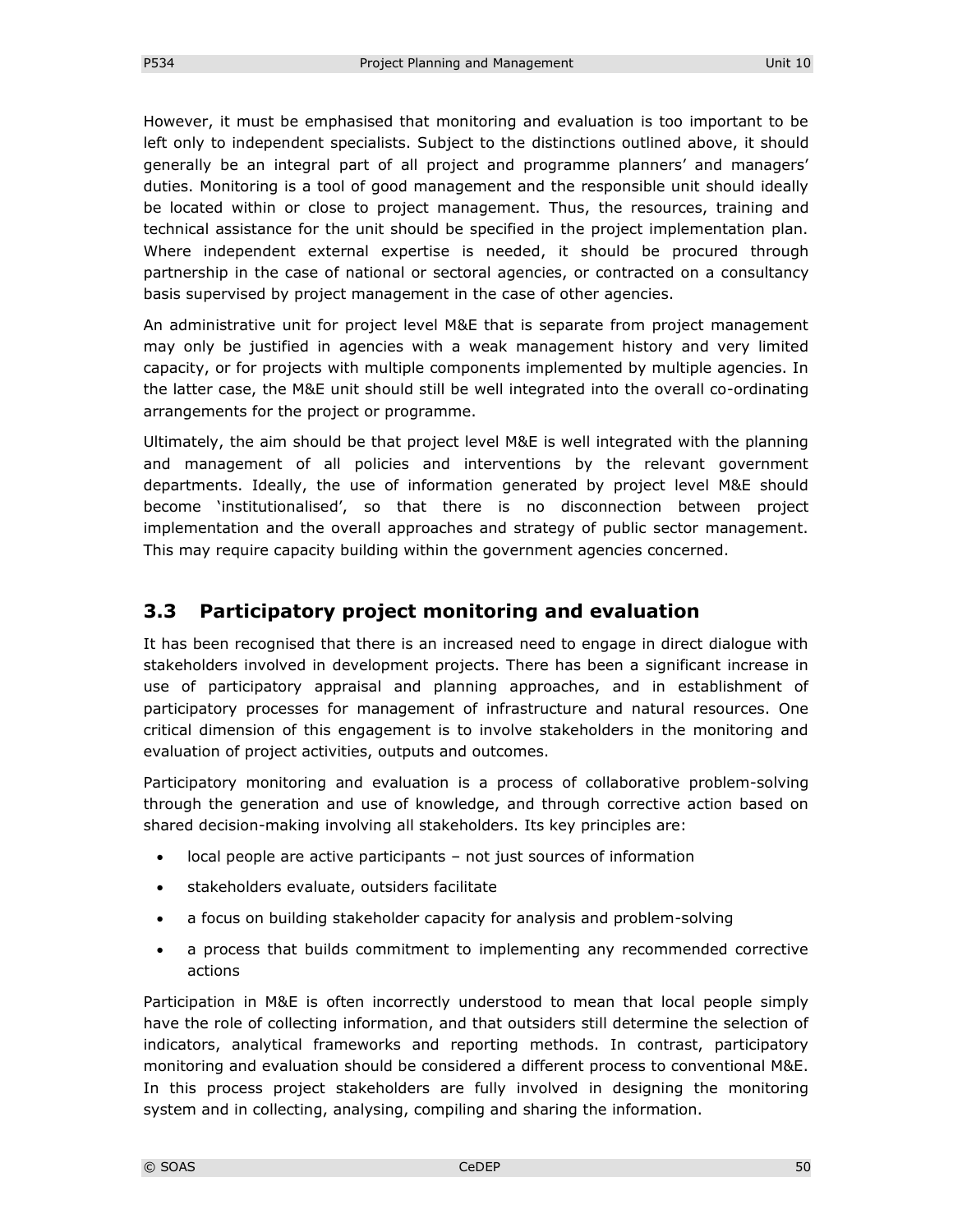It can also be the case that participatory monitoring and evaluation is viewed as using only qualitative methods and that it produces unreliable data. In contrast, true participation requires that project stakeholders are involved in negotiating what needs to be assessed and measured, and with what level of rigor, validity and reliability, and then in selection of the appropriate methods. As with conventional, or non-participatory, M&E, analytical rigor and the best quality of information will often be achieved through the use of a combination of data collection and analytical methods.

## **3.4 Learning and M&E systems**

'Learning' and 'lesson learning' have become common parlance in development. So why is this and what exactly do we mean by 'learning'?

 $\mathscr{L}$  For a moment, think about what 'learning' means to you (you can reflect on how you have learnt during this module).

Learning has been described as

*'a continuous dynamic process of investigation where the key elements are experience, knowledge, access and relevance. It requires a culture of inquiry and investigation, rather than one of response and reporting'* 

*Source: UNDP (2002) p. 77.*

Models of experiential learning typically comprise four dimensions of learning: having an experience; reflecting on that experience; conceptualising from the experience; and then testing out new ideas/concepts which lead to a new experience. Focusing upon these four elements of experiential learning has been helpful in many arenas in facilitating processes that help individuals, organisations or communities to respond to change and improve performance (Woodhill 2006).

Different agencies and organisations apply different theories in practice. Approaches such as 'learning by doing', 'reflective practice' and 'lesson learning' have been adopted by various agencies. 3.4.1, below, provides some insight from one organisation – CARE – about its approach to 'reflective practice'.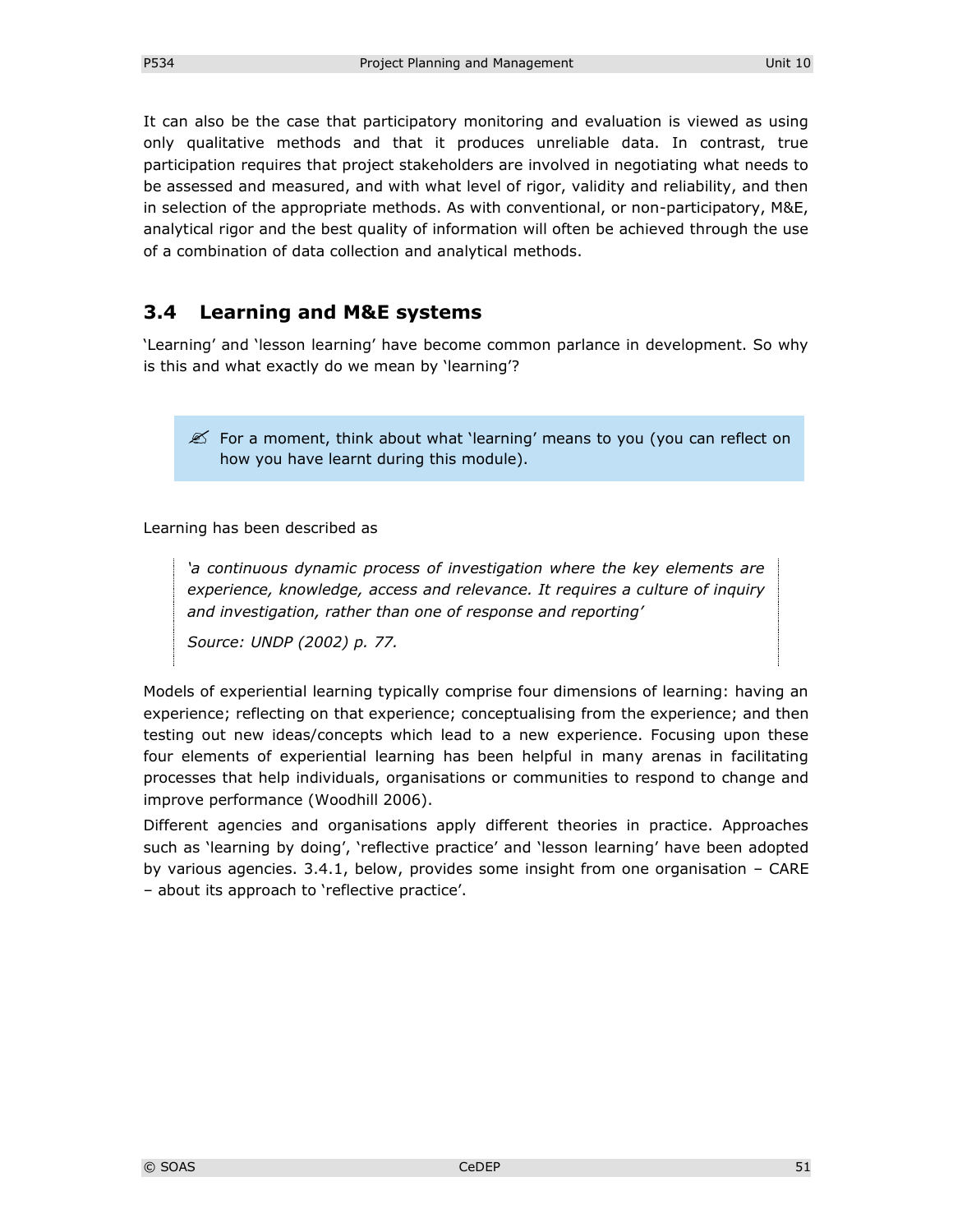#### **3.4.1 CARE and reflective practice**

'Self-reflection is much like the process of orienteering, where an individual uses both map and compass to navigate through unfamiliar territory. The ultimate goal is to stay on course and find your destination. Reflective practice is the art of continual self-reflection, which enables us to routinely assess whether we are on course to achieve our goals. It is a practice that we often do in our personal lives (for example, as one plots her/his course of education leading to a career path) but less often in our professions'.

'Perhaps the most important part … is the reflection on collected data. Having asked a question that begs an answer, and designed a plan for collecting that information, staff need to reflect on their experiences and ask such questions as:

- What were the anticipated effects?
- Were there some unanticipated effects?
- What have we learned from this?
- What might we have to relearn or unlearn in our work?
- What are our next steps?
- Should we stop doing this because it doesn't work as well as we had planned?
- Continue doing this because it is getting results we find desirable?
- Start doing something else that may be more likely to succeed?'

Source: Caldwell (2002) p. 109.

Many manuals and guidelines for project planning and for monitoring and evaluation focus upon identifying 'best' practice and the project cycle is predicate on making effective use of the lessons learned as outputs from projects and programmes. However, it can be argued that in general the lessons learnt are of poor quality, and that more attention needs to be placed upon understanding the knowledge and learning processes so as to maximise the opportunity for, and the quality of, new knowledge. 3.4.2 explores this idea by setting out common weaknesses of lessons learnt from evaluation of development projects and programmes.

#### **3.4.2 Weakness of 'lessons learned'**

The lesson learned does not have a generalised principle that can be applied in other situations. It is simply a description of an observation, or a recommendation that lacks justification.

The lesson has not been related to the assumption or hypotheses on which the intervention has been based and so lacks a meaningful context

The lesson is an untested or inadequately justified assumption or hypothesis about what might happen if something is done differently. In other words it would be foolish to rely on the lesson without it first being tested

The lesson is either too general or too specific for it to be useful.

The lesson has not been related to existing knowledge, hence it is unclear whether it represents a repetition of existing understanding or offers a fresh insight.

Source: Woodhill (2006) p. 4.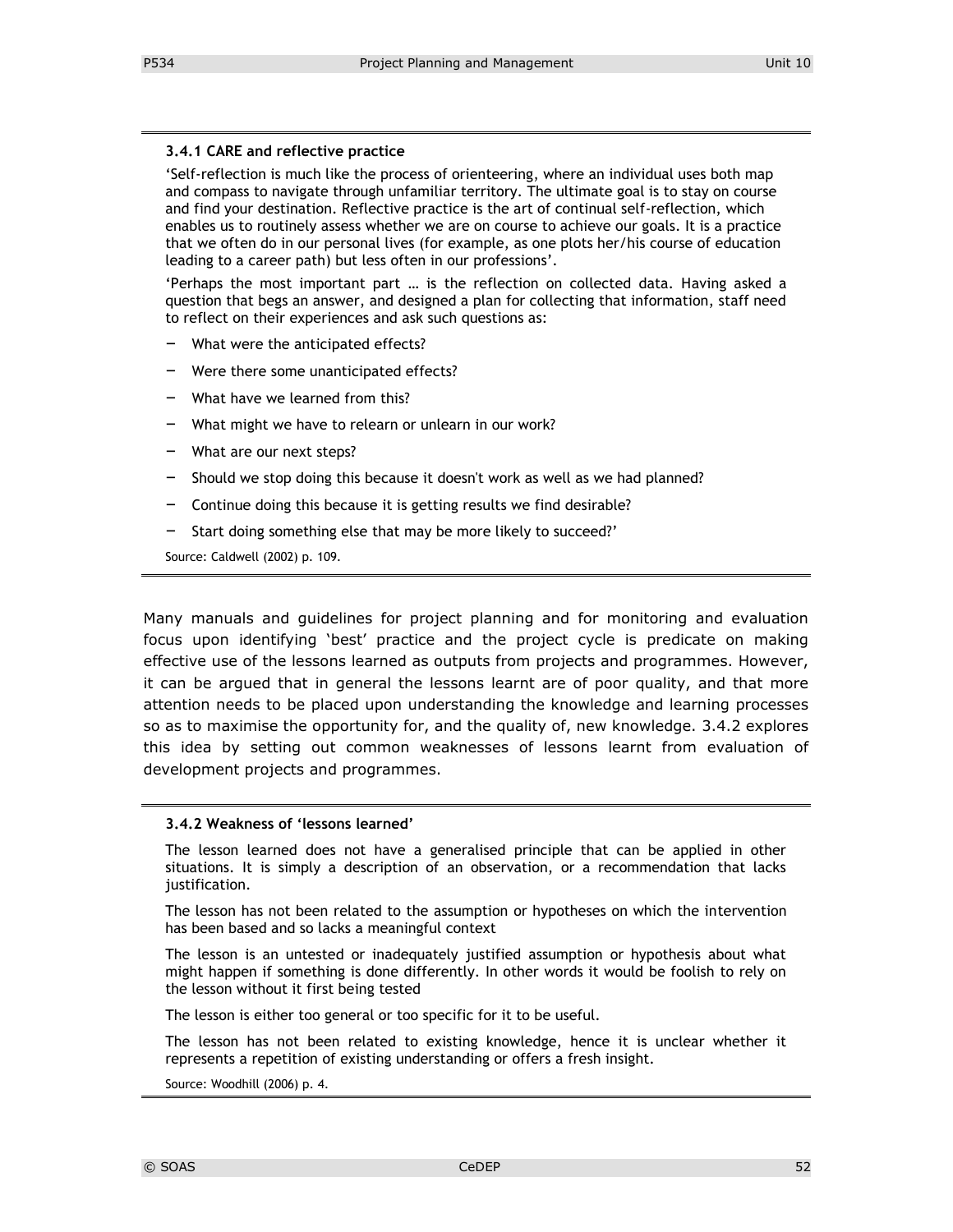$\mathscr{\mathscr{L}}$  Think about your own experience, and organisations in which you have learnt successfully. What were the main characteristics of the organisation's culture that facilitated learning?

To promote improved learning we can identify some of the key characteristics that an organisation should have (IFAD 2002).

- Individuals know that their ideas and suggestions are valued.
- Mistakes and failures are considered important by everyone and are not regarded as shameful.
- All the key groups involved in project and programme implementation communicate openly and regularly.
- Project implementers, including primary stakeholders, regularly and informally discuss project progress, relationships and how to improve actions.
- Managers listen carefully to others and consciously seek solutions together.
- During regular meetings and workshops, time is set aside for discussing mistakes and learning lessons.
- The question, 'why is this happening' appears often in discussions.

Small changes can be carried out to improve a learning environment as well as more fundamental changes. For example, appropriate management of a team is vital to creating the right incentives for learning. There are always opportunities for management to improve their skills, but it is fundamental that they have the appropriate attitude to M&E and learning, ie that M&E is important and a learning experience. It is also important that managers have a willingness to create an appropriate learning environment, with good team dynamics and openness to feedback and dialogue.

It is fundamental to be able to admit and learn from mistakes. Although this is common wisdom, many projects are keen to show that they are successful (particularly so that they can secure further funding) and therefore refrain from admitting problems. Mistakes can provide a useful learning opportunity, asking questions of – why did this occur as it did? How could it be done differently next time? Often this requires openness from a funding agency towards learning from the process as well.

Critical to learning is putting the right incentives in place for individuals and groups to learn. Often a lot of learning takes place informally, and it is important to recognise and build on that. Critical to this is the notion that M&E and learning are taking place for the benefit of the project's internal learning and final outcome and impact rather than purely for the funding agency. This brings us back to the importance of a management perspective for monitoring and evaluation, seeing M&E as an essential part of good management and not just a formality for the purposes of reporting to a higher level of authority.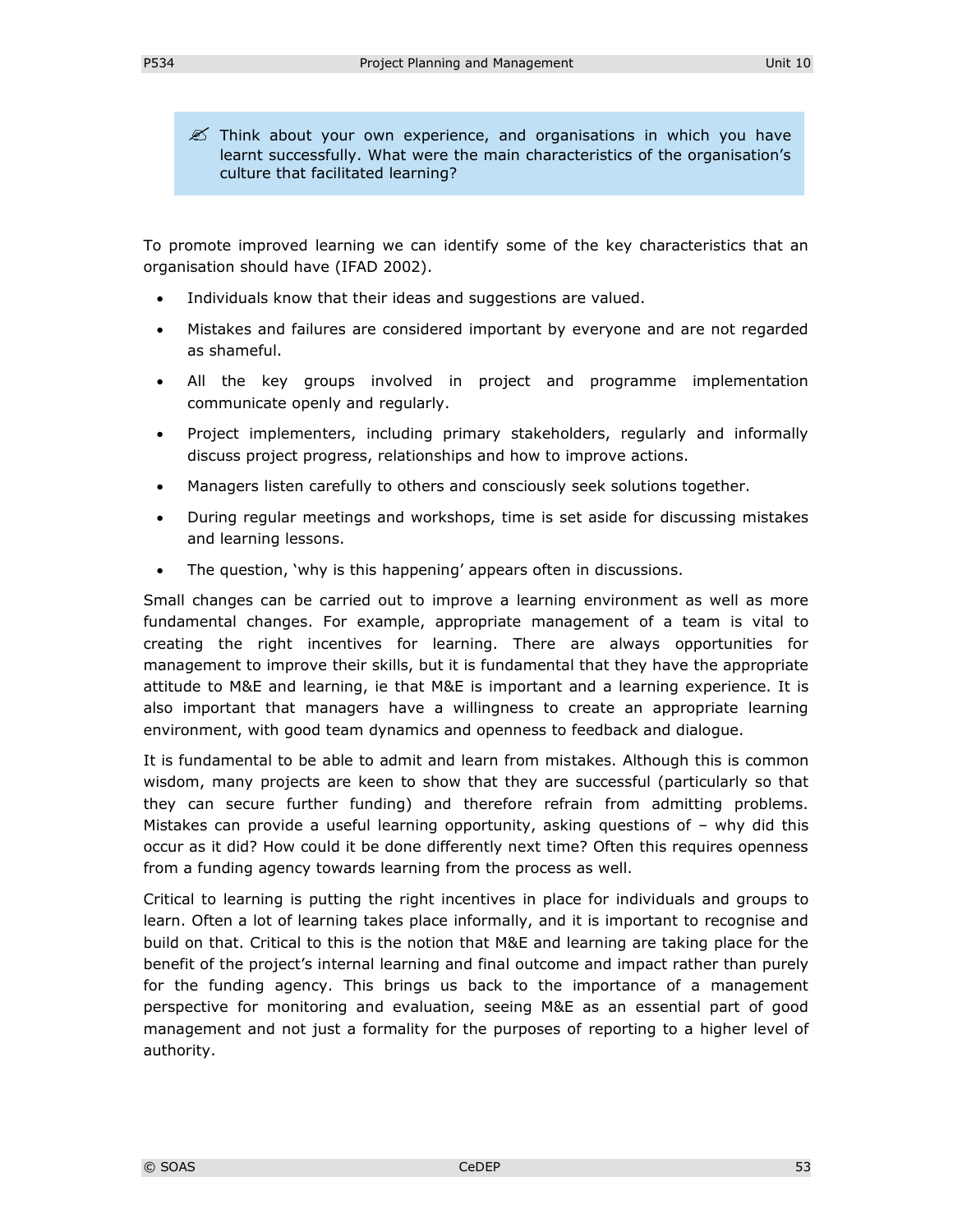#### **Section Summary**

Understanding and designing project monitoring and evaluation systems can be informed by the concepts and method of logical framework analysis. This provides the means to structure indicators and the organisation of all monitoring and evaluation activities. The steps involved in planning and implementation of a project M&E system are relatively straightforward, but the challenges arise in determination of the right balance of approaches and methods to be used. The approaches for data collection, evaluation and reporting that are selected must be well tailored to a project's characteristics and to local conditions and capacities. It is important to understand monitoring and evaluation as an essential part of good management, and one that requires acceptance of the notion of learning and of the creation of a learning environment.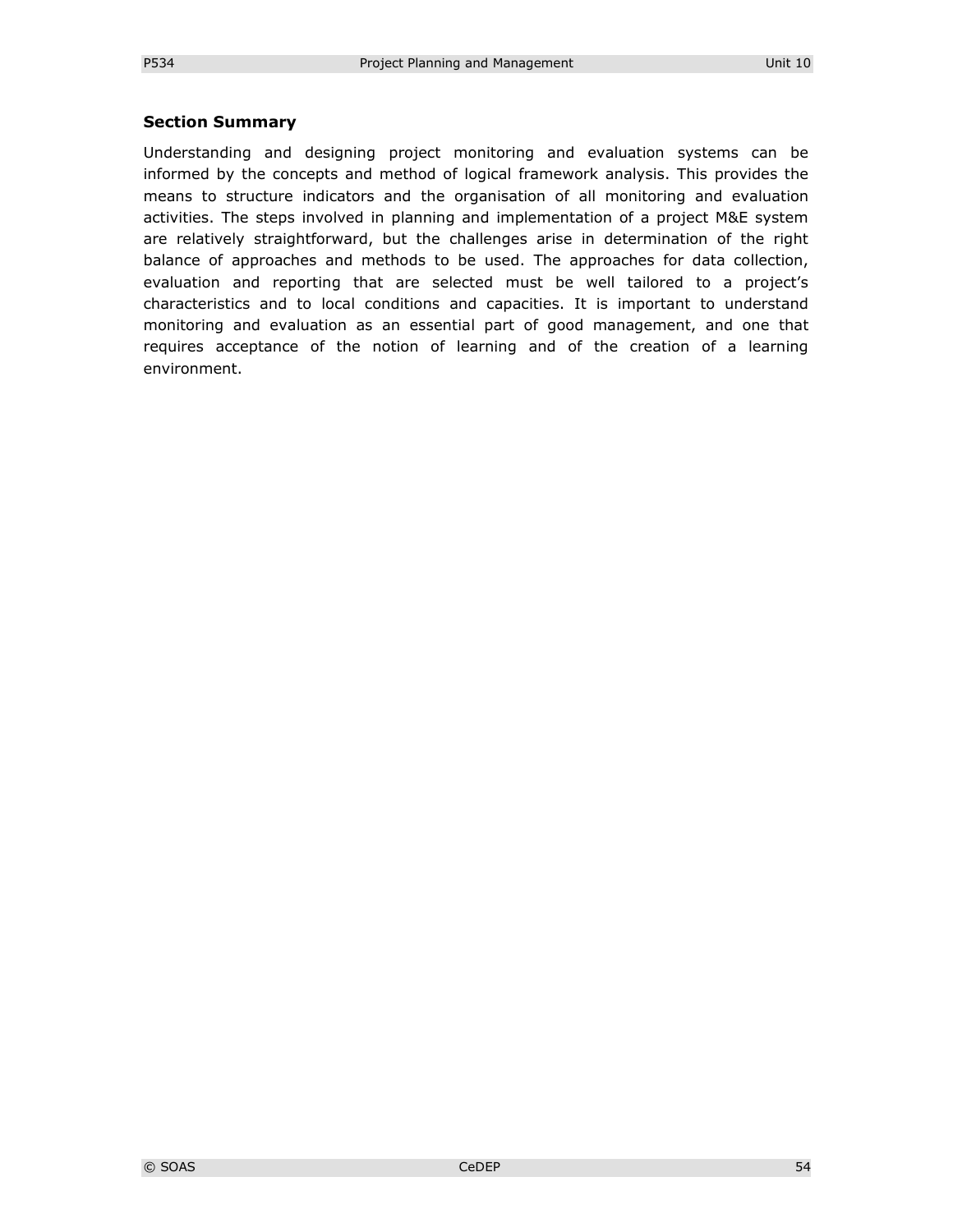# **Section 3 Self Assessment Questions**



Input indicators are:

- (a) quantified and time-bound statements of resources employed
- (b) assessments of activities carried out
- (c) always included within management information
- (d) not necessary to be monitored



Baseline information should be collected:

- (a) only when it is felt that there is a need for it
- (b) in order to be able to measure the change from before to after an intervention
- (c) when indicators are being collected for evaluation purposes
- (d) at the end of a project

# **uestion 8 Q**

List seven criteria for the selection of indicators for use in project monitoring and evaluation.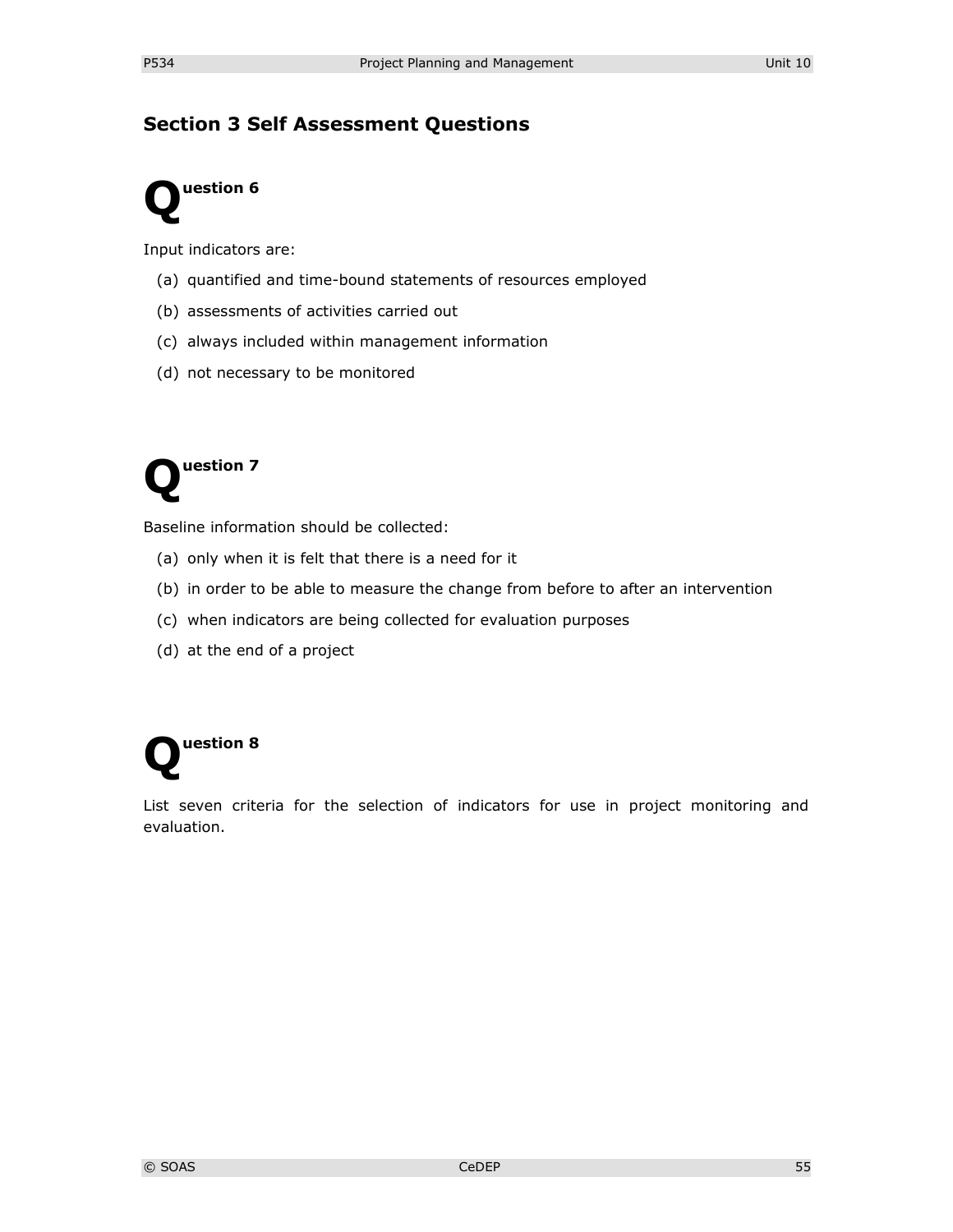# **uestion 9 Q**

Allocate the following phrases to complete the table below.

- (a) Diagnostic studies
- (b) Exogenous indicators for risk factors and unanticipated wider environmental and social impacts
- (c) Long-term statistical evidence of project impact
- (d) M&E of leading indicators
- (e) MIS for physical and financial monitoring
- (f) National or sectoral agencies and /or independent specialists
- (g) Project management and/or independent specialists
- (h) Project staff
- (i) Socioeconomic surveys

#### **Organisation of project monitoring and evaluation**

| Objectives        | <b>Indicators</b> | <b>M&amp;E</b> components | <b>Responsibility for M&amp;E</b> |
|-------------------|-------------------|---------------------------|-----------------------------------|
| Goal              | Impact            |                           |                                   |
| <b>Purpose</b>    | <b>Outcomes</b>   |                           |                                   |
| <b>Outputs</b>    | Output            |                           |                                   |
| <b>Activities</b> | <b>Process</b>    |                           |                                   |
| Inputs            | Input             |                           |                                   |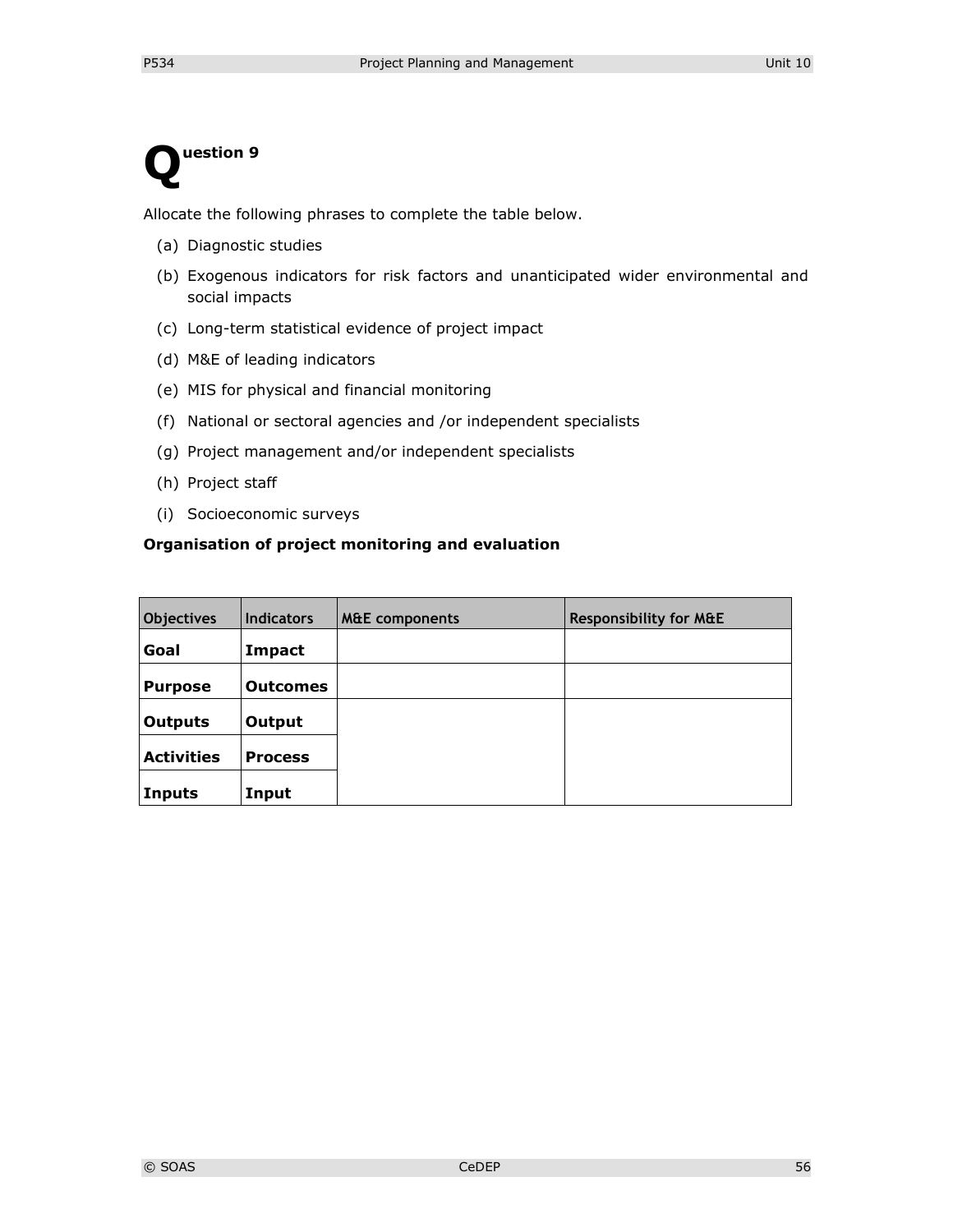

True or false?

- (a) Results-based monitoring and evaluation has emerged in response to the increasing need for greater accountability, transparency, efficiency and evidence of outcomes and impacts.
- (b) Results-based monitoring and evaluation differs from previous approaches in that there is greater emphasis on inputs and activities rather than outcomes and impacts.
- (c) Results-based M&E is particularly relevant to policy and programme implementation and to projects that are process oriented.



What are the four dimensions of experiential learning?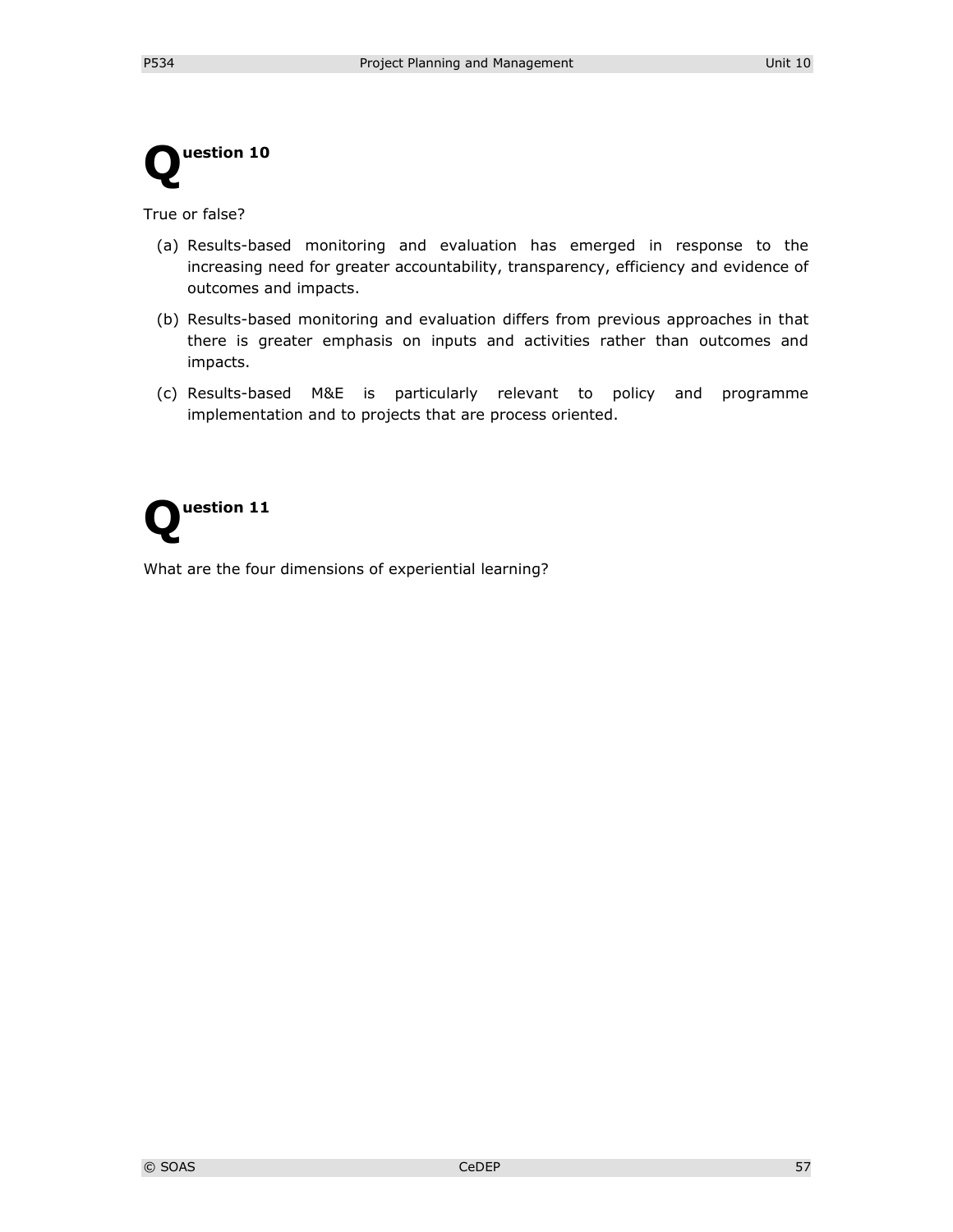# **UNIT SUMMARY**

- This unit has introduced you to project monitoring and evaluation. This is a large subject in its own right and we have not been able to cover all of its different facets in detail.
- We have seen that monitoring and evaluation are distinct though related activities. Monitoring is a regular, ongoing activity which provides information for managers so that they can ensure that project implementation is on-track. Evaluation asks whether the project is achieving its aims, how well the project is being, or has been, implemented and whether there are any unforeseen effects of the project. The results of evaluation may feed back into the design and implementation of the evaluated project and/or the design of future projects. Evaluation may be ongoing in which case it is likely to be carried out by project management, terminal or *ex post*.
- The Logframe provides a useful conceptual framework for the design of M&E. It makes clear the project logic or hypothesis: if certain conditions hold, a particular set of inputs will produce outputs, which in turn lead to direct effects, which can produce wider poverty reducing impact. The Logframe provides a basis for definition of indicators of achievement at each of these levels.
- Results-based monitoring is responding to a call for greater transparency, accountability and efficiency in project management. It focuses M&E on outcomes and objectives rather than inputs and outputs. It can be applied at the project, programme and policy levels, but implementation monitoring should not be neglected for projects.
- Learning is paramount to ensuring that M&E is effective and of maximum benefit. There are a number of different tools which can facilitate greater learning within the M&E process, and it is crucial to create the right culture and learning environment for learning to take place.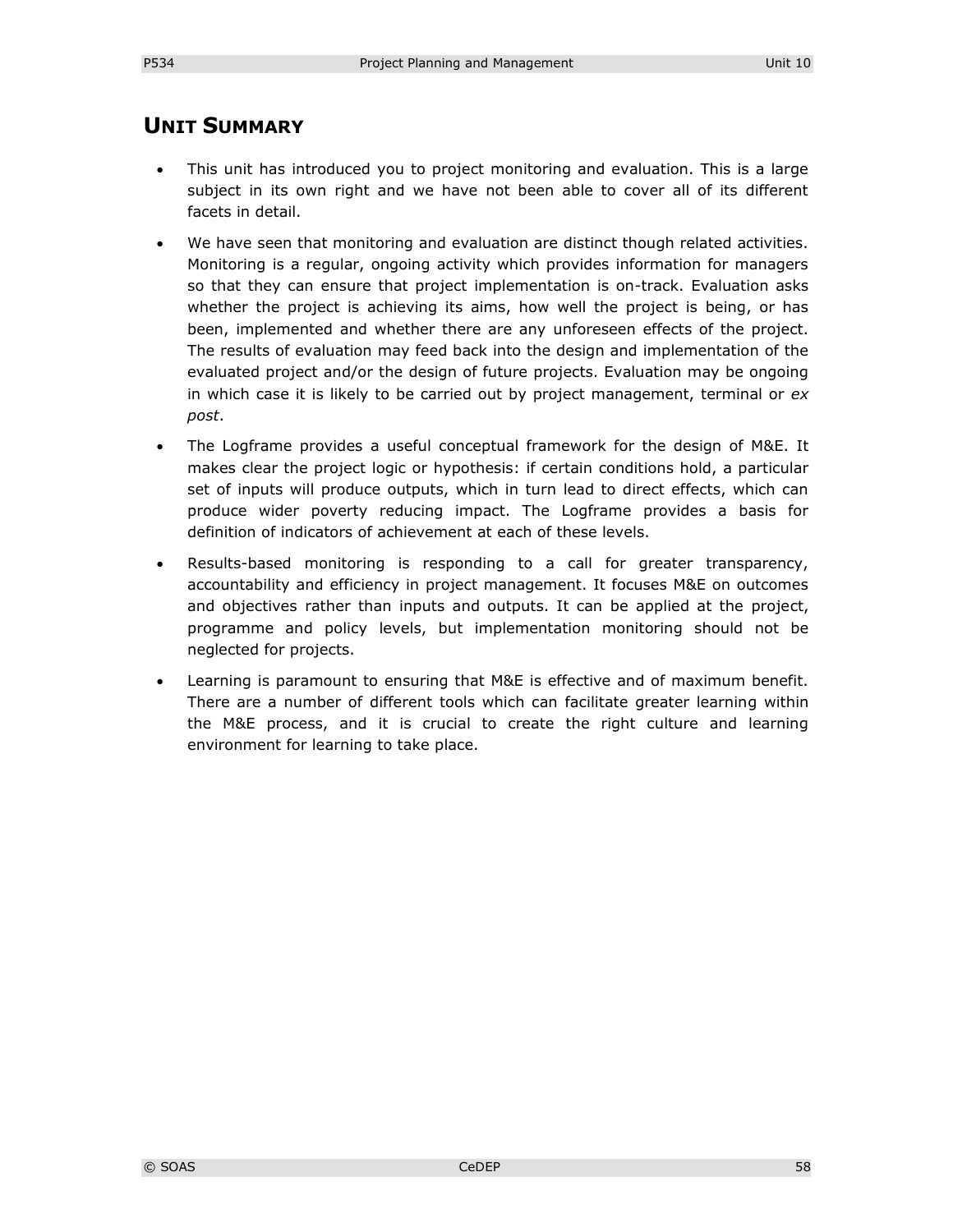# **UNIT SELF ASSESSMENT QUESTIONS**

# **uestion 1 Q**

What are four main key reasons for conducting project M&E?



In your own words, state the difference between 'monitoring' and evaluation'.

# **uestion 3 Q**

From what you have learnt from the unit, what are the key 'tips' that you would share with somebody just drawing up a plan for project monitoring and evaluation.